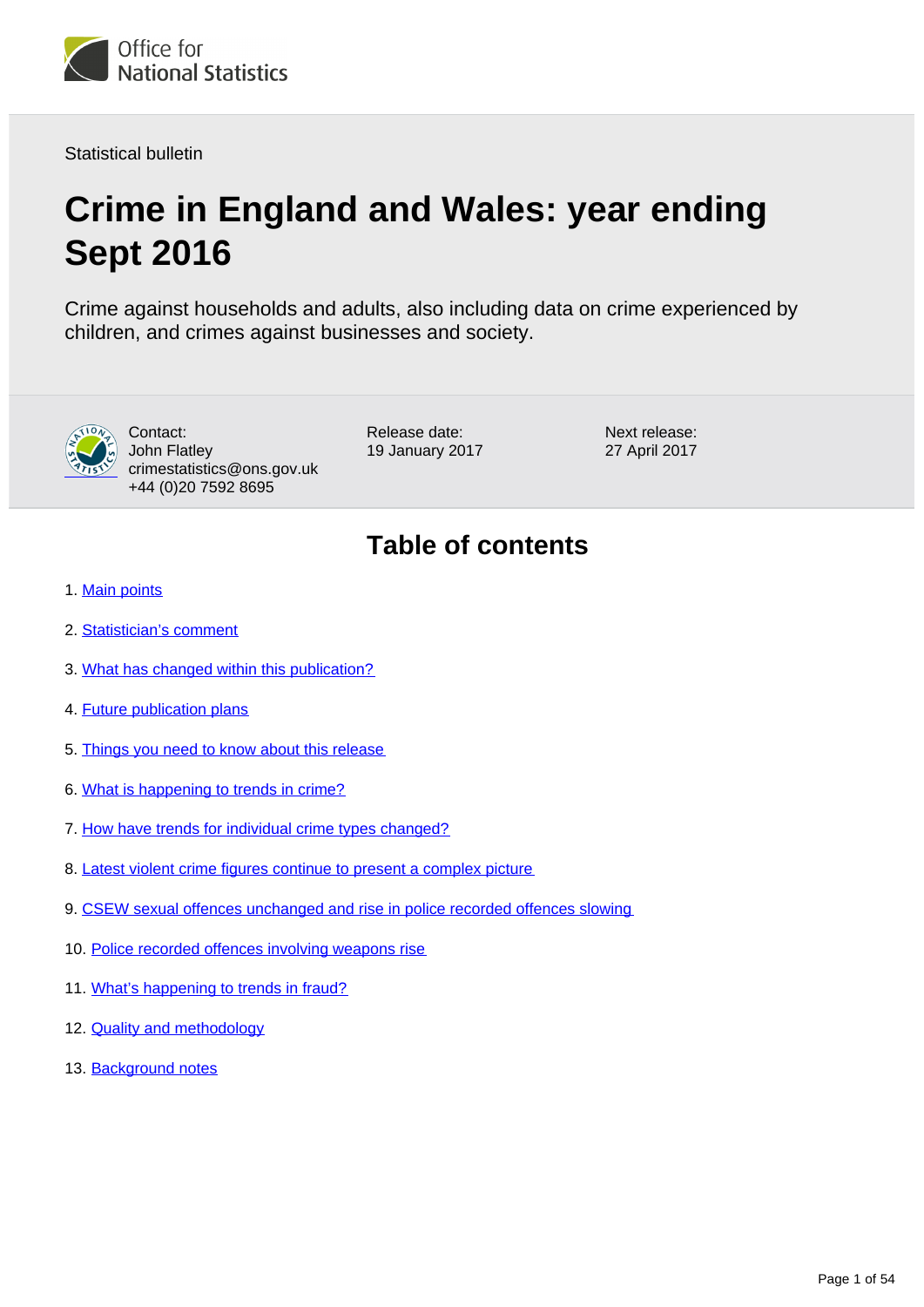## <span id="page-1-0"></span>**1 . Main points**

Headline figures from the Crime Survey for England and Wales (CSEW) produced on a consistent basis showed an estimated 6.2 million incidents of crime in the survey year ending September 2016; no statistically significant change compared with the previous year's survey.

Following an extension of the coverage of the survey, Experimental Statistics showed there were 3.6 million fraud and 2.0 million computer misuse offences for the first full year in which such questions have been included in the CSEW.

The inclusion of these new offences yields a new headline estimate of 11.8 million incidents of crime covered by the survey, but it will be another year before a comparable time series is available.

However, trend data on frauds referred to the police showed an annual rise of 3%. Other industry data on financial fraud, the vast bulk of which is unreported to the police, showed there were 1.9 million cases of frauds on UK-issued cards (an increase of 39% from the previous year).

Across all crime types covered, the police recorded 4.7 million offences in the year ending September 2016, an annual rise of 8%. Due to recording improvements affecting comparisons over time, this series is not currently a reliable measure of trends in crime.

CSEW estimates showed no statistically significant change in levels of violence compared with the previous survey, with the underlying trend fairly flat in recent years. While the police recorded an annual rise of 22% in Violence against the person offences, the volume increases were largely driven by changes in recording processes and the inclusion of additional harassment offences within the series.

However, there appeared to be genuine smaller increases in some of the lower volume but higher harm categories of police recorded violence including homicide and knife crime.

## <span id="page-1-1"></span>**2 . Statistician's comment**

"In its 35 year history the Crime Survey has charted changing trends in crimes experienced by the population. In the past burglary and theft of vehicles were the high volume crimes driving trends but their numbers have fallen substantially since then. When the CSEW started, fraud was not considered a significant threat and the internet had yet to be invented. Today's figures demonstrate how crime has changed, with fraud now the most commonly experienced offence. However, it should be emphasised that the new headline figures, including fraud and computer misuse, are not comparable with those from earlier years."

John Flatley, Crime Statistics and Analysis, Office for National Statistics, [@ONSJohnFlatley](https://twitter.com/ONSJohnFlatley) on Twitter.

## <span id="page-1-2"></span>**3 . What has changed within this publication?**

Quarterly bulletins have adopted a new, shorter format since the [year ending December 2015 release,](http://www.ons.gov.uk/peoplepopulationandcommunity/crimeandjustice/bulletins/crimeinenglandandwales/yearendingdecember2015) with the aim of making the main messages more accessible. Despite cutting down the commentary in these bulletins we have maintained the published level of detail in datasets and in order to ensure that none of the previously published information has been lost, all "former bulletin tables" continue to be published.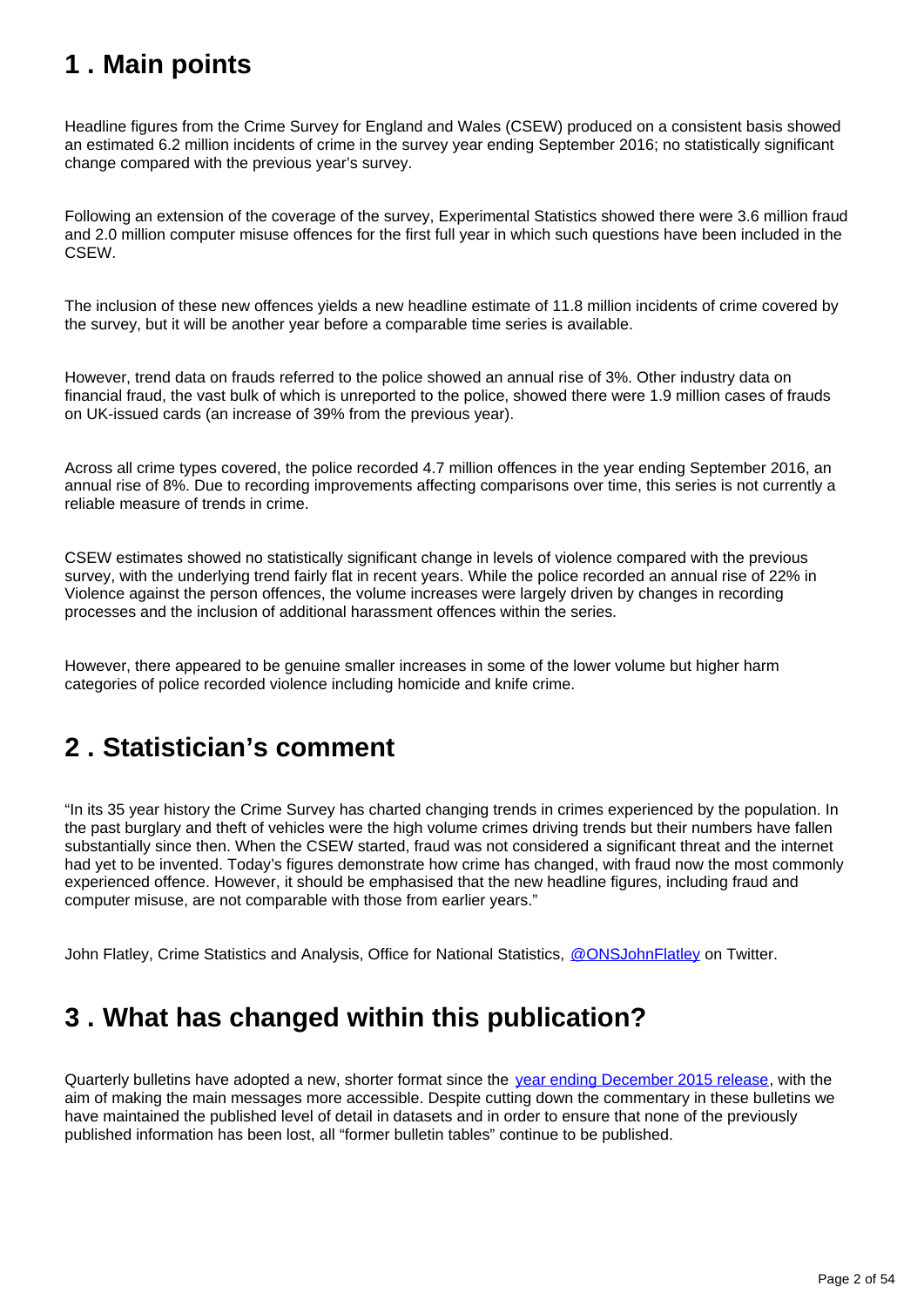New questions on fraud and computer misuse were added to the Crime Survey for England and Wales (CSEW) in October 2015. These questions have now been included within the CSEW for a full 12 months, with sufficient data having been gathered to form a new additional headline estimate of total CSEW crime. This estimate and others on fraud are produced as [Experimental Statistics](https://www.ons.gov.uk/methodology/methodologytopicsandstatisticalconcepts/guidetoexperimentalstatistics) [\(Tables A1 to A3](https://www.ons.gov.uk/peoplepopulationandcommunity/crimeandjustice/datasets/crimeinenglandandwalesappendixtables) and [Tables E1 to E8](https://www.ons.gov.uk/peoplepopulationandcommunity/crimeandjustice/datasets/crimeinenglandandwalesexperimentaltables)).

Experimental Statistics on fraud and cybercrime recorded by the police are also being published again alongside this bulletin, including:

- Action Fraud data at police force area level, based on victim residency; these are presented in [Table E14](https://www.ons.gov.uk/peoplepopulationandcommunity/crimeandjustice/datasets/crimeinenglandandwalesexperimentaltables)
- police recorded crime data on offences that have been flagged as having an online element  $1$ ; these are presented in [Table E15](https://www.ons.gov.uk/peoplepopulationandcommunity/crimeandjustice/datasets/crimeinenglandandwalesexperimentaltables)

### **Notes for: What has changed within this publication?**

1. An offence should be flagged where the reporting officer believes that on the balance of probability, the offence was committed, in full or in part, through a computer, computer network or other computer-enabled device.

## <span id="page-2-0"></span>**4 . Future publication plans**

The briefing note [Improving Crime Statistics for England and Wales – progress update](https://www.ons.gov.uk/peoplepopulationandcommunity/crimeandjustice/methodologies/improvingcrimestatisticsforenglandandwalesprogressupdate) provides an overview of our plans to improve the design, coverage and presentation of crime statistics in England and Wales over the next few years.

The main focus of the commentary in our statistical bulletins has always been on numbers of crimes. In the future, alongside continued commentary on numbers, we intend to give more prominence to crime rates to put numbers in the context of the population. We will be seeking further advice from the [National Statistician's Crime](https://www.statisticsauthority.gov.uk/national-statistician/ns-reports-reviews-guidance-and-advisory-committees/national-statisticians-advisory-committees/crime-statistics-advisory-committee/)  [Statistics Advisory Committee](https://www.statisticsauthority.gov.uk/national-statistician/ns-reports-reviews-guidance-and-advisory-committees/national-statisticians-advisory-committees/crime-statistics-advisory-committee/) regarding the planned implementation of these presentational changes.

Following criticism of the methodology for handling high-frequency repeat victimisation in CSEW estimates, particularly with regard to violent crime, we commissioned an independent review of the current and alternative methods for addressing repeat victimisation. This review was published on 6 July 2016 alongside a user consultation seeking feedback on the review's recommendations. The consultation ran until 13 September 2016. In response our [proposed way forward](https://www.ons.gov.uk/aboutus/whatwedo/statistics/consultationsandsurveys/allconsultationsandsurveys/reviewofmethodologyforaddressinghighfrequencyrepeatvictimisationincrimesurveyforenglandandwalesestimates) was published on 7 November 2016, along with a summary of the feedback received to the consultation, with plans to implement the new methodology and revise the back series by July 2018 at the latest. More information can be found in section 2 of the [User Guide for Crime Statistics.](https://www.ons.gov.uk/peoplepopulationandcommunity/crimeandjustice/methodologies/crimeandjusticemethodology)

We have recently published information regarding a new proposed crime measure called the "Crime Severity" Score (CSS)". Based on police recorded crime, the CSS would be intended to supplement existing measures rather than replace them. It aims to take into account both the volume and the severity of offences, by weighting offences differently according to their severity. By "severity", we are intending to reflect the relative harm of an offence to society and the likely demands on the police, given that the police resource requirements are likely to be greater for offences that are more serious. We are keen to receive feedback from users on whether such a measure should be incorporated regularly within future "Crime in England and Wales" releases. [Details of the](https://www.ons.gov.uk/peoplepopulationandcommunity/crimeandjustice/articles/researchoutputsdevelopingacrimeseverityscoreforenglandandwalesusingdataoncrimesrecordedbythepolice/2016-11-29)  [CSS](https://www.ons.gov.uk/peoplepopulationandcommunity/crimeandjustice/articles/researchoutputsdevelopingacrimeseverityscoreforenglandandwalesusingdataoncrimesrecordedbythepolice/2016-11-29) are available in an article published in November 2016, including details of how [feedback](https://www.ons.gov.uk/peoplepopulationandcommunity/crimeandjustice/articles/researchoutputsdevelopingacrimeseverityscoreforenglandandwalesusingdataoncrimesrecordedbythepolice/2016-11-29#feedback) can be provided.

We intend to continue developing the structure of our quarterly statistical bulletins in future editions. As part of this ongoing review we will be seeking your views on whether there is a continuing need for all of the data we publish and whether there are new requirements for data we are not currently producing. We will also be looking at opportunities to exploit new data sources to meet your needs for more detailed information on the nature of crime.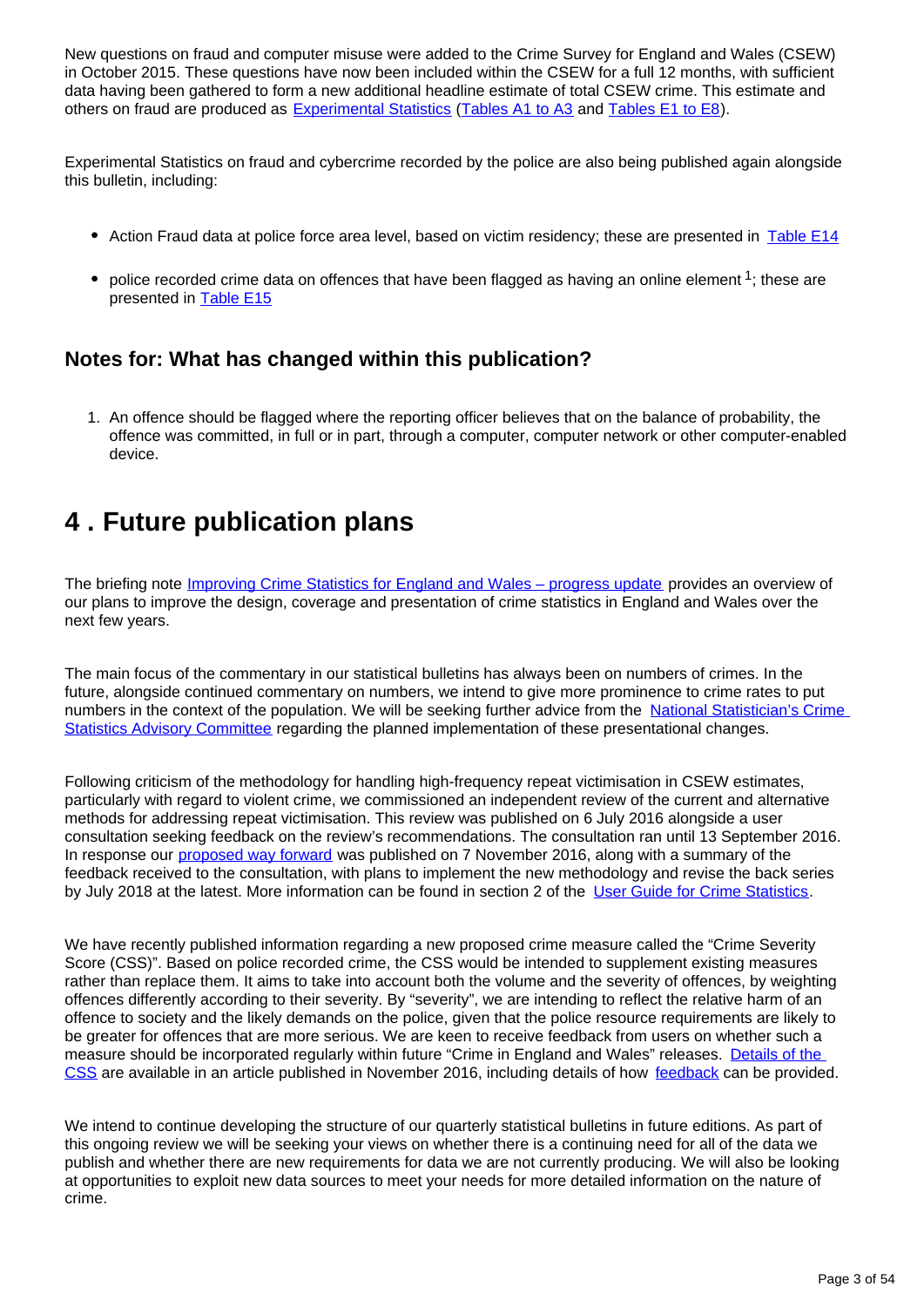We would welcome any additional feedback on this new format or any aspect of our improvement programme at: crimestatistics@ons.gsi.gov.uk.

## <span id="page-3-0"></span>**5 . Things you need to know about this release**

A crime is an act harmful to an individual (or individuals), a community, society or the State and is punishable by law. Being an illicit activity, by its nature, it is impossible to measure in its entirety.

These Official Statistics draw on 2 main sources to measure crime levels and trends: the Crime Survey for England and Wales (CSEW) and police recorded crime; neither of these sources can provide a complete picture and each have different strengths and limitations.

#### **Crime Survey for England and Wales**

The CSEW is a face-to-face victimisation survey in which people resident in households in England and Wales are asked about their experiences of a selected range of offences in the 12 months prior to the interview. For the population and offence types it covers, the CSEW generally provides the better measure of trends on a consistent basis over time, because it is unaffected by changes in levels of reporting to the police or police recording practices. The methodology employed in the main count of crime has remained comparable since the survey began in 1981. It was also confirmed in December 2016 that the crime statistics produced by the CSEW retained their National Statistics "badge".

The CSEW is able to capture a broad range of victim-based crimes experienced by those interviewed, not just those that have been reported to, and recorded by, the police. However, there are some high harm but relatively lower-volume offences, such as homicide and sexual offences, which are not included in its main estimates.

The survey now includes fraud and computer misuse; work that has been completed to address this particular gap is described in section 5.4 of the [User Guide to Crime Statistics for England and Wales.](http://www.ons.gov.uk/peoplepopulationandcommunity/crimeandjustice/methodologies/crimeandjusticemethodology) Until such data are available for 2 complete survey years, commentary on trends will be based on CSEW crime excluding fraud and computer misuse offences.

The CSEW allows for the calculation of estimates based on a variety of different measures, including the number of incidents of crime, and the number of victims. Using population estimates it is also possible to calculate the corresponding number of incidents per 1,000 population (the incident rate) and the number of victims per 1,000 population (the prevalence or victimisation rate). All 4 measures have been included within this release. For some crime types, the numbers of victims will be lower than the numbers of incidents, as some victims experience repeat victimisation. This difference will vary by crime type due to differing levels of repeat victimisation.

#### **Police recorded crime**

Police recorded crime figures are restricted to a subset of notifiable offences that have been reported to and recorded by the police. Therefore, while the police recorded crime series covers a wider population and a broader set of offences than the CSEW (for example, residents of institutions, tourists and crimes against commercial bodies), it does not include crimes that do not come to the attention of the police or are not recorded by them. Police recorded crime is the principal source of subnational crime statistics and for higher harm, but lower volume, crimes that are not well-measured by a sample survey, and as such it is an important source for analysing trends in well-reported crimes, such as homicide and vehicle theft.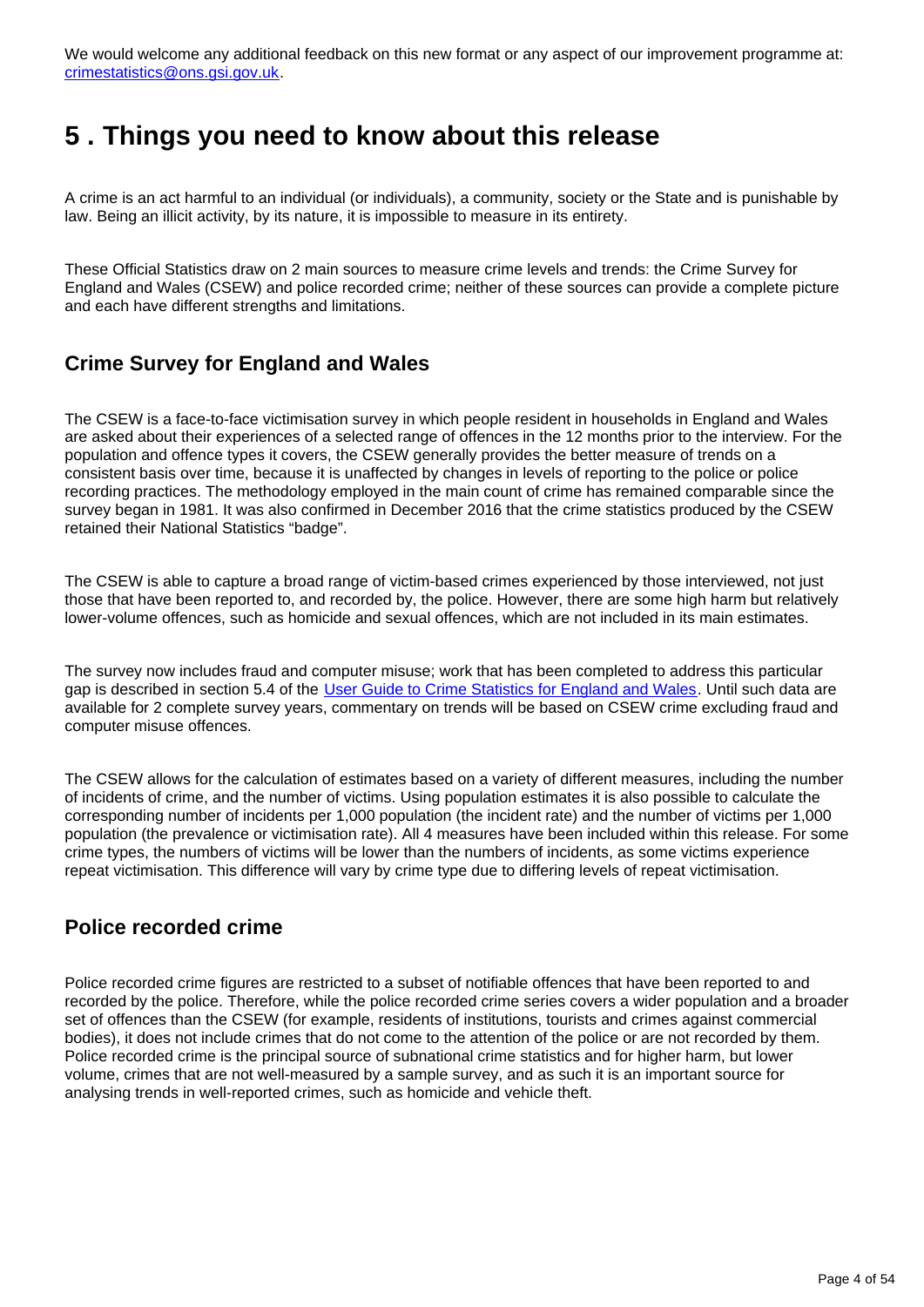Following an [assessment of crime statistics](http://www.statisticsauthority.gov.uk/assessment/assessment/assessment-reports/assessment-report-268---statistics-on-crime-in-england-and-wales.pdf) by the UK Statistics Authority, published in January 2014, the statistics based on police recorded crime data were found not to meet the required standard for designation as National Statistics. Police recorded crime is not currently considered a reliable measure of trends in crime for most crime types, since it is prone to changes in recording practices and police activity as well as changing behaviour in public reporting of crime. As a result, trends will not always reflect changing levels of criminal activity. Apparent increases in police recorded crime seen over the last 2 years may reflect a number of factors, including tightening of recording practice, process improvements, increases in reporting by victims and also genuine increases in the levels of crime. It is often difficult to disentangle these different factors. Further information is available in the "Quality and methodology" section of this release.

#### **Time periods covered**

The latest CSEW figures presented in this release are based on interviews conducted between October 2015 and September 2016, measuring peoples' experiences of crime in the 12 months before the interview.

The latest recorded crime figures relate to crimes recorded by the police during the year ending September 2016 (between October 2015 and September 2016).

In this release:

- "latest year" (or "latest survey year") refers to the year (or survey year) ending September 2016
- "previous year" (or "previous survey year") refers to the year (or survey year) ending September 2015
- any other time period is referred to explicitly

## <span id="page-4-0"></span>**6 . What is happening to trends in crime?**

### **Crime Survey for England and Wales**

Latest figures from the Crime Survey for England and Wales (CSEW) show there were an estimated 6.2 million incidents of crime experienced by adults aged 16 and over based on interviews in the survey year ending September 2016. The apparent 5% decrease from 6.6 million incidents estimated in the previous year's survey was not statistically significant. These estimates cover crimes against the person (for example, violence or theft from the person) and against households (for example, domestic burglary or criminal damage), but exclude fraud and computer misuse offences.

Data derived from the new fraud and computer misuse offence questions (which continue to be published as Experimental Statistics) show there were an additional estimated 5.6 million incidents of fraud and computer misuse offences in the latest year's survey (3.6 million fraud and 2.0 million computer misuse offences).

Adding fraud and computer misuse offences to the existing CSEW series indicates an estimated 11.8 million incidents of crime covered by the CSEW in the survey year ending September 2016. It should be emphasised that this combined estimate is not comparable with headline estimates from earlier years. For year-on-year comparisons and analysis of long-term trends it is necessary to exclude fraud and computer misuse offences, as data on these are only available for the latest year. It will not be until January 2018 that we will be able to release valid year-on-year comparisons of CSEW estimates including the new fraud and computer misuse figures based on a full year's data.

Crime covered by the CSEW (excluding fraud and computer misuse offences) increased steadily from 1981, before peaking in 1995. After peaking, the CSEW showed marked falls until the survey year ending March 2005. Since then, the underlying trend has continued downwards, but with some fluctuation from year to year (Figure 1).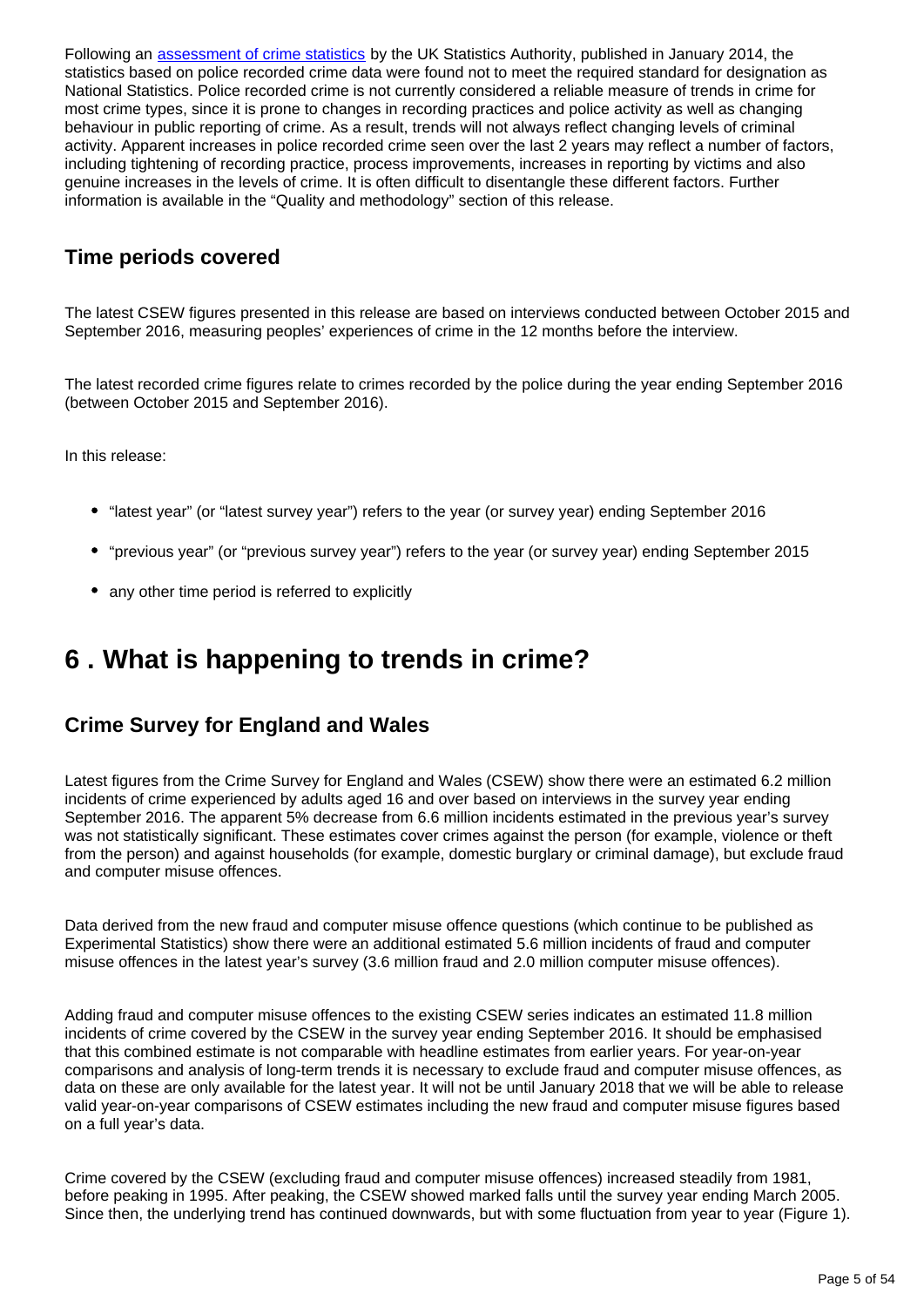These figures relate to a broad range of victim-based crimes experienced by the resident household population. However, they exclude some high harm (but lower-volume) offences such as homicide and sexual offences as well as crimes against children.

CSEW estimates of crimes experienced by children aged 10 to 15 (published in [Appendix tables](https://www.ons.gov.uk/peoplepopulationandcommunity/crimeandjustice/datasets/crimeinenglandandwalesappendixtables) A9, A10, A11 and A12) are not directly comparable with the main survey of adults, so are not included in the headline total. In the latest survey year, the CSEW estimated that around 12 in 100 children aged 10 to 15 were victims of at least 1 crime. A total of  $780,000$  crimes<sup>1</sup> were experienced by children; of this number, 52% were categorised as violent crimes<sup>2</sup> (404,000), 34% as thefts of personal property (265,000), 9% as criminal damage to personal property (67,000) and 6% as robbery (45,000). Given the small sample size for the 10-to-15-year old element of the CSEW, estimates can fluctuate over time, and as a result trends can be difficult to interpret. Detailed data are available from [Tables F21, F22 and F23](https://www.ons.gov.uk/peoplepopulationandcommunity/crimeandjustice/datasets/crimeinenglandandwalesbulletintables).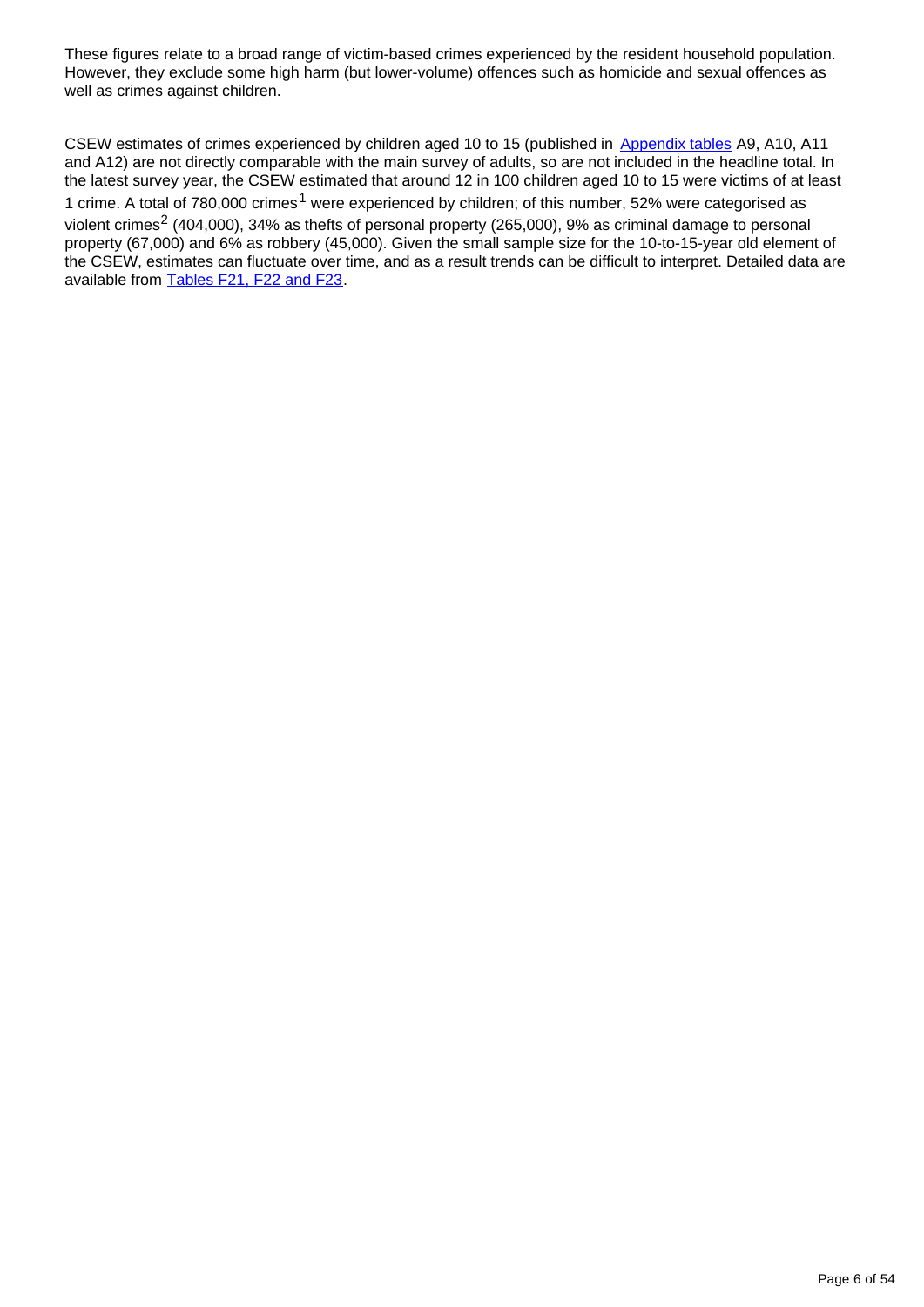#### **Figure 1: Trends in Crime Survey for England and Wales and police recorded crime, year ending December 1981 to year ending September 2016**



**Source: Crime Survey for England and Wales, Office for National Statistics / Police recorded crime, Home Office**

#### **Notes:**

- 1. Police recorded crime data are not designated as National Statistics.
- 2. Prior to the year ending March 2002, CSEW respondents were asked about their experience of crime in the previous calendar year, so year-labels identify the year in which the crime took place. Following the change to continuous interviewing, respondents' experience of crime relates to the full 12 months prior to interview (that is a moving reference period). Year-labels for year ending March 2002 onwards identify the CSEW year of interview.
- 3. From the year ending March 2012 onwards, police recorded crime data has included offences from additional sources of fraud data.
- 4. CSEW data relate to adults aged 16 and over/households.
- 5. Some forces have revised their data and police recorded crime totals may not agree with those previously published.
- 6. Data on fraud and computer misuse are published as Experimental Statistics, which are in the testing phase and not yet fully developed. They are published in order to involve users and stakeholders in their development, and as a means to build in quality at an early stage.
- 7. New victimisation questions on fraud and computer misuse were incorporated into the Crime Survey for England and Wales (CSEW) from October 2015. Estimates are based on approximately 17,800 cases gathered in the previous twelve months. The questions are currently asked of half the survey sample to test for detrimental effects on the survey as a whole and help ensure that the historical time series is protected.

Figures for the year ending September 2016 CSEW showed that an estimated 6.7 million adults aged 16 and over were a victim of at least 1 crime<sup>3</sup>. The likelihood of being a victim of CSEW crime (excluding fraud and computer misuse) has fallen considerably over time; around 15 in 100 adults were victims in the latest survey year compared with around 23 in 100 a decade ago (in the survey year ending March 2006) and around 40 in 100 in 1995 (the peak survey year).

The victimisation rate estimated by the CSEW when fraud and computer misuse offences are included indicates that around 22 in 100 adults were victims of a crime in the latest survey year.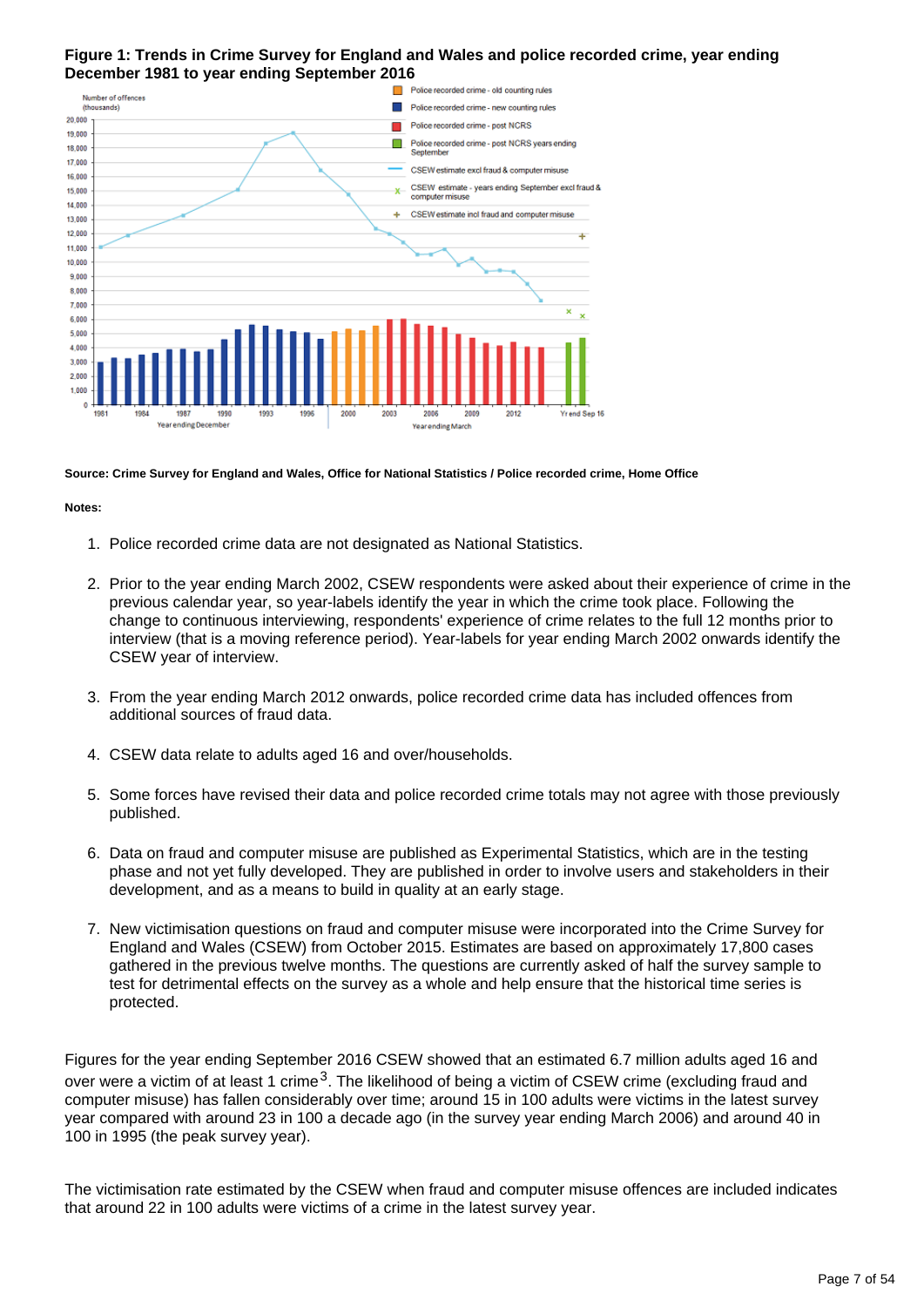### **Police recorded crime**

The police recorded 4.7 million offences<sup>4</sup> in the year ending September 2016, an increase of 8% compared with the previous year. Of the 44 forces (including the British Transport Police), 40 showed an annual increase. These increases need to be seen in the context of the renewed focus on the quality of crime recording by the police, in light of the inspections of forces by Her Majesty's Inspectorate of Constabulary (HMIC)<sup>5</sup>, the **Public** [Administration Select Committee \(PASC\) inquiry](http://www.publications.parliament.uk/pa/cm201314/cmselect/cmpubadm/760/760.pdf) into crime statistics and the [UK Statistics Authority's decision](http://www.statisticsauthority.gov.uk/assessment/assessment/assessment-reports/assessment-report-268---statistics-on-crime-in-england-and-wales.pdf) to remove the National Statistics designation from police recorded crime statistics. This renewed focus is thought to have led to improved compliance with the National Crime Recording Standard (NCRS), leading to a greater proportion of reported crimes being recorded by the police.

In November 2015, HMIC wrote to all Chief Constables advising them that they would be commencing an unannounced programme of rolling inspections of crime recording on an ongoing basis. Reports on these inspections will be published on a rolling basis and can be found on the [HMIC website](https://www.justiceinspectorates.gov.uk/hmic/publications/rolling-cdi-programme-reports/).

Police recorded crime increased during most of the 1980s and then fell each year from 1992 to 1997. Expanded coverage of offences in the police recorded crime collection, following changes to the Home Office Counting Rules (HOCR) in 1998 and the introduction of the NCRS in April 2002, saw general increases in the number of crimes recorded by the police. Following these changes, there was a near continual decline in police recorded crime between the years ending March 2004 and March 2014; the only exception being the year ending March 2012, when there was an increase following the transfer of responsibility for recording fraud offences to Action Fraud from individual police forces. Since the year ending March 2014 onwards, total police recorded crime has increased. However, it is thought this is principally owing to the renewed focus on the quality of crime recording by the police, resulting from a tightening of recording practice and process improvements, rather than an actual increase in crime coming to their attention.

#### **Other related sources**

Neither the CSEW nor police recorded crime figures provide a total picture of crime. Other sources of information help to provide a fuller picture, including administrative data on anti-social behaviour (ASB) and non-notifiable offences. In addition the Commercial Victimisation Survey provides estimates of crime against business premises covered in its sample (the survey generally covers premises in 3 or 4 industrial sectors each year).

The CSEW showed that an estimated 29% of respondents reported experiencing or witnessing ASB in their local area in the latest survey year, similar to the 28% in the previous survey year. This estimate has remained at a similar level (between 27% and 30%) since the data were first collected in the survey year ending March 2012. Further information is available in **[Figures F10 and F11 and Tables F24 and F25](https://www.ons.gov.uk/peoplepopulationandcommunity/crimeandjustice/datasets/crimeinenglandandwalesbulletintables)**.

Police recorded crime also provides information on ASB; around 1.8 million incidents of ASB were recorded by the police (including the British Transport Police) in the latest year, a decrease of 2% compared with the previous year ([Figure F10\)](https://www.ons.gov.uk/peoplepopulationandcommunity/crimeandjustice/datasets/crimeinenglandandwalesbulletintables). These are incidents that may still be crimes in law, such as littering or dog fouling, but are not of a level of severity that would result in the recording of a notifiable offence. A review by HMIC in 2012 found that there was [a wide variation in the quality of decision-making associated with the recording of ASB](http://www.justiceinspectorates.gov.uk/hmic/publication/a-step-in-the-right-direction-the-policing-of-anti-social-behaviour/). As a result, ASB incident data should be interpreted with caution.

In the year ending March 2016 (the latest period for which data are available  $6$ ), there were 1.1 million convictions for non-notifiable offences<sup>7</sup> that were not covered in police recorded crime or the CSEW. This was an increase of 3% from the year ending March 2015, continuing a pattern of similar rises recorded from the year ending December 2014 onwards, and is largely driven by increases in the numbers of defendants prosecuted for motoring offences, failure to pay for a motor vehicle licence and TV licence evasion  $8$ . In addition, there were 20,000 Penalty Notices for Disorder (PND) issued in relation to non-notifiable offences for the year ending March 2016, a decrease of 25% from the year ending March 2015; the majority of these PNDs related to drunk and disorderly behaviour<sup>9</sup>.Further information is available in Tables F26a and F26b.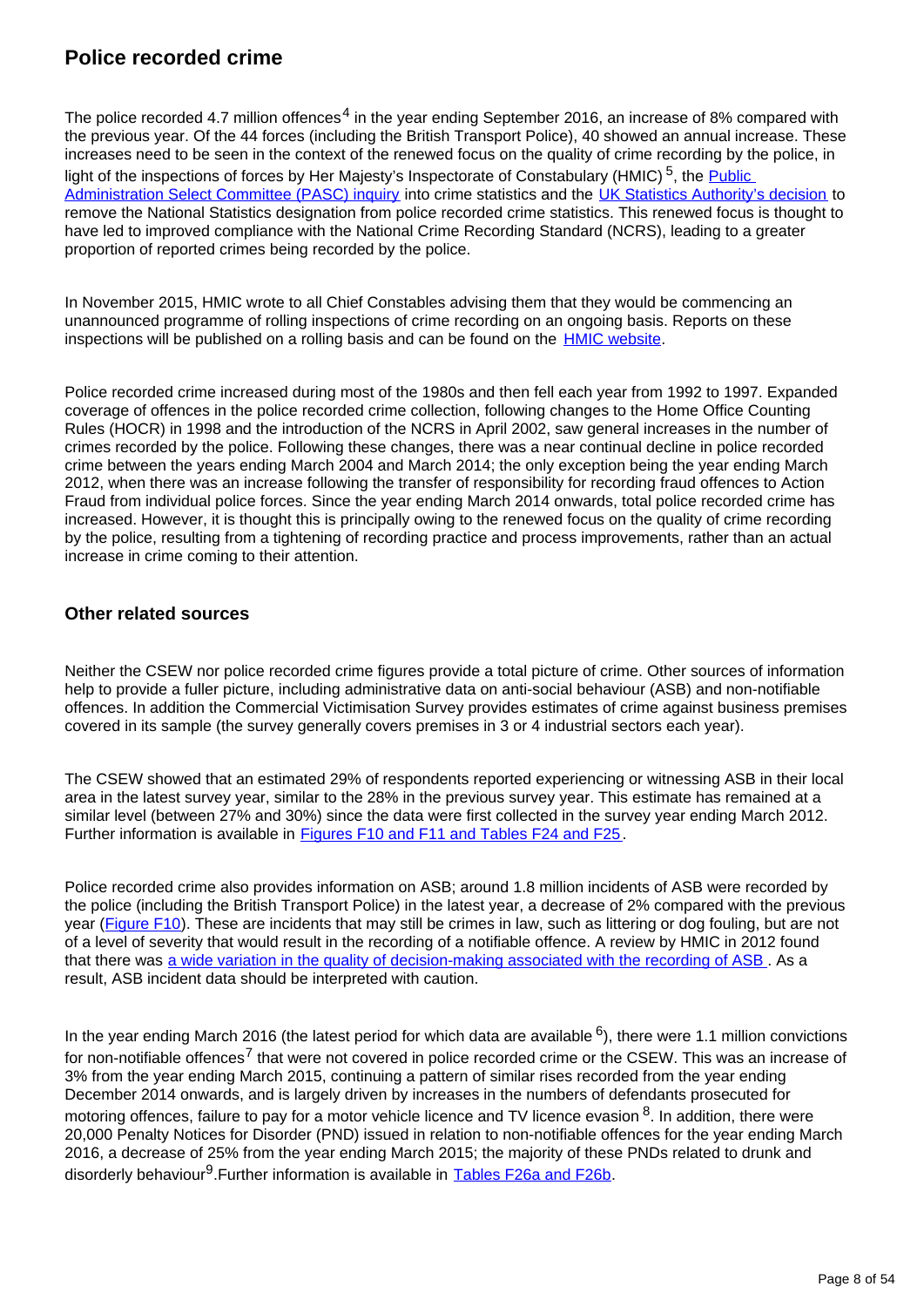The CSEW does not cover crimes against businesses and police recorded crime can only provide a partial picture (as not all offences come to the attention of the police). The [Commercial Victimisation Survey](https://www.gov.uk/government/statistics/crime-against-businesses-findings-from-the-2015-commercial-victimisation-survey) provides estimates of crime against selected business premises<sup>10</sup> in England and Wales and gives some insight into the number of these crimes that go unreported to the police. However, it does not cover all industry sectors and the small sample sizes associated with individual sectors means that caution must be applied when comparing crime rates over time. In the survey year ending December 2015, businesses in the wholesale and retail sector experienced the highest levels of crime – an estimated 4.7 million incidents, a rate of around 12,000 incidents per 1,000 business premises, which is lower than the rate recorded for the previous year (13,000 incidents per 1,000 business premises in the year ending December 2014) ([Table F27](https://www.ons.gov.uk/peoplepopulationandcommunity/crimeandjustice/datasets/crimeinenglandandwalesbulletintables)).

### **Notes for: What is happening to trends in crime?**

- 1. The survey of children aged 10 to 15 only covers personal level crime (so excludes household level crime) and, as with the main survey, does not include sexual offences.
- 2. The majority (79%) of violent crimes experienced in the latest survey year resulted in minor or no injury, so in just over three-quarters of cases the violence is low level.
- 3. This estimate is higher than the estimated number of incidents given for the same time period. In calculating the number of victims of all CSEW crime, all adults resident in a household that had experienced one incident of crime against the household are counted as victims of the crime. Hence, the estimated number of adults who were victims of all CSEW crime is larger than that presented for the number of incidents.
- 4. The 4.7 million offences include fraud offences recorded by the police. Excluding fraud offences there were 4.1 million offences recorded by the police in the year ending September 2016, a 9% rise from last year.
- 5. Inspections included the 43 territorial police forces of England and Wales and excluded the British Transport Police.
- 6. Due to anomalies identified in the Non-Notifiable Convictions data no information has currently been published later than the year ending March 2016.
- 7. Non-notifiable offences are offences dealt with exclusively by magistrates' courts or by the police issuing of a Penalty Notice for Disorder or a Fixed Penalty Notice. Along with non-notifiable offences dealt with by the police (such as speeding), these include many offences that may be dealt with by other agencies – for example: prosecutions by TV Licensing; or the Driver and Vehicle Licensing Agency (DVLA) for vehicle registration offences.
- 8. Caution should be used when interpreting these provisional magistrates' court volumes, due to an apparent fall in the number of defendants proceeded against in extracts received for February and March 2016, which is being investigated.
- 9. A pilot scheme was implemented from early November 2014 in Leicestershire and Staffordshire police forces and from late November in West Yorkshire to reduce the types of out of court disposals available for adult offenders. In the pilot areas, the only out of court disposals available are community resolutions and conditional cautions.
- 10. This is a premises based survey; respondents were asked if the business at their current premises had experienced any of a range of crime types in the 12 months prior to interview.

## <span id="page-8-0"></span>**7 . How have trends for individual crime types changed?**

The Crime Survey for England and Wales (CSEW) showed that estimates for most individual offence categories did not show significant changes compared with the previous year, although the 9% decrease in total theft offences was statistically significant.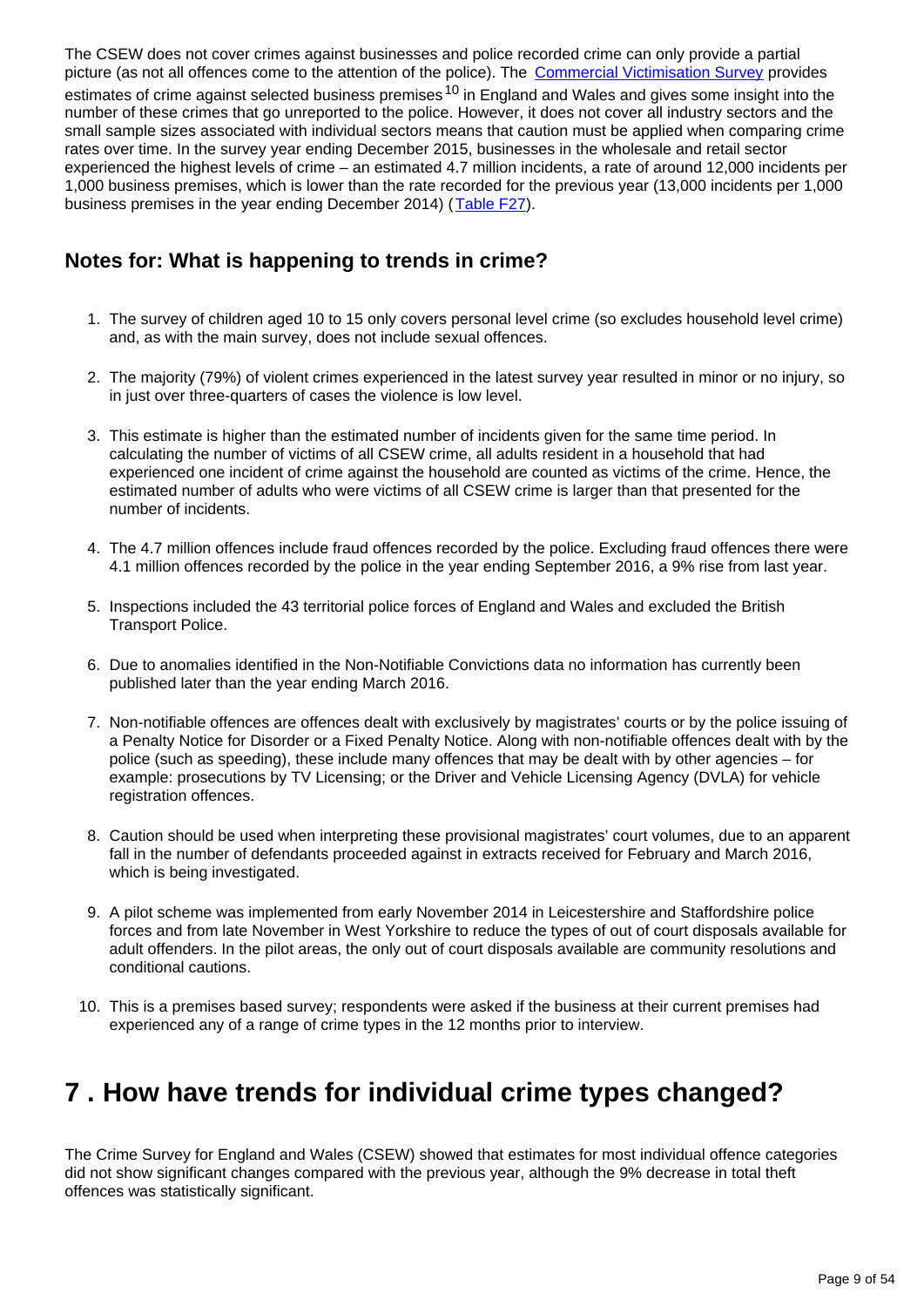The latest decrease in total theft offences estimated by the CSEW reflects the long-term trend, with total theft offences now 69% lower than the peak in 1995 and at the lowest number recorded since the survey began in 1981. In the year ending September 2016, the 3.6 million theft offences estimated by the CSEW accounted for just under a third (30%) of all CSEW incidents including fraud and computer misuse.

The estimated number of "other household theft" incidents<sup>1</sup> in the latest survey year decreased to 617,000, down 16% (from 732,000 in the previous year) and is the main driver for the decrease in the total theft offence category. The estimated number of "bicycle theft" incidents in the latest survey year also decreased, down 23% to 282,000 (from 368,000 in the previous year) and continues the general downward trend seen for this offence category over the last 4 years.

This is the first time we have included fraud and computer misuse incidence rates, with the new estimate for fraud (8 in 100 adults) being measurably higher than the incidence rates for any other offence type measured by the CSEW. The incidence rate for computer misuse (4 in 100 adults) has been estimated at a similar level to that of criminal damage (5 in 100 adults) and vehicle-related theft (4 in 100 adults), whilst the robbery incidence rate estimated by the survey (less than 1 in 100 adults) falls substantially lower than incidence rates for all other offence types.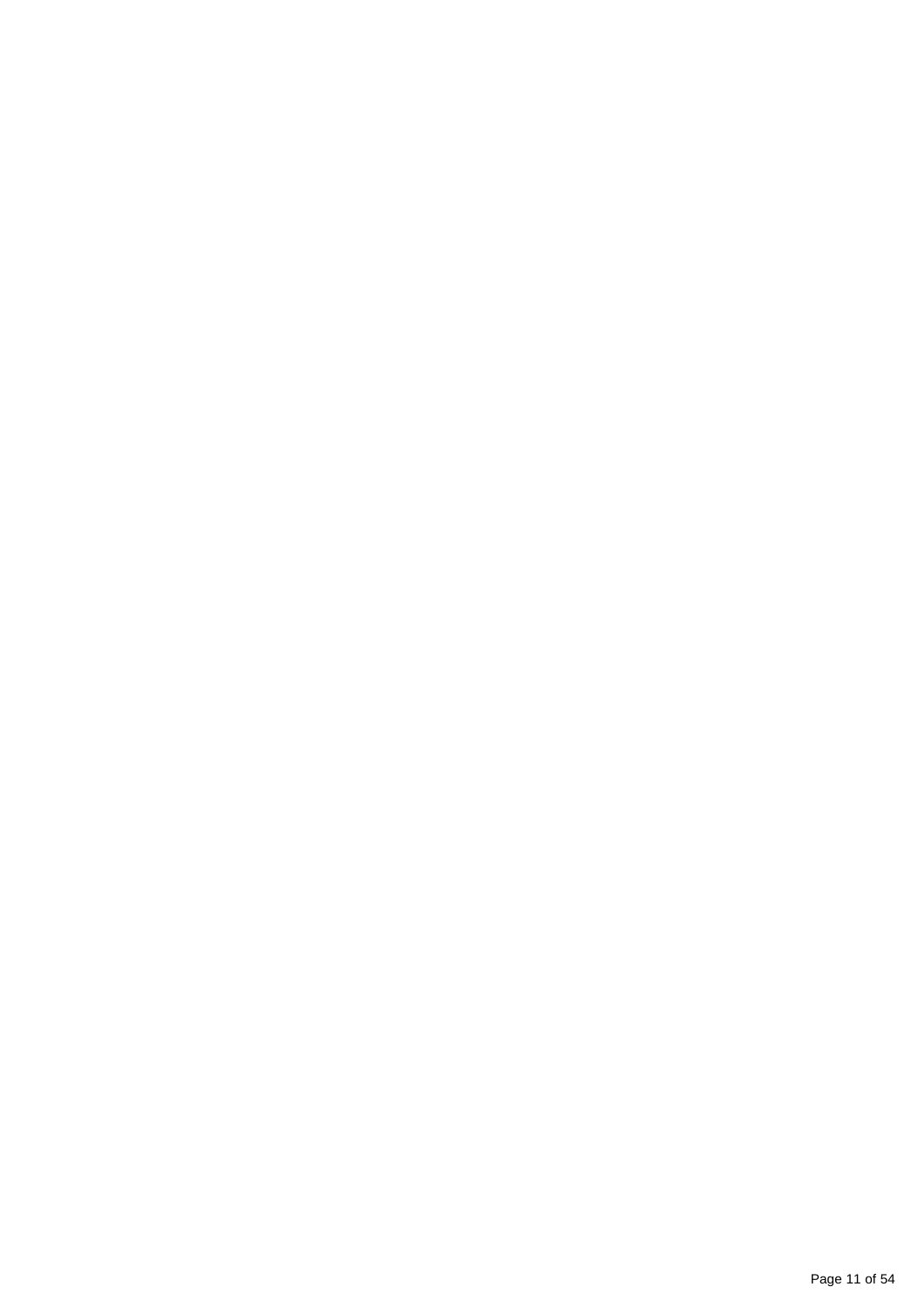**Table 1a: CSEW incidence rates and numbers of incidents for year ending September 2016 and percentage change<sup>1</sup>**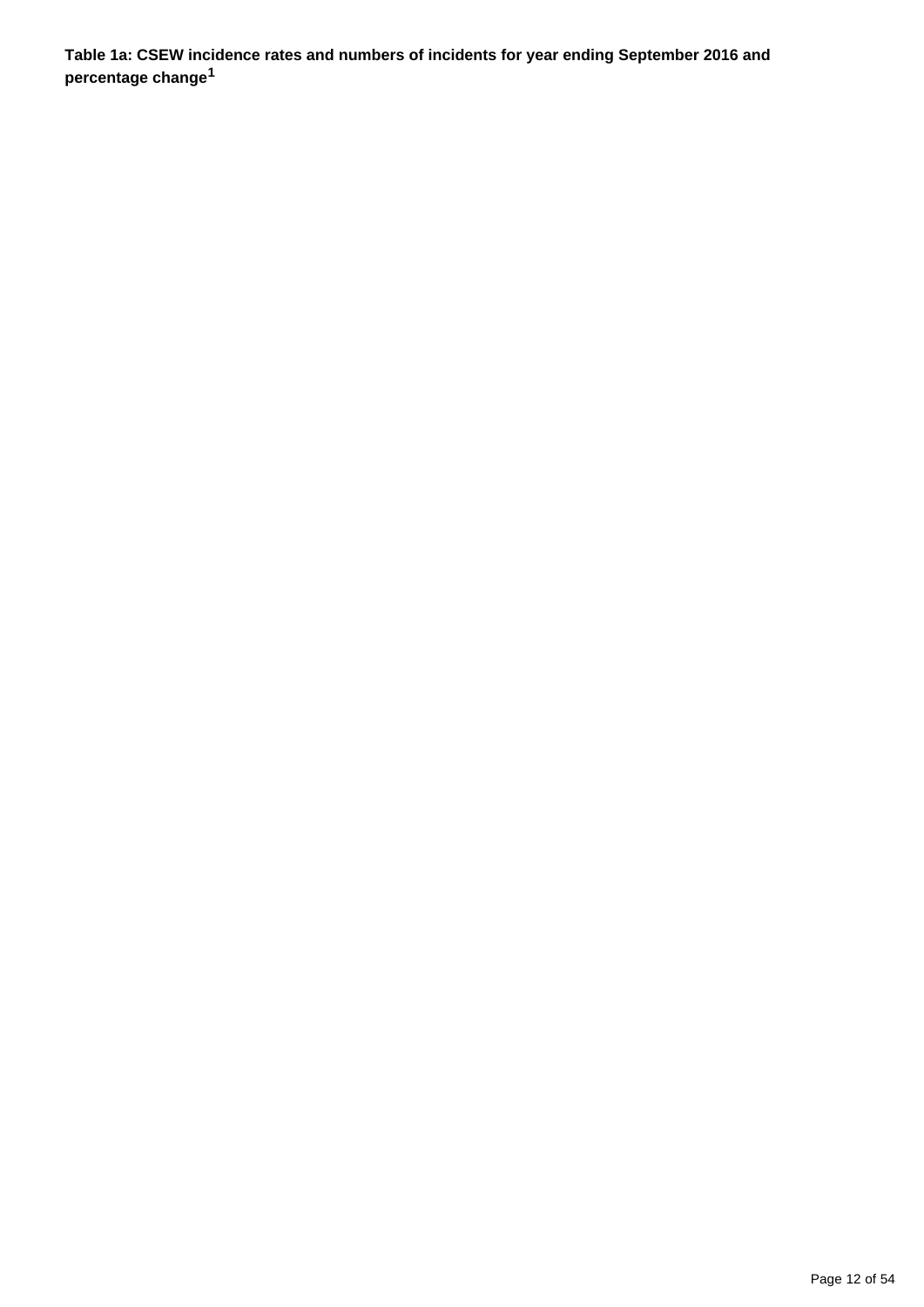England and Wales **Adults aged 16 and over/households** Adults aged 16 and over/households

|                                                                    |                                              |                                                    | October 2015 to September 2016<br>compared with: |                                                                          |                          |         |  |
|--------------------------------------------------------------------|----------------------------------------------|----------------------------------------------------|--------------------------------------------------|--------------------------------------------------------------------------|--------------------------|---------|--|
| Offence group <sup>2</sup>                                         | Oct '15 to Sep '16                           | Jan '95<br>to Dec<br>'95                           | Apr '05<br>to Mar<br>'06                         | Apr '10<br>to Mar<br>'11                                                 | Oct '14<br>to Sep<br>'15 |         |  |
|                                                                    | Rate per<br>1,000<br>population <sup>3</sup> | Number of<br>incidents<br>(thousands) <sup>4</sup> |                                                  | Number of incidents - percentage<br>change and significance <sup>5</sup> |                          |         |  |
| Violence                                                           | 29                                           | 1,335                                              | $-65$ *                                          | $-33$ *                                                                  | $-30$ *                  | 4       |  |
| with injury                                                        | 13                                           | 616                                                | $-73$ *                                          | $-43$ *                                                                  | $-43$ *                  | -8      |  |
| without injury                                                     | 16                                           | 719                                                | $-54$ *                                          | $-20$ *                                                                  | $-12$                    | 16      |  |
| Robbery                                                            | 3                                            | 142                                                | $-58$ *                                          | $-53$ *                                                                  | $-41$ *                  | 31      |  |
| Theft offences <sup>6</sup>                                        | $\ddot{\phantom{1}}$                         | 3,552                                              | $-69$ *                                          | $-37$ *                                                                  | $-31$ *                  | $-9 *$  |  |
| Theft from the person                                              | 8                                            | 366                                                | $-46$ *                                          | $-35$ *                                                                  | $-33$ *                  | $-16$   |  |
| Other theft of personal property                                   | 17                                           | 769                                                | $-63$ *                                          | $-34$ *                                                                  | $-21$ *                  | 4       |  |
| Unweighted base - number of adults                                 | 36,724                                       |                                                    |                                                  |                                                                          |                          |         |  |
| Fraud and computer misuse $(ES)^{7,8}$                             | 121                                          | 5,583                                              |                                                  |                                                                          | ш                        | ٠.      |  |
| Fraud                                                              | 79                                           | 3,617                                              | .,                                               |                                                                          | ш                        | ٠.      |  |
| Bank and credit account fraud                                      | 53                                           | 2,452                                              | .,                                               |                                                                          | ٠.                       | ٠.      |  |
| Non-investment fraud                                               | 20                                           | 939                                                | ٠.                                               | .,                                                                       | Ω,                       | .,      |  |
| Advance fee fraud                                                  | 3                                            | 118                                                | ٠.                                               |                                                                          | ш                        | ٠.      |  |
| Other fraud                                                        | $\overline{2}$                               | 108                                                |                                                  |                                                                          | н,                       |         |  |
| Computer misuse                                                    | 43                                           | 1,966                                              | . .                                              | Ω,                                                                       | ò.                       | ٠.      |  |
| Computer virus                                                     | 28                                           | 1,300                                              | ò.                                               | ٠.                                                                       | ٠.                       |         |  |
| Unauthorised access to personal<br>information (including hacking) | 14                                           | 667                                                |                                                  |                                                                          |                          |         |  |
| Unweighted base - number of adults                                 | 17,862                                       |                                                    |                                                  |                                                                          |                          |         |  |
| Domestic burglary                                                  | 28                                           | 686                                                | $-71$ *                                          | $-33$ *                                                                  | $-34$ *                  | -8      |  |
| in a dwelling                                                      | 20                                           | 488                                                | $-72$ *                                          | $-32$ *                                                                  | $-34$ *                  | $-6$    |  |
| in a non-connected building to a<br>dwelling                       | 8                                            | 198                                                | $-70$ *                                          | $-35$ *                                                                  | $-33$ *                  | $-11$   |  |
| Other household theft                                              | 25                                           | 617                                                | $-61$ *                                          | $-24$ *                                                                  | $-34$ *                  | $-16$ * |  |
| Unweighted base - number of<br>households                          | 36,629                                       |                                                    |                                                  |                                                                          |                          |         |  |
| Vehicle-related theft                                              | 44                                           | 831                                                | $-81$ *                                          | $-50$ *                                                                  | $-29$ *                  | $-7$    |  |
| Unweighted base - number of vehicle<br>owners                      | 29,333                                       |                                                    |                                                  |                                                                          |                          |         |  |
| Bicycle theft                                                      | 23                                           | 282                                                | $-57$ *                                          | $-33$ *                                                                  | $-45$ *                  | $-23$ * |  |
| Unweighted base - number of bicycle<br>owners                      | 17,394                                       |                                                    |                                                  |                                                                          |                          |         |  |
| Criminal damage                                                    | 49                                           | 1,199                                              | $-64$ *                                          | $-55$ *                                                                  | $-44$ *                  | $-5$    |  |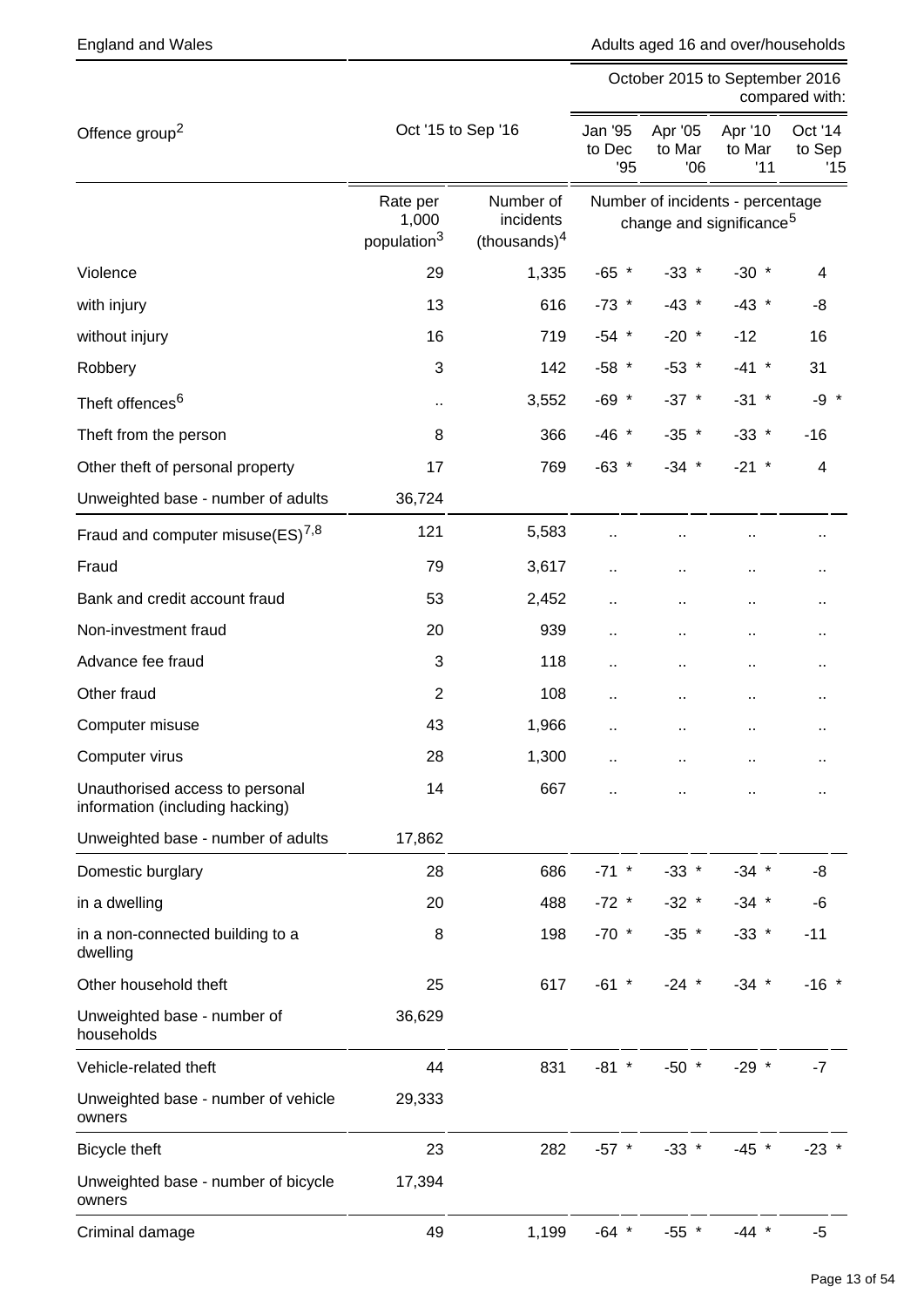| Unweighted base - number of<br>households                                    | 36,629               |        |        |             |         |              |
|------------------------------------------------------------------------------|----------------------|--------|--------|-------------|---------|--------------|
| ALL CSEW CRIME <sup>6</sup>                                                  | $\mathbf{r}$         | 6.228  |        | -67 * -41 * | $-34$ * | -5           |
| ALL CSEW CRIME INCLUDING<br><b>FRAUD AND COMPUTER MISUSE</b><br>$(ES)^{7,8}$ | $\ddot{\phantom{a}}$ | 11.811 | $\sim$ | $\sim$      | $\sim$  | $\mathbf{r}$ |

Source: Crime Survey for England and Wales, Office for National Statistics

Notes:

1. More detail on further years can be found in Appendix tables A1 and A2.

2. Section 5 of the User Guide provides more information about the crime types included in this table.

3. Rates for violence, robbery, theft from the person and other theft of personal property are quoted per 1,000 adults; rates for domestic burglary, other household theft, and criminal damage are quoted per 1,000 households; rates for vehicle-related theft and bicycle theft are quoted per 1,000 vehicle-owning and bicycleowning households respectively.

4. Data may not sum to totals shown due to rounding.

5. Statistically significant change at the 5% level is indicated by an asterisk.

6. It is not possible to construct a rate for all theft offences or CSEW crime because rates for household offences are based on rates per household, and those for personal offences on rates per adult, and the two cannot be combined.

7. Data on fraud and computer misuse are published as Experimental Statistics, which are in the testing phase and not yet fully developed. They are published in order to involve users and stakeholders in their development, and as a means to build in quality at an early stage.

8. New victimisation questions on fraud and computer misuse were incorporated into the Crime Survey for England and Wales (CSEW) from October 2015. Estimates are based on approximately 17,800 cases gathered in the previous twelve months. The questions are currently asked of half the survey sample to test for detrimental effects on the survey as a whole and help ensure that the historical time series is protected.

Table 1b provides an alternative measure of crime based upon prevalence rates (the number of victims expressed as a percentage of all households or adults) and numbers of victims. For individual crime types, the numbers of victims will be lower than the numbers of incidents, as people or households can experience repeat victimisation. It is possible that due to repeat victimisation, there will be some differences in short-term trends between the measures based on numbers of incidents and numbers of victims.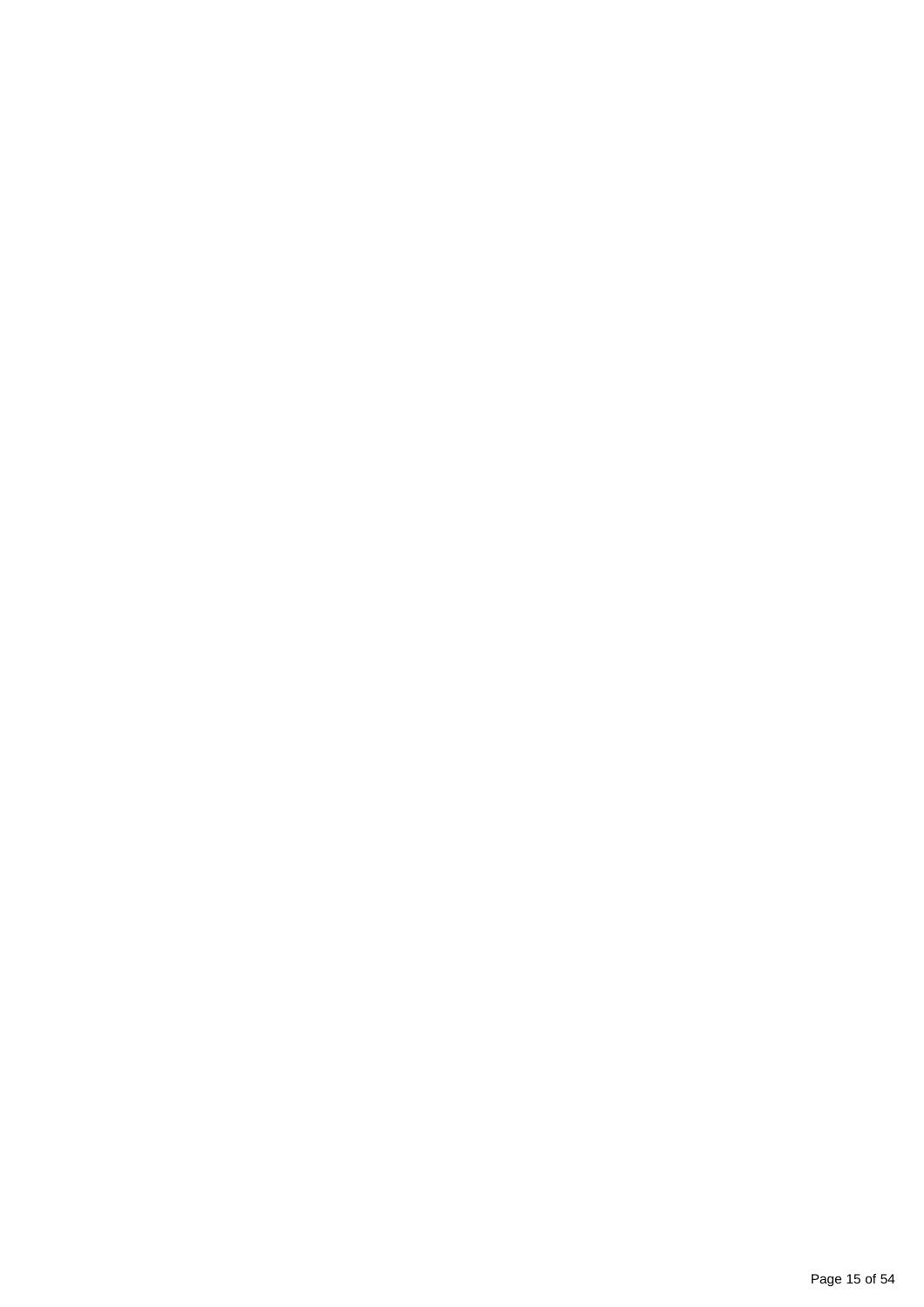**Table 1b: CSEW prevalence rates and numbers of victims for year ending September 2016 and percentage change<sup>1</sup>**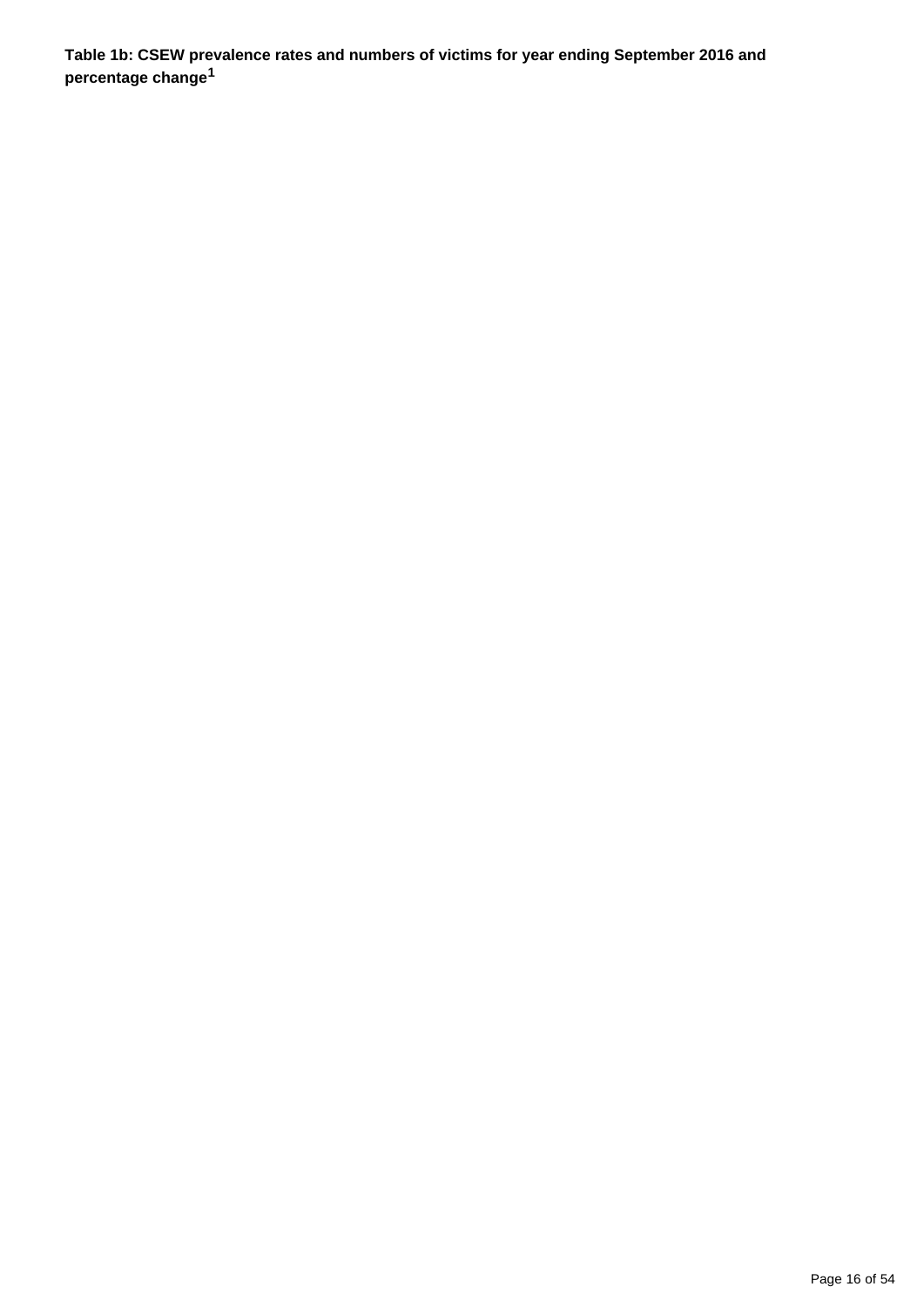|                                                                    |                                                     |                                         |                         | October 2015 to September 2016                                          |                          | compared with:           |
|--------------------------------------------------------------------|-----------------------------------------------------|-----------------------------------------|-------------------------|-------------------------------------------------------------------------|--------------------------|--------------------------|
| Oct '15 to Sep '16<br>Offence group <sup>2</sup>                   |                                                     |                                         | Jan '95<br>to Dec<br>95 | Apr '05<br>to Mar<br>06                                                 | Apr '10<br>to Mar<br>'11 | Oct '14<br>to Sep<br>'15 |
|                                                                    | Percentage,<br>victims once or<br>more <sup>3</sup> | Number of<br>victims<br>(thousands) $4$ |                         | Numbers of victims - percentage<br>change and significance <sup>5</sup> |                          |                          |
| Violence                                                           | 1.8                                                 | 826                                     | $-57$ *                 | $-29$ *                                                                 | $-31$ *                  | $-2$                     |
| with injury                                                        | 0.9                                                 | 404                                     | $-67$ *                 | $-41$ *                                                                 | $-43$ *                  | $-11$                    |
| without injury                                                     | 1.0                                                 | 446                                     | $-48$ *                 | $-17$ *                                                                 | $-17$ *                  | $\overline{7}$           |
| Robbery                                                            | 0.3                                                 | 123                                     | $-56$ *                 | $-47$ *                                                                 | $-37$ *                  | 24                       |
| Theft offences <sup>6</sup>                                        | 10.0                                                | 4,619                                   | $-64$ *                 | $-30$ *                                                                 | $-29$ *                  | $-9 *$                   |
| Theft from the person                                              | 0.7                                                 | 341                                     | $-48$ *                 | $-33$ *                                                                 | $-32$ *                  | $-15$                    |
| Other theft of personal property                                   | 1.4                                                 | 664                                     | $-60$ *                 | $-34$ *                                                                 | $-21$ *                  | $\mathbf 1$              |
| Unweighted base - number of adults                                 | 36,724                                              |                                         |                         |                                                                         |                          |                          |
| Fraud and computer misuse $(ES)^{7,8}$                             | 9.4                                                 | 4,311                                   |                         |                                                                         | $\ddot{\phantom{1}}$     | .,                       |
| Fraud                                                              | 6.3                                                 | 2921                                    | П,                      |                                                                         | $\ddot{\phantom{1}}$     | .,                       |
| Bank and credit account fraud                                      | 4.3                                                 | 2001                                    | Ω,                      |                                                                         | $\ddot{\phantom{1}}$     | .,                       |
| Non-investment fraud                                               | 1.8                                                 | 820                                     | Ω,                      | Ω,                                                                      | $\ddot{\phantom{1}}$     | Ω.                       |
| Advance fee fraud                                                  | 0.2                                                 | 92                                      |                         | .,                                                                      | $\ddot{\phantom{1}}$     | .,                       |
| Other fraud                                                        | 0.2                                                 | 85                                      | Ω,                      | $\ddot{\phantom{a}}$                                                    | $\epsilon$ .             | ٠.                       |
| Computer misuse                                                    | 3.4                                                 | 1583                                    | ä.                      |                                                                         | $\ddot{\phantom{a}}$     | .,                       |
| Computer virus                                                     | 2.3                                                 | 1064                                    |                         |                                                                         |                          |                          |
| Unauthorised access to personal<br>information (including hacking) | 1.2                                                 | 559                                     |                         |                                                                         |                          |                          |
| Unweighted base - number of adults                                 | 17,862                                              |                                         |                         |                                                                         |                          |                          |
| Domestic burglary                                                  | 2.2                                                 | 537                                     | $-70$ *                 | $-31$ *                                                                 | $-34$ *                  | -9                       |
| in a dwelling                                                      | 1.5                                                 | 378                                     | $-71$ *                 | $-32$ *                                                                 | $-36$ *                  | -8                       |
| in a non-connected building to a<br>dwelling                       | 0.7                                                 | 165                                     | $-70$ *                 | $-33$ *                                                                 | $-31$ *                  | $-12$                    |
| Other household theft                                              | 2.1                                                 | 508                                     | $-53$ *                 | $-16$ *                                                                 | $-31$ *                  | $-14$ *                  |
| Unweighted base - number of<br>households                          | 36,629                                              |                                         |                         |                                                                         |                          |                          |
| Vehicle-related theft                                              | 3.7                                                 | 708                                     | $-76$ *                 | $-46$ *                                                                 | $-27$ *                  | $-7$                     |
| Unweighted base - number of<br>vehicle owners                      | 29,333                                              |                                         |                         |                                                                         |                          |                          |
| Bicycle theft                                                      | 2.1                                                 | 255                                     | $-55$ *                 | $-29$ *                                                                 | $-41$ *                  | $-23$ *                  |
| Unweighted base - number of<br>bicycle owners                      | 17,394                                              |                                         |                         |                                                                         |                          |                          |
| Criminal damage                                                    | 3.7                                                 | 891                                     | $-58$ *                 | $-48$ *                                                                 | $-37$ *                  | $-2$                     |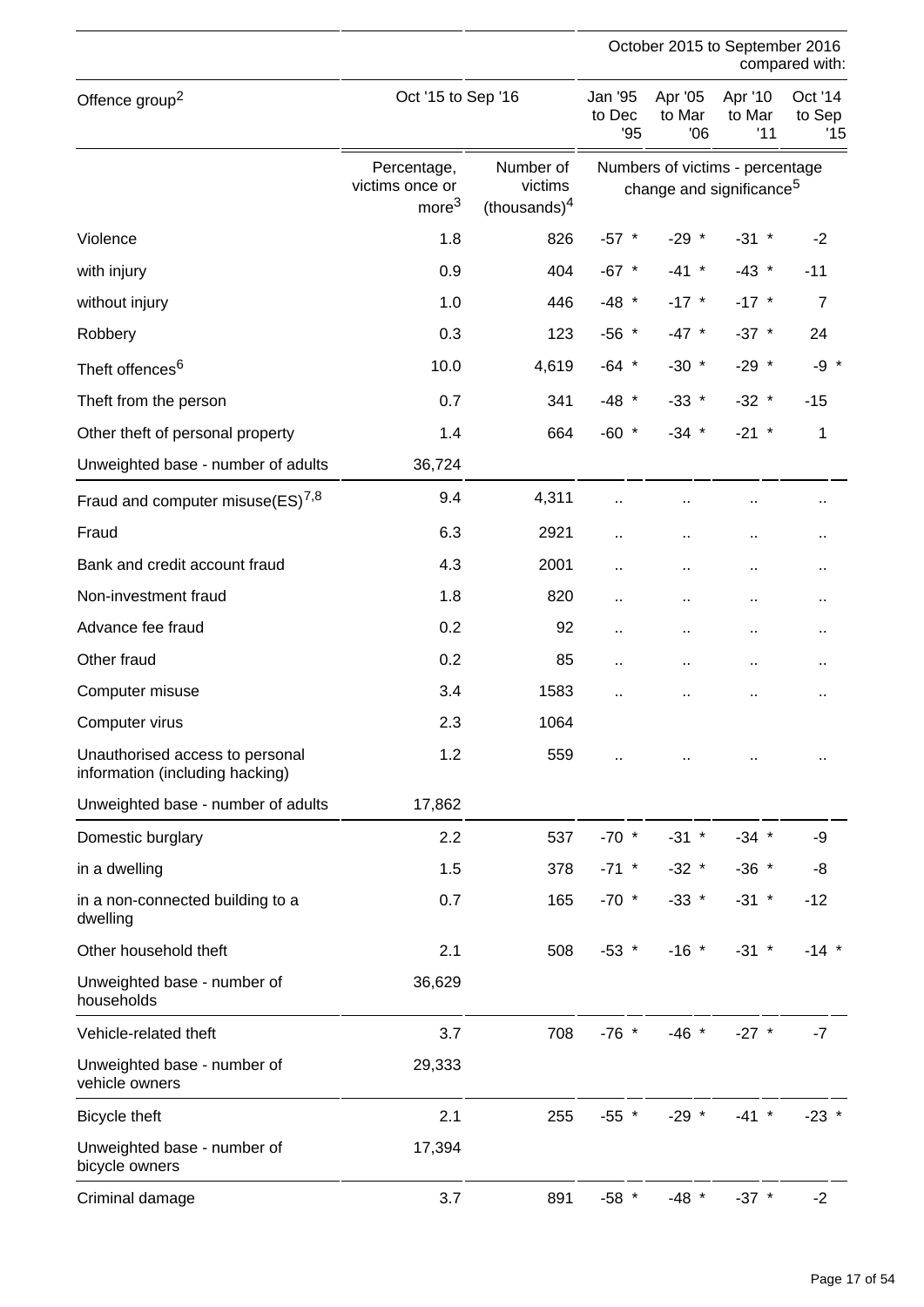| Unweighted base - number of<br>households                             | 36.629 |        |        |                     |         |          |
|-----------------------------------------------------------------------|--------|--------|--------|---------------------|---------|----------|
| ALL CSEW CRIME <sup>9</sup>                                           | 14.6   | 6.741  |        | $-58$ $*$ $-32$ $*$ | $-29$ * | -6 *     |
| ALL CSEW CRIME INCLUDING<br>FRAUD AND COMPUTER MISUSE<br>$(ES)^{7,8}$ | 22.0   | 10.131 | $\sim$ | $\cdots$            | $\sim$  | $\cdots$ |

Source: Crime Survey for England and Wales, Office for National Statistics

Notes:

1. More detail on further years can be found in Appendix tables A3 and A8.

2. Section 5 of the User Guide provides more information about the crime types included in this table.

3. Percentages for violence, robbery, theft from the person and other theft of personal property are quoted for adults; percentages for domestic burglary, other household theft, and criminal damage are quoted for households; percentages for vehicle-related theft and bicycle theft are quoted for vehicle-owning and bicycleowning households respectively.

4. Where applicable, numbers in sub-categories will not sum to totals, because adults/households may have been a victim of more than one crime.

5. Statistically significant change at the 5% level is indicated by an asterisk.

6. This is the estimated percentage/number of adults who have been a victim of at least one personal theft crime or have been resident in a household that was a victim of at least one household theft crime.

7. Data on fraud and computer misuse are published as Experimental Statistics, which are in the testing phase and not yet fully developed. They are published in order to involve users and stakeholders in their development, and as a means to build in quality at an early stage.

8. New victimisation questions on fraud and computer misuse were incorporated into the Crime Survey for England and Wales (CSEW) from October 2015. Estimates are based on approximately 17,800 cases gathered in the previous twelve months. The questions are currently asked of half the survey sample to test for detrimental effects on the survey as a whole and help ensure that the historical time series is protected.

9. This is the estimated percentage/number of adults who have been a victim of at least one personal crime or have been resident in a household that was a victim of at least one household crime.

As shown in Table 2, the 8% increase<sup>2</sup> in the number of police recorded crimes in the latest year compared with the previous year was largely driven by increases in violence against the person offences (up 22%, from 882,921 to 1,075,511) and public order offences (up 32%, from 181,306 to 239,674). There were also increases in criminal damage and arson offences (up 5%, from 520,327 to 548,674), theft offences (up 2%, from 1,748,715 to 1,784,598) and sexual offences (up 12%, from 99,615 to 112,021). Improvements in crime recording practices and processes by the police and an increase in the willingness of victims to come forward and report offences (particularly sexual offences, of which 25% were non-recent offences<sup>3</sup>) are thought to be the main drivers of these increases.

While total theft offences recorded by the police have remained broadly level, there have been increases in the number of vehicle offences (up 6% to 376,670), theft from the person (up 6% to 85,095) and shoplifting (up 5% to 349,296), with slight decreases being recorded for bicycle theft (down 2% to 87,470) and all other theft offences (down 1% to 484,019). While the number of burglaries remained stable in comparison with the previous year (0% change at 402,048) (Table 2), there was a small increase in the number of domestic burglary offences (up 3% to 198,706).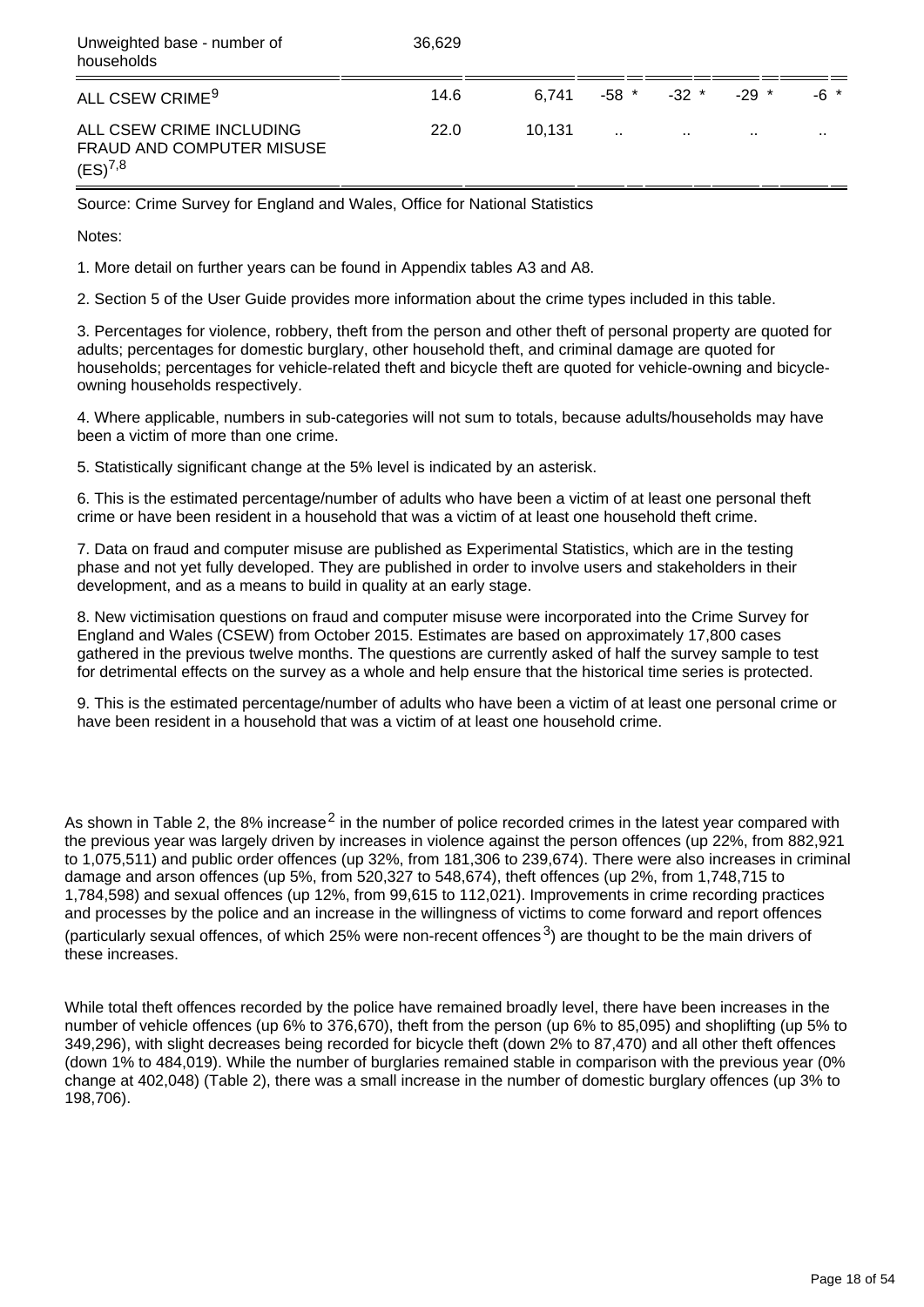There was a 3% increase in the number of fraud offences recorded by the National Fraud Intelligence Bureau (NFIB) in England and Wales (up to  $622,731<sup>4</sup>$ ) compared with the previous year. The increase was primarily due to the number of fraud offences referred by Cifas, which increased by 11,086 offences (4%), and by Financial Fraud Action UK, which increased by 9,093 offences (11%). In contrast, offences recorded by Action Fraud decreased by 1,698 offences (1%).

Figure 2 focuses on selected police recorded crime offences with notable changes in the latest year compared with the previous year.

#### **Figure 2: Selected police recorded crime offences in England and Wales: volumes and percentage change between year ending September 2015 and year ending September 2016**

Figure 2: Selected police recorded crime offences in England and Wales: volumes and percentage change between year ending September 2015 and year ending September 2016



#### **Source: Police recorded crime, Home Office**

#### **Notes:**

1. Police recorded crime data are not designated as National Statistics.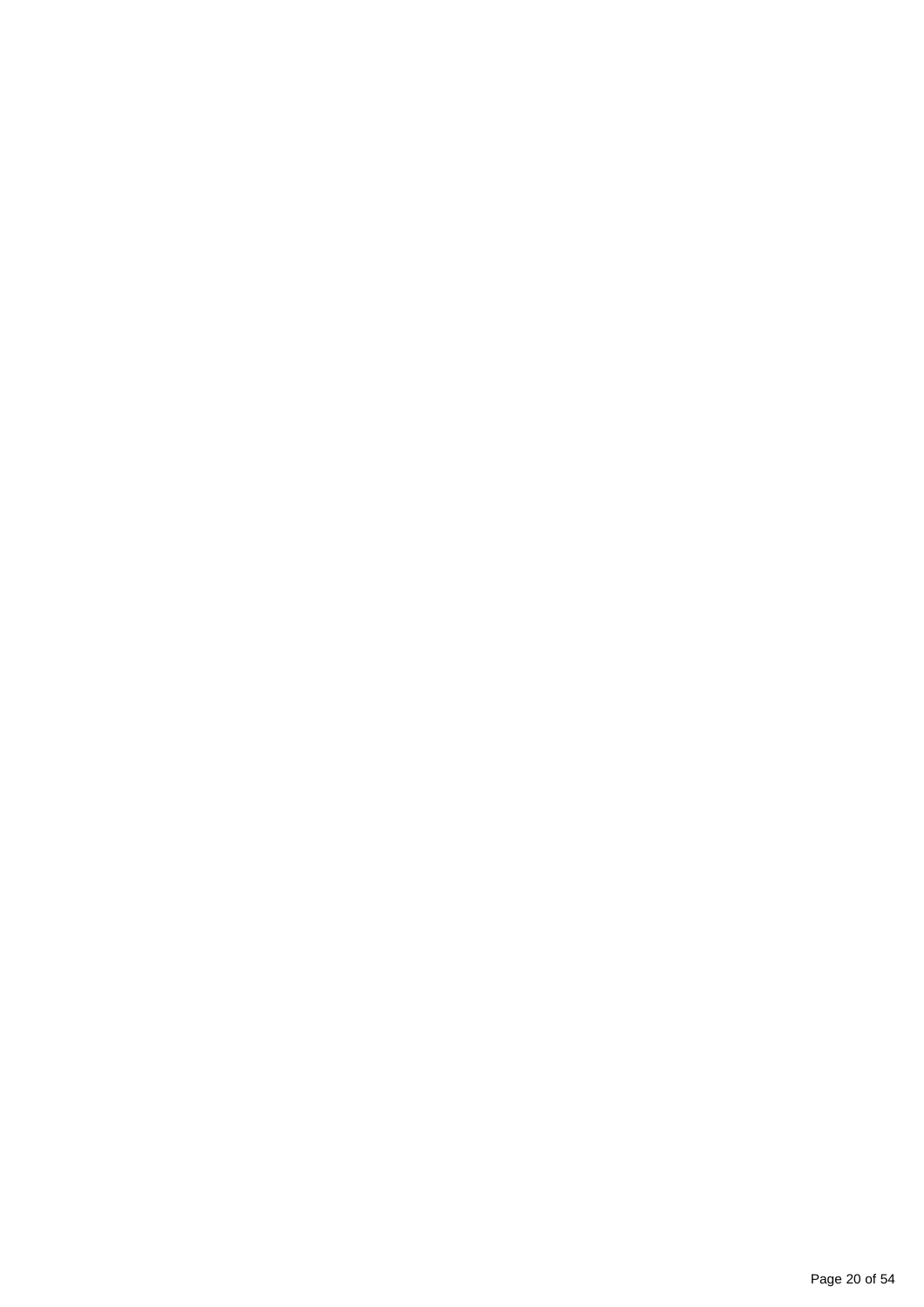**Table 2: Police recorded crimes - rate, number and percentage change for year ending September 2016 1,2,3**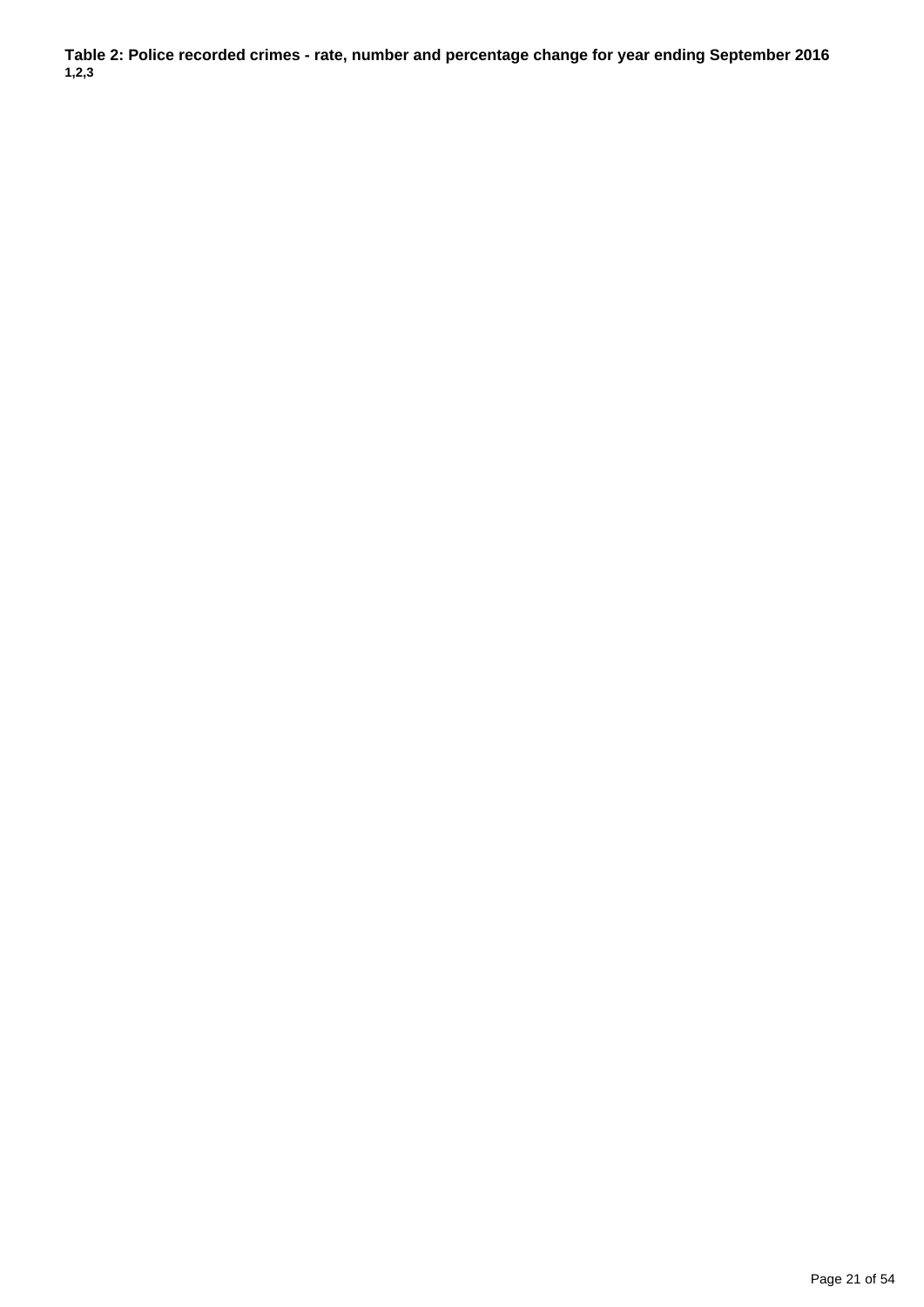| Offence group                         | Oct '15 to Sep '16           |                       | Oct '15 to Sep '16 compared with: |                                           |                       |  |
|---------------------------------------|------------------------------|-----------------------|-----------------------------------|-------------------------------------------|-----------------------|--|
|                                       | Rate per 1,000<br>population | Number of<br>offences | Apr '05 to<br>Mar '06             | Apr '10 to<br>Mar '11                     | Oct '14 to<br>Sep '15 |  |
|                                       |                              |                       |                                   | Number of offences - percentage<br>change |                       |  |
| <b>VICTIM-BASED CRIME</b>             | 62                           | 3,574,049             | $-27$                             | $-1$                                      | 8                     |  |
| Violence against the person offences  | 19                           | 1,075,511             | 28                                | 62                                        | 22                    |  |
| Homicide                              | 0                            | 695                   | -9                                | 9                                         | 22                    |  |
| Violence with injury <sup>4</sup>     | 8                            | 449,844               | $-17$                             | 22                                        | 12                    |  |
| Violence without injury <sup>5</sup>  | 11                           | 624,972               | 112                               | 111                                       | 30                    |  |
| Sexual offences                       | $\overline{c}$               | 112,021               | 86                                | 108                                       | 12                    |  |
| Rape                                  | 1                            | 37,813                | 162                               | 138                                       | 13                    |  |
| Other sexual offences                 | 1                            | 74,208                | 62                                | 95                                        | 12                    |  |
| Robbery offences                      | 1                            | 53,245                | $-46$                             | $-30$                                     | 5                     |  |
| Robbery of business property          | 0                            | 5,371                 | $-39$                             | $-31$                                     | $-1$                  |  |
| Robbery of personal property          | 1                            | 47,874                | $-46$                             | $-30$                                     | $\,6$                 |  |
| Theft offences                        | 31                           | 1,784,598             | $-35$                             | $-15$                                     | $\overline{2}$        |  |
| <b>Burglary</b>                       | $\overline{7}$               | 402,048               | $-38$                             | $-23$                                     | $-0$                  |  |
| Domestic burglary                     | 3                            | 198,706               | $-34$                             | $-23$                                     | 3                     |  |
| Non-domestic burglary                 | 4                            | 203,342               | $-41$                             | $-23$                                     | $-3$                  |  |
| Vehicle offences                      | $\overline{7}$               | 376,670               | $-52$                             | $-16$                                     | 6                     |  |
| Theft of a motor vehicle              | 2                            | 88,496                | -64                               | -25                                       | 13                    |  |
| Theft from a vehicle                  | 4                            | 241,382               | $-52$                             | $-23$                                     | $\boldsymbol{2}$      |  |
| Interfering with a motor vehicle      | 1                            | 46,792                | $-34$                             | 56                                        | 11                    |  |
| Theft from the person                 | 1                            | 85,095                | $-31$                             | -8                                        | $\,6$                 |  |
| Bicycle theft                         | $\overline{2}$               | 87,470                | $-23$                             | $-20$                                     | $-2$                  |  |
| Shoplifting                           | 6                            | 349,296               | 18                                | 14                                        | 5                     |  |
| All other theft offences <sup>6</sup> | 8                            | 484,019               | $-37$                             | $-23$                                     | $-1$                  |  |
| Criminal damage and arson             | 9                            | 548,674               | $-53$                             | $-21$                                     | 5                     |  |
| OTHER CRIMES AGAINST SOCIETY          | 8                            | 476,395               | -8                                | $-1$                                      | 14                    |  |
| Drug offences                         | $\overline{2}$               | 141,714               | $-21$                             | $-39$                                     | $-10$                 |  |
| Trafficking of drugs                  | 0                            | 25,175                | $-0$                              | $-22$                                     | $-5$                  |  |
| Possession of drugs                   | $\overline{c}$               | 116,539               | $-24$                             | $-42$                                     | $-11$                 |  |
| Possession of weapons offences        | 0                            | 27,904                | $-30$                             | 6                                         | 19                    |  |

England and Wales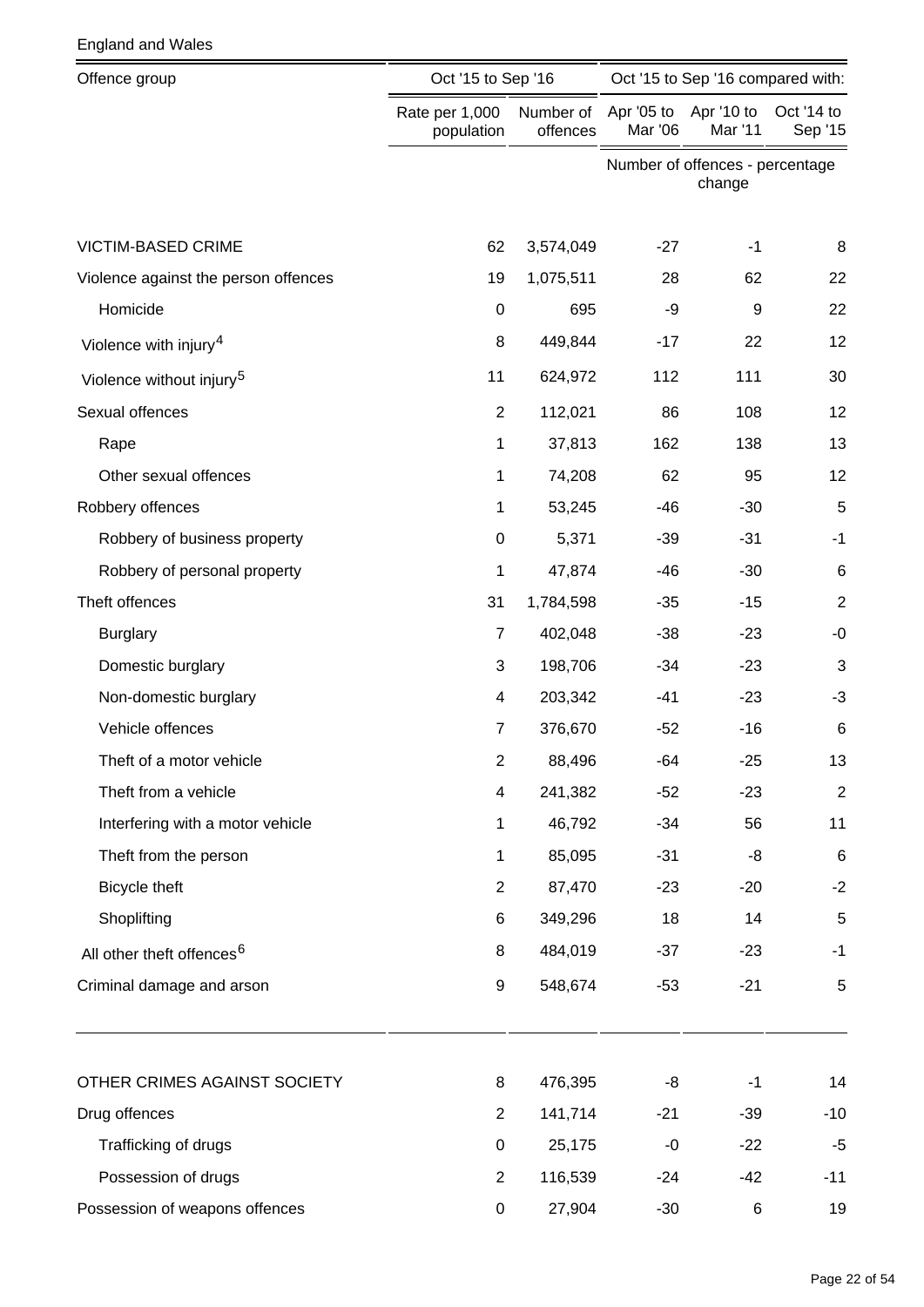| Public order offences                                                 | 4  | 239,674   | 8         | 38     | 32 |
|-----------------------------------------------------------------------|----|-----------|-----------|--------|----|
| Miscellaneous crimes against society                                  | 1  | 67,103    | $-10$     | 40     | 16 |
| TOTAL FRAUD OFFENCES <sup>7</sup>                                     | 11 | 622,731   | $\cdot$ . | $\sim$ | 3  |
| TOTAL RECORDED CRIME - ALL<br>OFFENCES INCLUDING FRAUD <sup>7,8</sup> | 81 | 4,673,175 | $-16$     | 13     | 8  |

Source: Police recorded crime, Home Office

Notes:

1. Police recorded crime data are not designated as National Statistics.

2. Police recorded crime statistics based on data from all 44 forces in England and Wales (including the British Transport Police).

3. Appendix tables A4 and A7 provide detailed footnotes and further years.

4. Includes attempted murder, intentional destruction of viable unborn child, causing death by dangerous driving/careless driving when under the influence of drink or drugs, more serious wounding or other act endangering life (including grievous bodily harm with and without intent), causing death by aggravated vehicle taking and less serious wounding offences.

5. Includes threat or conspiracy to murder, harassment, other offences against children and assault without injury (formerly common assault where there is no injury).

6. All other theft offences now includes all 'making off without payment' offences recorded since year ending March 2003. Making off without payment was previously included within the fraud offence group, but following a change in the classification for year ending March 2014, this change has been applied to previous years of data to give a consistent time series.

7. Total fraud offences cover crimes recorded by the National Fraud Intelligence Bureau via Action Fraud, Cifas and Financial Fraud Action UK. Action Fraud have taken over the recording of fraud offences on behalf of individual police forces. Percentage changes compared with earlier years are not presented, as fraud figures for year ending March 2006 and year ending March 2011 covered only those crimes recorded by individual police forces. Given the addition of new data sources, it is not possible to make direct comparsions with earlier years.

8. Since confirming their police recorded crime figures for publication, a small error has been found with Wiltshire's crime data. Therefore Wiltshire's total crime figures for the year ending September 2016 are currently underestimated by 490 offences. This affects various crime types and will be rectified next quarter.

Offences involving firearms<sup>5</sup> increased by 7% (to 5,478 offences in the latest year) compared with the previous year (5,104 offences). This was largely driven by a 12% increase in offences involving handguns and partly by a 17% increase in offences involving shotguns and a 5% increase in offences involving imitation weapons (such as BB guns<sup>6</sup>). Increases in some categories are thought to reflect improvements in turnaround time for forensic processes leading to better firearm identification than previously. The latest rise follows a general downward trend in firearm offences, which remains 51% below its peak around a decade ago.

Offences that involved a knife or sharp instrument<sup>7</sup> also showed an increase (11%, to 30,838 offences<sup>8</sup>) during the latest year. However, as with offences involving firearms, we have seen a general downward trend in this series over the longer-term, between the years ending March 2011 and March 2014, with the latest figures being 6% lower than those from around 5 years ago (year ending March 2011).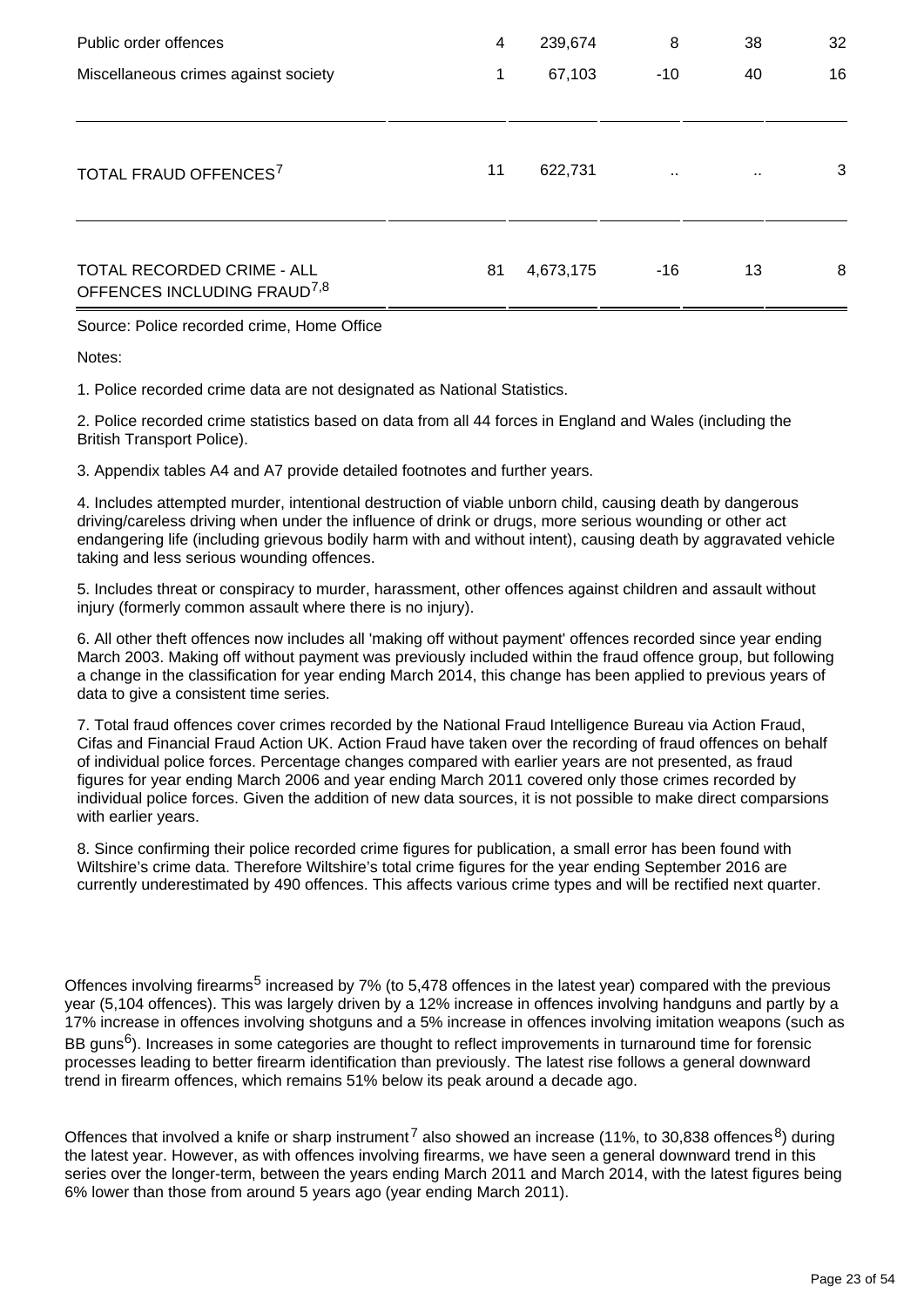More detailed commentary on trends in violent offences, sexual offences, offences involving weapons and fraud offences is included in subsequent sections of this release. In addition, we are in the process of producing a series of overview articles, each focusing on a specific crime type, that will provide information on long-term trends, victim profiles and the nature of incidents (where available). The first of these, an overview on fraud statistics, was published alongside the quarterly report "Crime in England and Wales: Year ending March 2016"; articles on other crime and justice topics will be published in due course. In the meantime, the quarterly report [Crime in England and Wales: Year ending September 2015](http://www.ons.gov.uk/peoplepopulationandcommunity/crimeandjustice/bulletins/crimeinenglandandwales/yearendingseptember2015) contains further commentary on each crime type.

### **Notes for: How have trends for individual crime types changed?**

- 1. "Other household theft" incidents includes "theft from a dwelling" and "theft from outside a dwelling".
- 2. This 8% increase in police recorded crime includes fraud offences recorded by the police. Excluding fraud offences there were 4.1 million offences recorded by the police in the year ending September 2016, a 9% rise from last year.
- 3. Non-recent offences are those that took place over 12 months before being reported.
- 4. This figure is taken from Table A4 and includes 2 fraud offences recorded by individual police forces (rather than via Action Fraud). The total fraud offences recorded in England and Wales reported in Table A5 differs slightly, as it excludes these 2 offences.
- 5. Firearms include shotguns; handguns; rifles; imitation weapons such as BB guns or soft air weapons; other weapons such as CS gas or pepper spray and stun guns; and unidentified weapons. These figures exclude conventional air weapons, such as air rifles.
- 6. A type of air gun that fires spherical projectiles.
- 7. Only selected violent offences can be broken down by whether a knife or sharp instrument was used. These are: homicide; attempted murder; threats to kill; assault with injury and assault with intent to cause serious harm; robbery; rape; and sexual assault.
- 8. Includes data from all police forces, including Thames Valley, who have reported that they had previously undercounted offences following the implementation of their new crime recording system; section 10 of this release has more information regarding this issue.

## <span id="page-23-0"></span>**8 . Latest violent crime figures continue to present a complex picture**

Violent crime covers a wide range of offences including minor assaults (such as pushing and shoving), harassment and abuse (that result in no physical harm) through to wounding and homicide. For the population and offences that it covers, the Crime Survey for England and Wales (CSEW) provides the better measure of trends in overall violent crime. The police recorded crime series is restricted to violent offences that have been reported to and recorded by the police. However, due to the renewed focus on the quality of crime recording by the police, this crime series is not currently believed to provide a reliable measure of trends, owing to the ensuing efforts of police forces to tighten recording practice and improve recording processes.

## **Main findings**

Over the longer-term, levels of violent crime estimated by the CSEW have shown substantial falls. These declines continued until 2014, after which estimates of violence from the CSEW have been fairly flat for the past 2 years.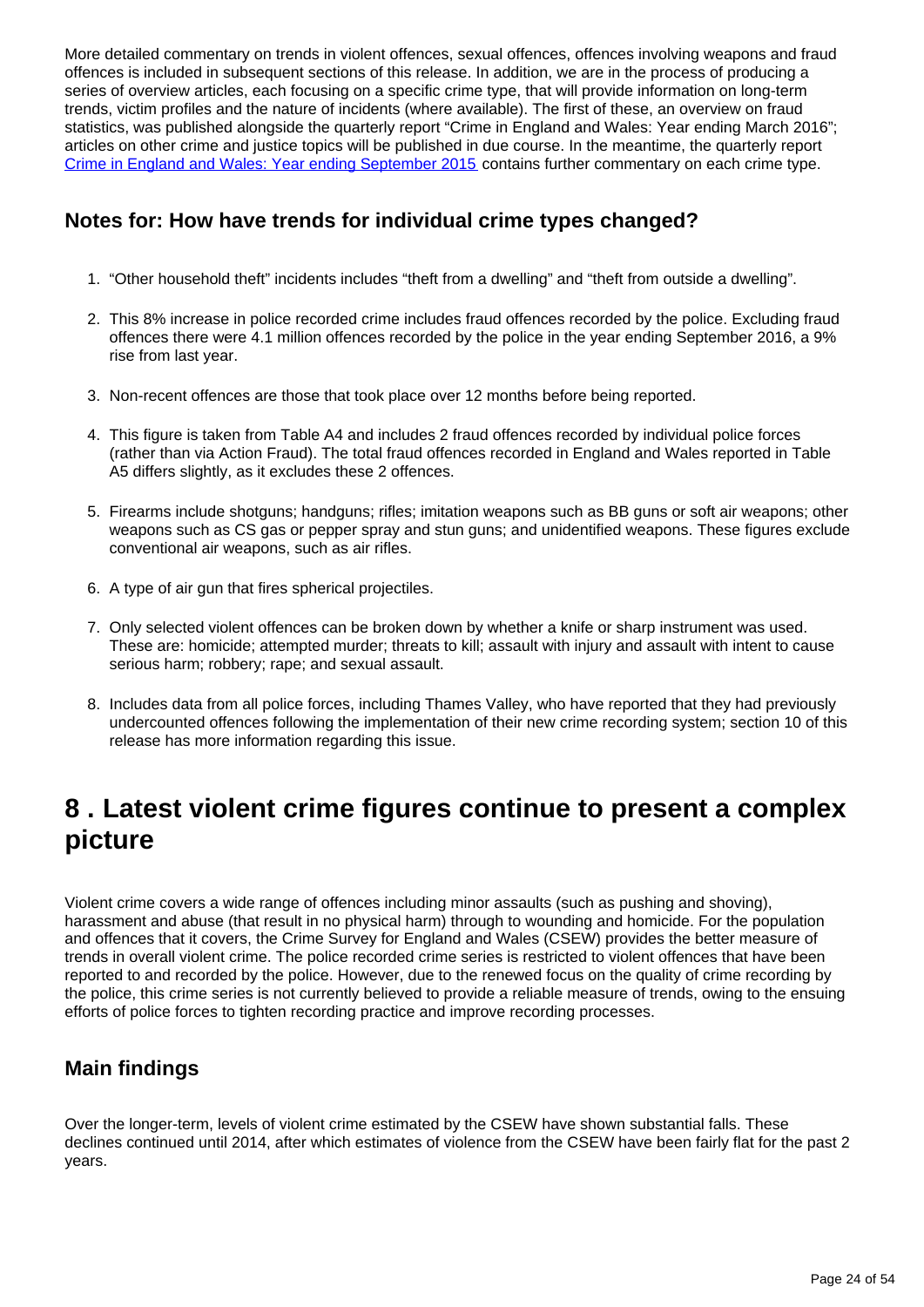CSEW findings for the latest survey year show no change in levels of violence compared with the previous survey year (the apparent 4% increase was not statistically significant). Similar trends have also been demonstrated in accident and emergency department violence-related attendances and NHS hospital admissions for assault.

Violence against the person offences recorded by the police rose by 22% in the latest year and recorded levels are now at the highest seen in a 12-month period since the introduction of the National Crime Recording Standard (NCRS) in April 2002.

Within the overall category of violence against the person, the expansion of the harassment category to include 2 additional offences<sup>1</sup> has accounted for around a third of the recent rise in violent crime. Improvements in crime recording practices as well as a possible rise in the proportion of violent crimes reported to the police (particularly in the case of domestic abuse) are also thought to have contributed to this rise. Alongside this, it is possible there have been small, but genuine, increases in some types of violent crime.

In the category of homicide, which also sits within violence against the person, the police recorded 695 offences in the latest year, 125 more than in the previous year (a 22% increase). However, this includes the 96 cases of manslaughter that resulted from the events in Hillsborough in 1989<sup>2</sup>. Excluding those 96 cases of manslaughter, the increase in police recorded homicides is much lower, at 5%.

## **Crime Survey for England and Wales**

CSEW violence includes incidents with and without injury and also covers attempted incidents.

Latest CSEW data showed there were an estimated 1.3 million incidents of violence experienced by adults aged 16 and over in the latest survey year; no change from the previous survey year (the apparent 4% rise was not statistically significant). The apparent 8% decrease in the sub-category of "violence with injury" and apparent 16% increase in the sub-category of "violence without injury" were also not statistically significant (Figure 3); both, however, can show year-on-year fluctuation.

The estimated number of CSEW violence incidents rose sharply through the early 1990s (peaking in 1995) and then fell steeply until the survey year ending March 2002. Violence declined between the survey year ending March 2002 and survey year ending March 2014, but the last 2 survey years indicate a fairly flat trend.

Around 2 in every 100 adults were a victim of CSEW violent crime in the latest survey year, compared with around 3 in 100 adults in the survey year ending March 2006 and 5 in 100 adults in 1995 (the peak year).

Estimates of violence against 10 to 15 year olds, as measured by the CSEW, can be found in [Table F22](https://www.ons.gov.uk/peoplepopulationandcommunity/crimeandjustice/datasets/crimeinenglandandwalesbulletintables).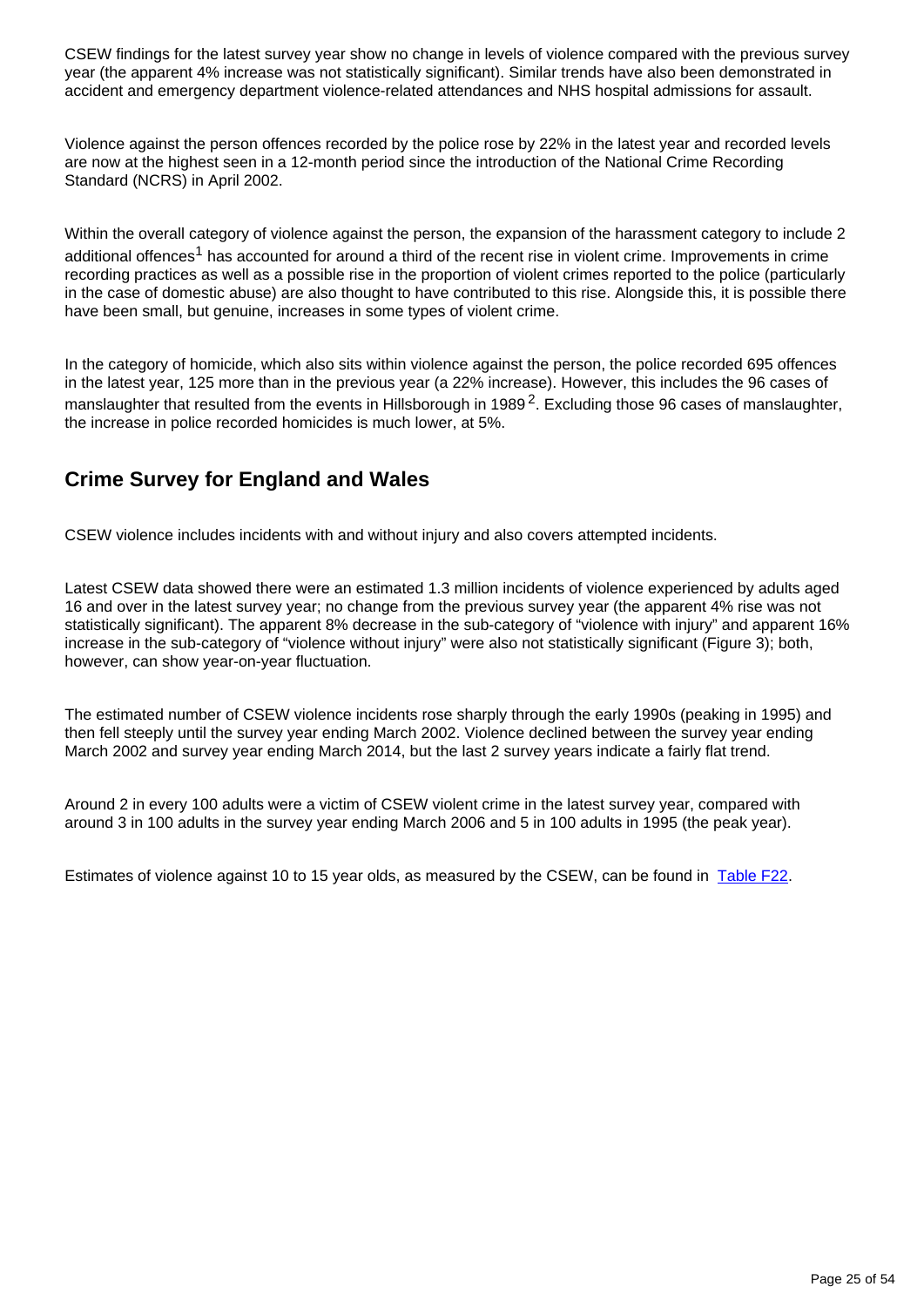#### **Figure 3: Trends in Crime Survey for England and Wales violence, year ending December 1981 to year ending September 2016**

Figure 3: Trends in Crime Survey for England and Wales violence, year ending December 1981 to year ending September 2016



#### **Source: Crime Survey for England and Wales, Office for National Statistics**

#### **Notes:**

1. Prior to the year ending March 2002, CSEW respondents were asked about their experience of crime in the previous calendar year, so year-labels identify the year in which the crime took place. Following the change to continuous interviewing, respondents' experience of crime relates to the full 12 months prior to interview (ie a moving reference period). Year-labels for the year ending March 2002 onwards identify the CSEW year of interview.

Trends in violent crime, as shown by the CSEW, are also reflected in the most recent evidence available from research conducted by the Violence and Society Research Group at Cardiff University. Findings from their annual survey, covering a sample of hospital emergency departments and walk-in centres in England and Wales, show that [serious violence-related attendances in 2015 were broadly similar to the level recorded in 2014](https://www.cardiff.ac.uk/__data/assets/pdf_file/0006/251673/NVSN-2015-annual-report.pdf) following a declining trend seen in earlier years. Admissions data for NHS hospitals in England  $3$  provide similar findings, with admissions for assault decreasing by less than 1% from the year ending March 2015 to the year ending March 2016.

#### **Police recorded crime**

Violent offences in police recorded data are referred to as "violence against the person" and include homicide, violence with injury and violence without injury<sup>4</sup>. As with the CSEW, both actual and attempted assaults are included in the figures. It should also be noted that the police recorded crime category of violence against the person also includes some offences, such as harassment and stalking, in which there is no physical assault involved.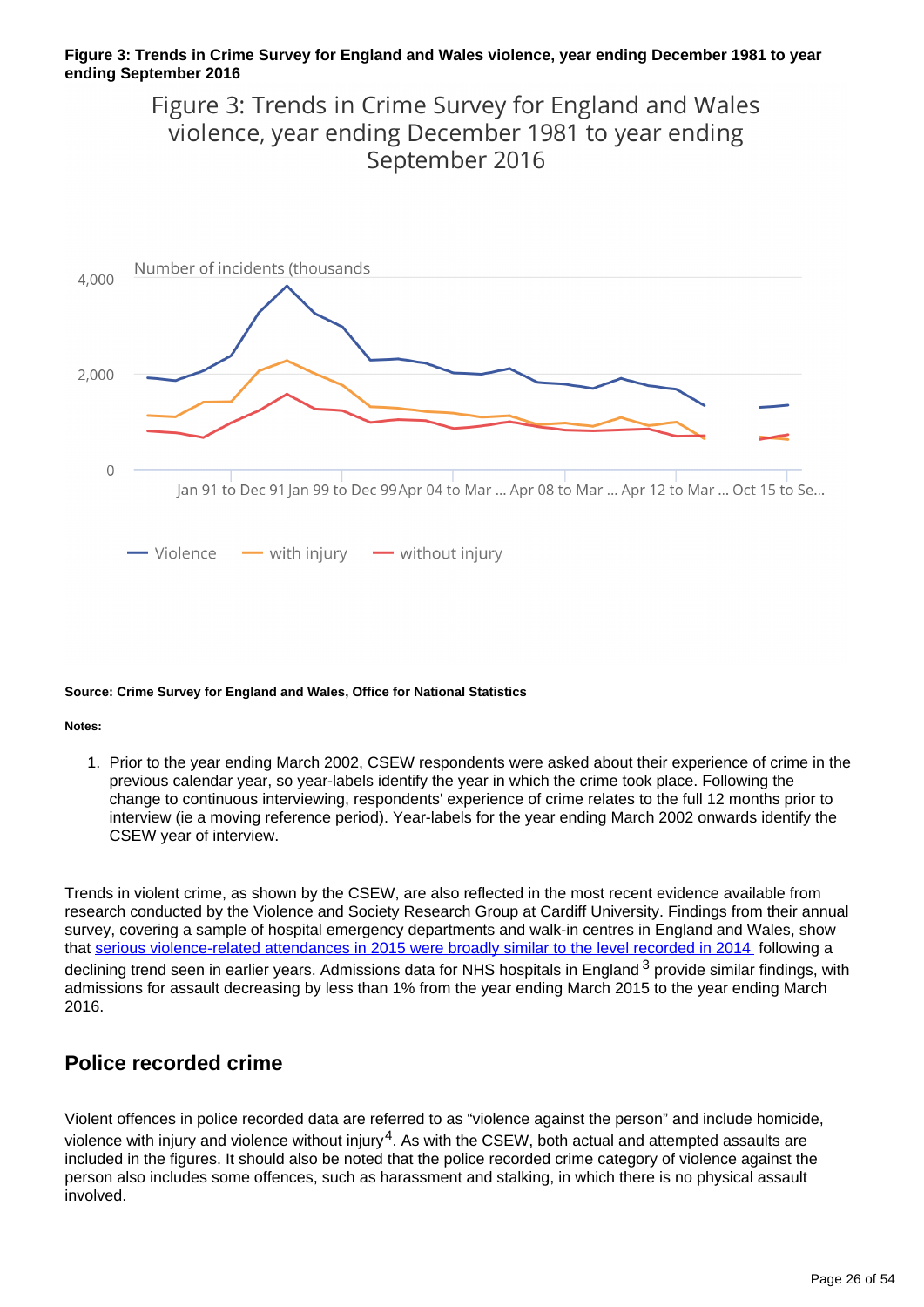Recent changes in recording practice make interpreting trends in violence against the person offences difficult. It is known that violent offences are more prone than some other offences to subjective judgement about whether or not to record a crime. The [Crime-recording: making the victim count](https://www.justiceinspectorates.gov.uk/hmic/publication/crime-recording-making-the-victim-count/) report, published by Her Majesty's Inspectorate of Constabulary (HMIC) on 18 November 2014, found that "violence against the person" offences had the highest under-recording rates across police forces in England and Wales. Nationally, an estimated 1 in 3 (33%) reports of violence that should have been logged as crimes were not recorded as such.

There was a 22% increase in the number of violence against the person offences recorded by the police in the latest year (up to 1,075,511) compared with the previous year. Part of this increase is due to the expansion of the harassment category to include 2 additional notifiable offences. Improvements in crime recording practices are also thought to be a main driver of this increase as well as a potential increase in the proportion of victims reporting crimes to the police, particularly in cases of domestic abuse. It is also possible there have been small, but genuine, increases in some types of violent crime.

The "violence without injury" sub-category showed an increase of 30% over the same period (up to 624,972 offences), while the "violence with injury" sub-category showed a smaller increase of 12% (up to 449,844 offences).

The increase in "violence without injury" is partially due to a 66% rise in harassment offences in the latest year compared with the previous year (up to 187,025 from 112,754). The rise in harassment is almost entirely the result of the expansion of this category in April 2015 to include 2 additional notifiable offences<sup>5</sup> that were previously not included in the police recorded crime series. These are "Disclosure of private sexual photographs and films (including on the internet) with the intent to cause distress or anxiety" and "Sending letters (including emails) with intent to cause distress or anxiety" $6$ ; the latter is thought to account for 97% of these newly added offences<sup>7</sup>. It is estimated that these 2 additional notifiable offences made up a third of the overall 22% rise in violence against the person offences and just over two-fifths of the 30% increase in the "violence without injury" sub-category.

Taking out the 2 additional notifiable offences, based on data from 40 forces (from the Home Office Data Hub), the increase in harassment offences is estimated at around 13% (instead of 66%), the increase in "violence without injury" is estimated at around 18% (instead of 30%) and the increase in total violent offences is estimated at around 15% (instead of 22%).

Within "violence without injury" there is an increase in modern slavery offences, which have risen to 1,289 from the 326 recorded the previous year. This increase in modern slavery offences is in part due to an improved recording of modern slavery since the introduction of this new offence category in July 2015<sup>8</sup>. A recent report by the Independent Anti-Slavery Commissioner was critical of the [ongoing under-recording of such offences](https://www.gov.uk/government/uploads/system/uploads/attachment_data/file/559571/IASC_Annual_Report_WebReadyFinal.pdf) noting that whilst 884 $9$  modern slavery offences were recorded in the year ending March 2016, there was over 3 times that number of referrals (3,146) to the National Referral Mechanism over the same period and that the number of recorded offences may still not fully reflect the true extent of modern slavery in England and Wales.

The increase in the "violence with injury" sub-category includes a 23% rise in the number of attempted murder offences (a volume increase of 141) in the latest year; these figures may also have been influenced by improvements in crime recording. Attempted murder rose in 30 of the 44 police forces (including the British Transport Police) in England and Wales, in the year ending September 2016. Prior to the recent improvements in recording practices, it is possible that some police officers may have been applying Crown Prosecution Service charging standards (guidelines on what charges should be brought against suspects) when deciding what type of crime to record rather than basing the decision on the Home Office Counting Rules (HOCR), which require offences to be recorded in line with the criminal offence committed. Attempted murder is an important example of this potential issue, as offences may have previously been recorded (and charged) as another type of violent crime that is easier to prove in court, such as "assault with intent to cause serious harm".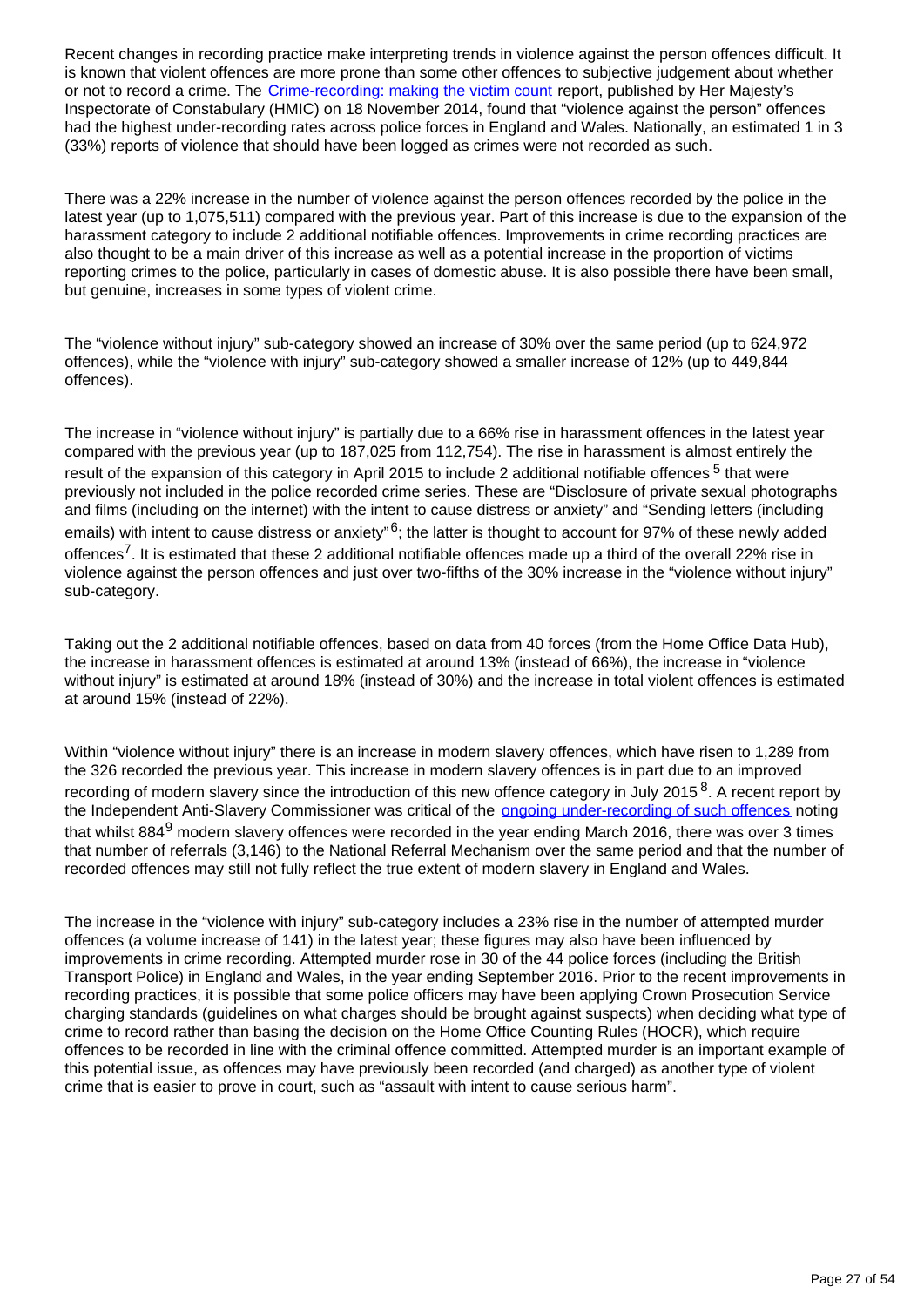All but 1 police force recorded a rise in violence in the latest year compared with the previous year; Nottinghamshire Police recorded a 2% decrease. In percentage terms, the largest increase was reported by Northumbria Police, which recorded an additional 14,462 offences compared with the previous year (an increase of 95%, up to 29,617). Other large percentage increases included Durham Constabulary (up 73% to 12,235 offences), West Yorkshire Police (up 48%, to 58,153 offences), and Avon and Somerset Constabulary (up 45%, to 35,272 offences) ([Tables P1 and P3](https://www.ons.gov.uk/peoplepopulationandcommunity/crimeandjustice/datasets/policeforceareadatatables)).

Action taken by police forces to improve their compliance with the NCRS is likely to have resulted in the increase in the number of offences recorded  $10$ . It is thought that recording improvements are more likely to affect relatively less serious violent offences and could explain the larger increase in the sub-category "violence without injury" compared with "violence with injury".

A number of forces have indicated that the rise in recorded violence is a result of a greater proportion of reports of crime being recorded rather than a genuine rise in violent crime. For example, data from the Metropolitan Police Service showed that while police recorded violence against the person increased by 10% in the latest year, the number of "calls for service" (for example, emergency and non-emergency calls from members of the public) relating to [violent crime increased by less than 1%](http://data.london.gov.uk/dataset/metropolitan-police-service-recorded-crime-figures-and-associated-data) over the same period.

### **Domestic abuse**

Another possible factor behind the rise in police recorded violent offences is an increase in the reporting of domestic abuse and the subsequent recording of these offences by the police. In 2015, an HMIC report detailed the [improvements in the police response to domestic abuse](http://www.justiceinspectorates.gov.uk/hmic/publications/increasingly-everyones-business-a-progress-report-on-the-police-response-to-domestic-abuse/) that had taken place across England and Wales. It concluded that recent increases in the number of domestic abuse-related crimes were due, in part, to police forces improving their recording of domestic abuse incidents as crimes and to forces actively encouraging victims to come forward to report these crimes.

The Home Office has been collecting information from the police, since April 2015, on whether recorded offences are related to domestic abuse. Crimes should be "flagged" as being domestic abuse-related by the police if the offence meets the government definition of domestic violence and abuse  $11$ . Data for the year ending September 2016 showed that violence against the person offences were the most likely to be flagged, with 32% of such offences flagged as domestic abuse-related. The offence group with the next highest proportion of offences flagged was sexual offences (13%) (Figure 4).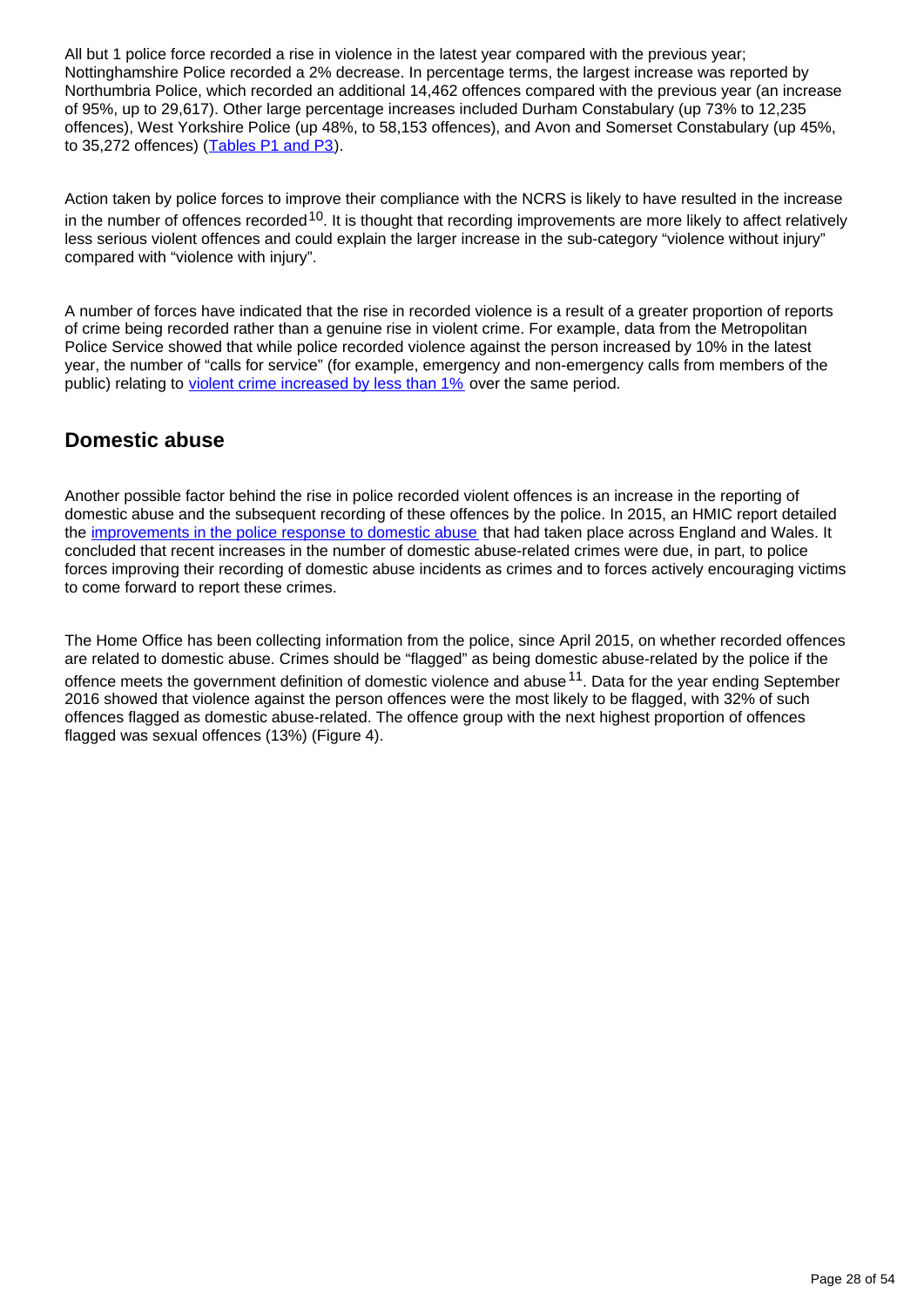#### **Figure 4: Proportion of offences recorded by the police in England and Wales which were flagged as domestic abuse-related, selected offence groups, year ending September 2016**

Figure 4: Proportion of offences recorded by the police in England and Wales which were flagged as domestic abuserelated, selected offence groups, year ending September 2016



#### **Source: Police recorded crime, Home Office**

#### **Notes:**

- 1. Police recorded crime data are not designated as National Statistics.
- 2. Data are provisional and have not been reconciled with police forces.

At present, fewer than 2 years of data on offences flagged by the police as being domestic abuse-related are available and it is therefore not possible to compare levels of change over 2 years.

However, since the year ending March 2005, the CSEW has included a self-completion questionnaire module on intimate violence, for persons aged 16 to 59 only, which provides a measure of the proportion of people who have been victims of domestic abuse in this age group over time.

Most recent estimates from this self-completion section of the CSEW for the year ending March 2016 (published in the [Domestic abuse in England and Wales, year ending March 2016](https://www.ons.gov.uk/peoplepopulationandcommunity/crimeandjustice/bulletins/domesticabuseinenglandandwales/yearendingmarch2016) release) showed that the proportion of all adults aged 16 to 59 who had been victims of domestic abuse in the last year (including attempted offences) had remained the same as for the previous survey year (year ending March 2015; both 6.1%). Prior to this, changes in prevalence from year to year have been small and not statistically significant, although the cumulative effect of these changes over a number of years has resulted in a statistically significantly lower prevalence for the year ending March 2016 (6.1%) compared with the year ending March 2012 (7.0%), indicating a longer-term underlying downward trend ([Table S41\)](https://www.ons.gov.uk/peoplepopulationandcommunity/crimeandjustice/datasets/crimeinenglandandwalesannualsupplementarytables).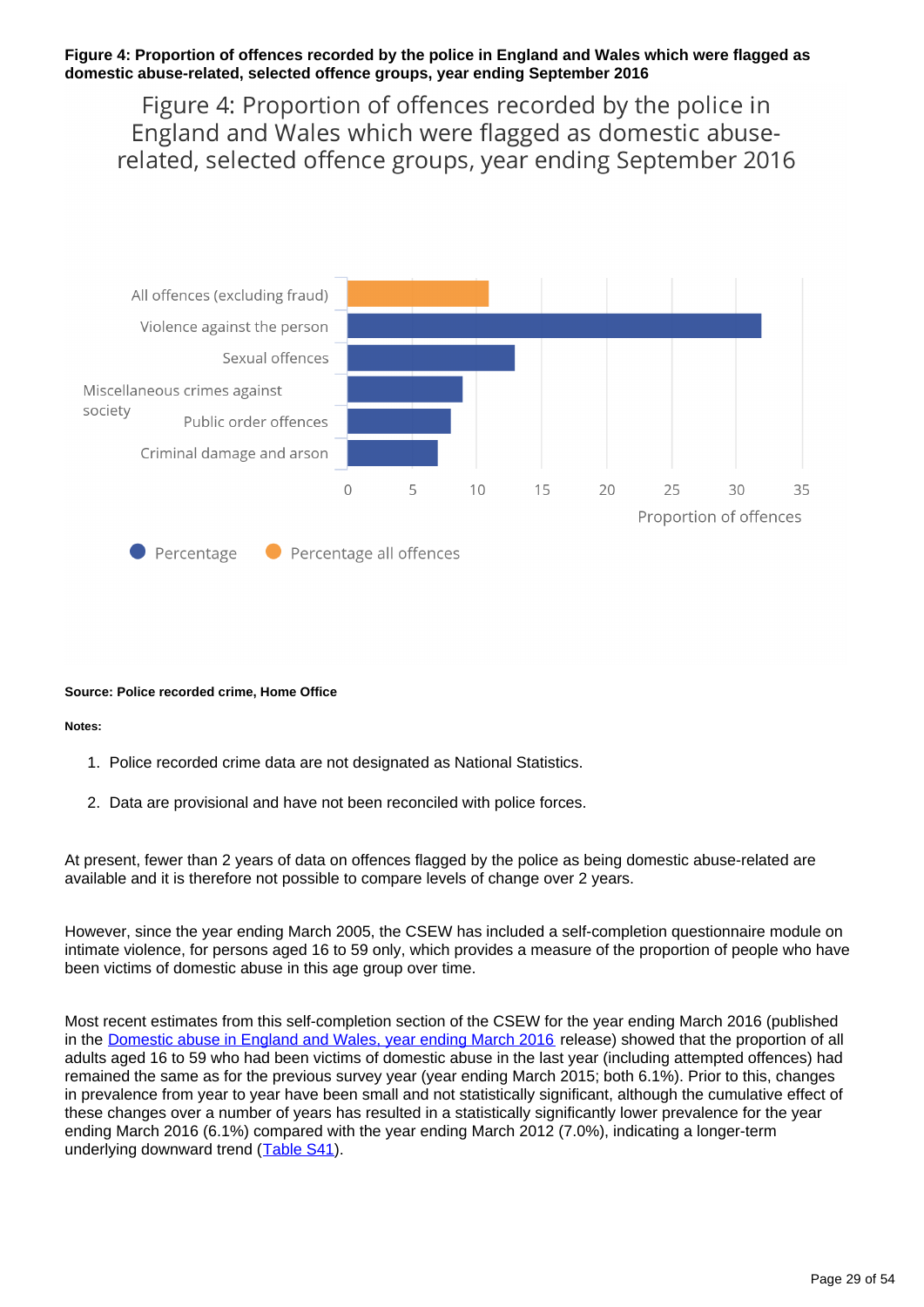Data from the year ending March 2016 survey year showed that women, and especially younger women, were more likely to be victims of domestic abuse than other demographic groups, for example, 11.9% of women aged 16 to 19 were victims, for the time period year ending March 2014 to year ending March 2016. In comparison, 6.1% of all adults and 6.9% of men aged 16 to 19 were victims of domestic abuse for the same time period.

### **Homicide**

Unlike many other offences in the "violence against the person" category, the quality of recording of homicides is thought to be good.

The police recorded 695 homicides in the latest year, 125 more (22% increase) than in the previous year (Tables [F3a and F3b](https://www.ons.gov.uk/peoplepopulationandcommunity/crimeandjustice/datasets/crimeinenglandandwalesbulletintables))<sup>12</sup>. However, the 695 homicides recorded in the year ending September 2016 include the 96 cases of manslaughter that resulted from events in Hillsborough in 1989; excluding these cases the number of homicides increased by 5%.

Historically, the number of homicides increased from around 300 per year in the early 1960s to over 800 per year in the early years of this century, which was at a faster rate than population growth over that period. Over the past decade, the volume of homicides has generally decreased while the population of England and Wales has continued to grow. The rate of homicide has fallen by just under a third (30%) between the year ending March 2006 and the year ending March 2016, from 14 homicides per million of the population to 10 homicides per million. For the latest year (year ending September 2016) the rate is 12 homicides per million. Excluding the 96 Hillsborough cases, the rate remains at 10 homicides per million population.

There is more detailed information on trends and the circumstances of violence in Focus on Violent Crime and [Sexual Offences: Year ending March 2015.](http://www.ons.gov.uk/peoplepopulationandcommunity/crimeandjustice/compendium/focusonviolentcrimeandsexualoffences/yearendingmarch2015) Information on violent crimes such as modern slavery, and female genital mutilation (FGM) is available in the "Violent crime" section of the [Crime in England and Wales: Year](http://www.ons.gov.uk/peoplepopulationandcommunity/crimeandjustice/bulletins/crimeinenglandandwales/yearendingseptember2015)  [ending September 2015](http://www.ons.gov.uk/peoplepopulationandcommunity/crimeandjustice/bulletins/crimeinenglandandwales/yearendingseptember2015) release.

### **Hate crime**

Hate crime is not a notifiable offence in itself but covers any offence which is perceived, by the victim or any other person, as having been motivated (entirely or partially) by a hostility or prejudice to a personal characteristic or perceived personal characteristic, such as ethnicity or religion. Hate crime is therefore not listed as a separate offence and does not appear as a distinct category within recorded crime figures but counted separately where the notifiable offence has been "flagged" as a hate crime  $^{13}$ .

The latest figures relating to "hate crime" were published by the Home Office on 13 October 2016. According to [Hate Crime, England and Wales, 2015/16](https://www.gov.uk/government/statistics/hate-crime-england-and-wales-2015-to-2016) there were 62,518 crimes recorded by the police in the year to March 2016 in which 1 or more hate crime strands were deemed to be a motivating factor. This was an increase of 19% compared with the 52,465<sup>14</sup> hate crimes recorded in the year ending March 2015, with over three-quarters (79%) of the latest figure recorded as race hate crimes. As discussed earlier in this section, part of the increase may be the result of action taken by police forces to improve their compliance with the National Crime Recording Standard (NCRS), especially for violence against the person and public order offences. This, together with a greater awareness of hate crime and improved willingness of victims to come forward, is likely to be a factor in the increase in hate crimes recorded by the police in the year ending March 2016 compared with the previous year.

Although the Home Office publication covers hate crimes recorded by the police between 1 April 2015 and 31 March 2016, an annex to the publication examines levels of hate crime (specifically racially or religiously aggravated offences) around the EU referendum on 23 June 2016. The annex showed a sharp increase in the number of racially or religiously aggravated offences recorded by the police following the EU referendum, before falling back to pre-referendum levels. The number of racially or religiously aggravated offences recorded by the police in July 2016 was 41% higher than in July 2015.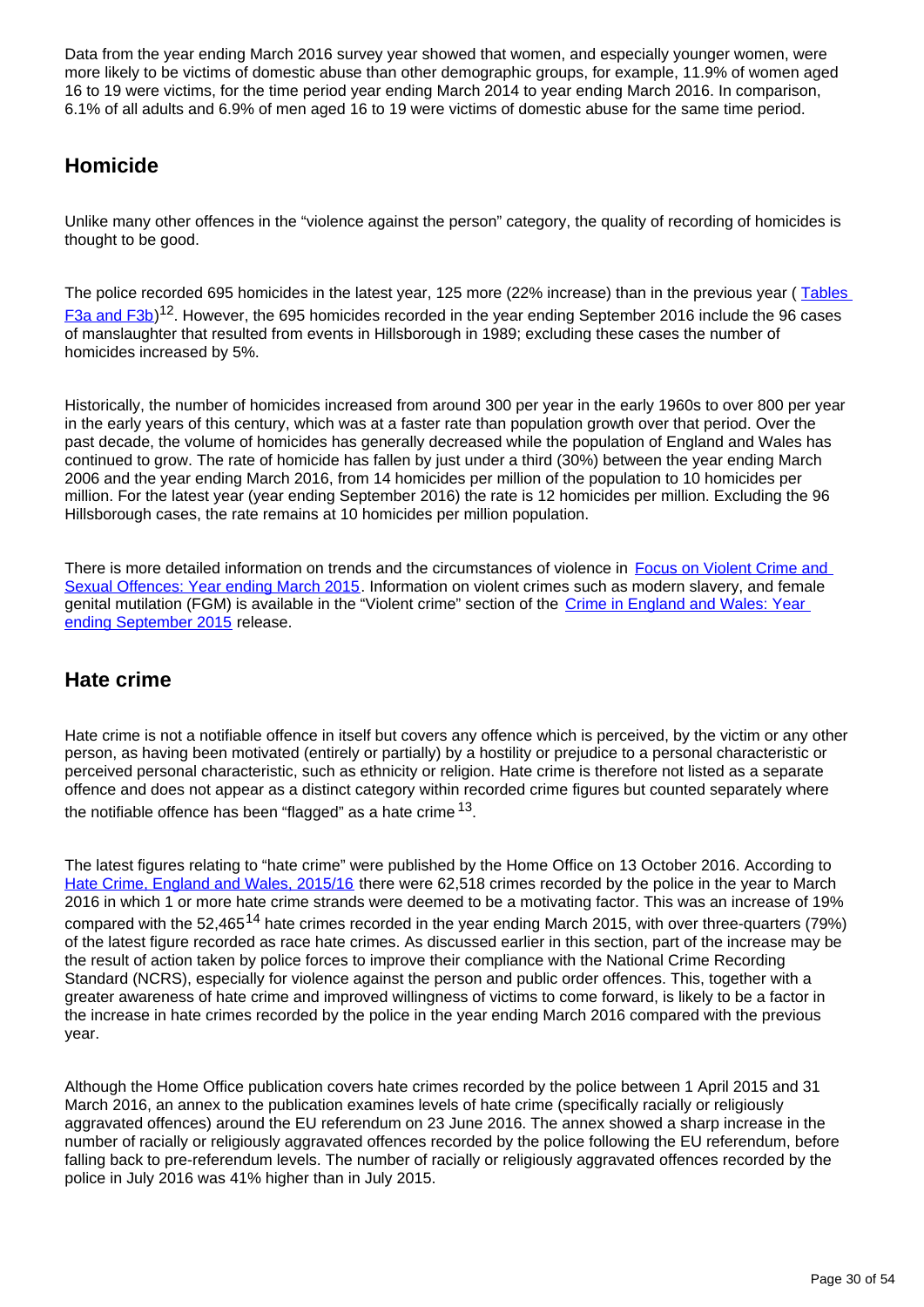### **Notes for: Latest violent crime figures continue to present a complex picture**

- 1. "Disclosure of private sexual photographs and films with the intent to cause distress or anxiety" and "Sending letters with intent to cause distress or anxiety".
- 2. The 96 offences of manslaughter were recorded in the year ending June 2016 figures, and not in 1989, due to the result of the recent [inquest](http://hillsboroughinquests.independent.gov.uk/) into the events
- 3. [NHS Hospital Episode Statistics, Admitted Patient Care England, 2014-15;](http://content.digital.nhs.uk/catalogue/PUB19124) [NHS Hospital Admitted](http://www.content.digital.nhs.uk/catalogue/PUB22378)  [Patient Care Activity, 2015-16](http://www.content.digital.nhs.uk/catalogue/PUB22378). Assault admissions exclude sexual assault but include assault codes X85-Y04 and Y08-Y09.
- 4. There are some closely-related offences in the police recorded crime series, such as public order offences, that have no identifiable victim and are contained within the "Other crimes against society" category.
- 5. The 2 additional harassment offences are included within all 4 quarters (12 months data) for the latest year (ending September 2016) while the comparator year data (ending September 2015) only includes these additional offences in two quarters. In future quarterly releases, the comparator year will begin to include the additional harassment offences in more quarters and we therefore expect to see the extent of the increase in the "violence without injury" subcategory lessen.
- 6. In addition to letters, this offence also covers electronic communications such as emails, text messages and those sent via social media.
- 7. Based on data from 40 forces supplied via the Home Office Data Hub
- 8. This new offence category includes offences previously included under other offence types. More information can be found in the attached notes to [Appendix table A4](https://www.ons.gov.uk/peoplepopulationandcommunity/crimeandjustice/datasets/crimeinenglandandwalesappendixtables).
- 9. Figures for the year ending March 2016 have been revised slightly since publication of the report from 884 modern slavery offences to 880.
- 10. The inspections took place over the period December 2013 to August 2014.
- 11. Any incident or pattern of incidents of controlling, coercive or threatening behaviour, violence or abuse between those aged 16 or over who are, or have been, intimate partners or family members regardless of gender or sexuality.
- 12. Homicide includes the offences of murder, manslaughter, corporate manslaughter and infanticide. Figures from the Homicide Index for the time period April 2014 to March 2015, which take account of further police investigations and court outcomes, were published in Focus on Violent Crime and Sexual Offences: Year [ending March 2015](http://www.ons.gov.uk/ons/rel/crime-stats/crime-statistics/focus-on-violent-crime-and-sexual-offences--2014-to-2015/index.html) on 11 February 2016.
- 13. The five monitored strands are: disability, gender identity, race, religion/faith and sexual orientation.
- 14. Figure differs to that previously published (52,528) due to small changes in the volume of crimes identified by forces as hate crimes.

## <span id="page-30-0"></span>**9 . CSEW sexual offences unchanged and rise in police recorded offences slowing**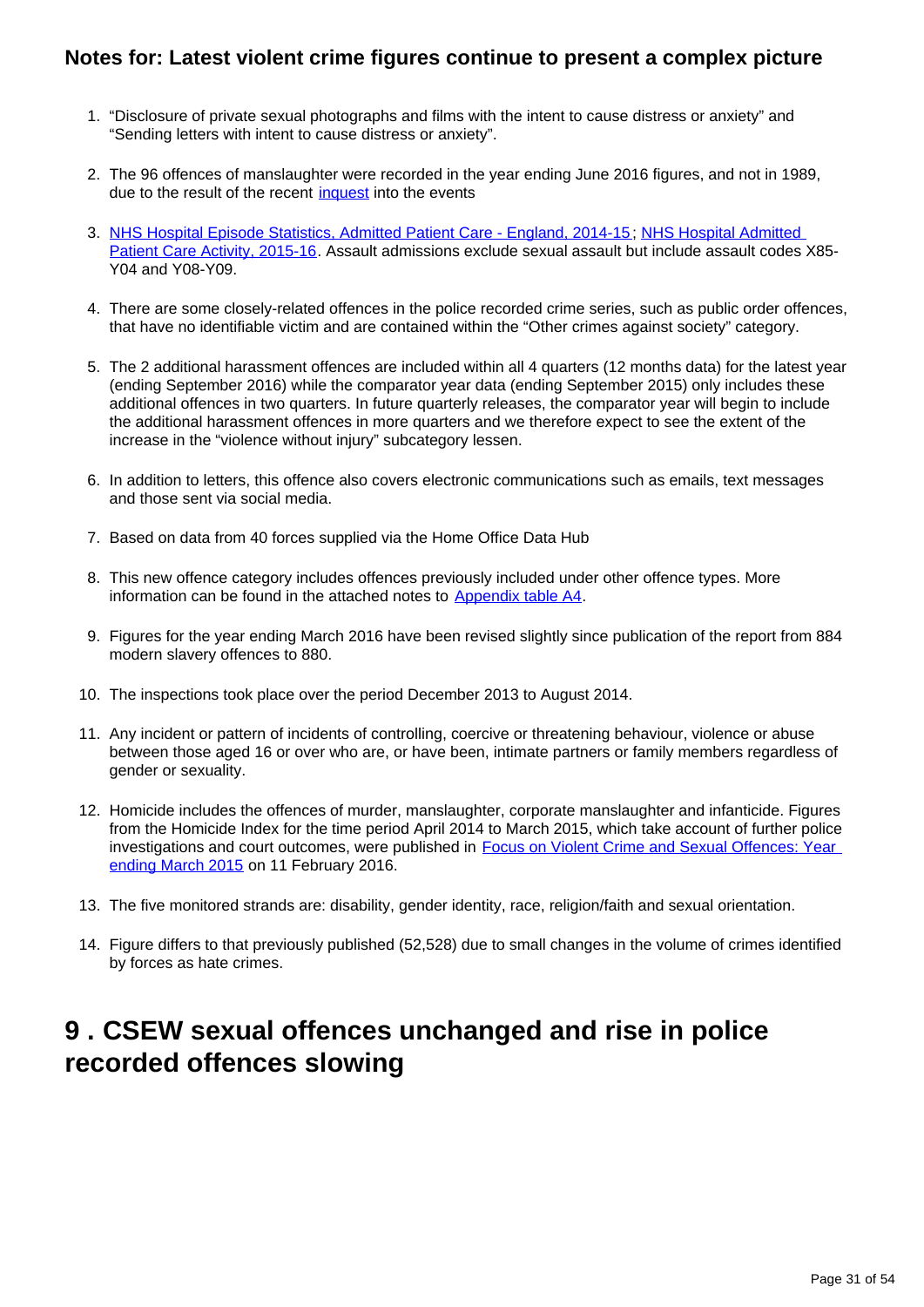## **Main findings**

The most recent estimates from the self-completion questionnaire module in the CSEW on intimate violence (for the year ending March 2016) showed that the proportion of adults aged 16 to 59 who had been victims of sexual assaults in the last year (including attempted offences) had not statistically significantly changed between the year ending March 2016 (2.0%, equivalent to 645,000 victims) and the year ending March 2015 (1.7%).

There was an increase of 12% in sexual offences recorded by the police in the latest year (up to 112,021 offences) compared with the previous year. It is not thought that police recorded crime data currently provide a reliable indication of trends in sexual offences. The increases are believed to have resulted in part from an improvement in the recording of sexual offences by the police, with police forces also reporting an increased willingness of victims to come forward and report these crimes.

## **Crime Survey for England and Wales**

Due to the small number of sexual offences identified in the face-to-face interview section of the CSEW, estimates of the volume of incidents are prone to fluctuation and therefore not included in the main CSEW estimate of crime. Since the year ending March 2005, the CSEW has included a self-completion module on intimate violence, for persons aged 16 to 59 only, which provides an improved measure of the proportion of people in this age group who have been victims of sexual offences. The upper age limit of 59 for the selfcompletion module may be increased or removed entirely from April 2017 following [new development work](https://www.ons.gov.uk/peoplepopulationandcommunity/crimeandjustice/methodologies/improvingcrimestatisticsforenglandandwalesprogressupdate).

The most recent headline estimates from this self-completion section of the CSEW, from the year ending March 2016 (published in the [Domestic abuse in England and Wales, year ending March 2016](https://www.ons.gov.uk/peoplepopulationandcommunity/crimeandjustice/bulletins/domesticabuseinenglandandwales/yearendingmarch2016) release) showed that the proportion of all adults aged 16 to 59 who had been victims of sexual assaults in the last year (including attempted offences) had not significantly changed between the latest survey year (2.0%) and the previous survey year (1.7%). These figures have remained at around 2.0% since the survey year ending March 2009, albeit with some year-on-year fluctuation ([Table S41](https://www.ons.gov.uk/peoplepopulationandcommunity/crimeandjustice/datasets/crimeinenglandandwalesannualsupplementarytables)).

Data from the year ending March 2016 survey year showed that women and especially younger women, were more likely to be victims of domestic abuse than other demographic groups (for example, 11.9% of women aged 16 to 19 were victims, for the time period year ending March 2014 to year ending March 2016). In comparison, 6.1% of all adults and 6.9% of men aged 16 to 19 were victims of domestic abuse for the same time period.

Detailed findings from the self-completion module for the previous CSEW year are available in Focus on Violent [Crime and Sexual Offences: Year ending March 2015](http://www.ons.gov.uk/peoplepopulationandcommunity/crimeandjustice/compendium/focusonviolentcrimeandsexualoffences/yearendingmarch2015); detailed findings for the latest CSEW year are planned for release in the "Year ending March 2016" edition on 9 February 2017.

## **Police recorded crime**

There was an increase of 12% in the number of sexual offences recorded by the police in the latest year compared with the previous year (up to 112,021; [Tables F6a and F6b\)](https://www.ons.gov.uk/peoplepopulationandcommunity/crimeandjustice/datasets/crimeinenglandandwalesbulletintables). Sexual offences have reached the highest volume recorded since the introduction of the National Crime Recording Standard (NCRS) in April 2002. The rate of year-on-year increases, however, is slowing; it was 14% in the year ending June 2016 and the latest increase is considerably less steep than the increase seen in the year ending September 2015 (36%).

Police recorded rape increased by 13% (to 37,813 offences) compared with the previous year, while other sexual offences increased by 12% (to 74,208). Offence categories that directly relate to sexual offences against children <sup>1</sup> contributed just under a third (31%) to the total increase in the number of sexual offences recorded by the police.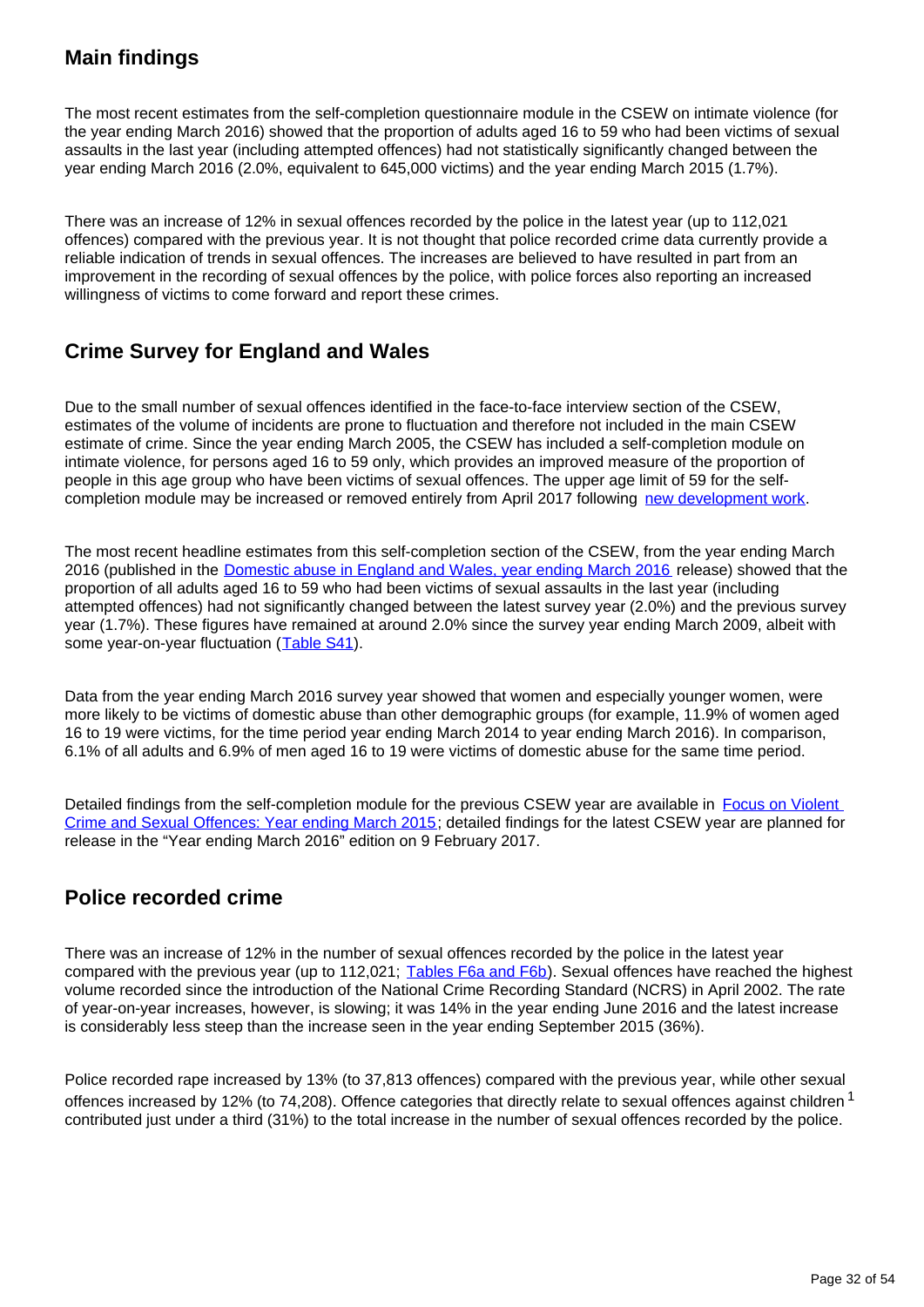Between the year ending March 2008 and the year ending March 2013, the trend in sexual offences was broadly flat with small increases recorded in some years. Since the year ending March 2013, police recorded sexual offences have risen consistently. In the year ending March 2014, the increases were generally driven by a rise in the recording of non-recent offences (those that took place more than 12 months before being recorded by the police), whereas the increases seen throughout the previous and latest years (particularly the most recent quarters) have been largely due to a rise in current offences (those that took place within 12 months of being recorded by the police) $2$ .

Overall, the increases are believed to have resulted from both an improvement in the recording of sexual offences by the police and an increased willingness of victims to come forward and report these crimes to the police and hence we feel these data do not currently provide a reliable indication of trends in sexual offences.

The [Crime-recording: making the victim count](https://www.justiceinspectorates.gov.uk/hmic/publication/crime-recording-making-the-victim-count/) report, published by Her Majesty's Inspectorate of Constabulary (HMIC) in late 2014, found that sexual offences had been substantially under-recorded (by 26% nationally) and led to police forces reviewing and improving their recording processes<sup>3</sup>. Additionally the high-profile coverage of sexual offences and the police response to reports of non-recent sexual offending (for example, through Operation Yewtree which began in 2012) are likely to have had an effect on the willingness of victims to come forward and report offences of this nature.

More recently this includes the high-profile coverage of historical child sexual offence allegations by former footballers which are currently being investigated (with the BBC reporting that [a dedicated NSPCC sexual abuse](http://www.bbc.co.uk/sport/football/38211167)  [helpline received 860 calls within its first 3 days](http://www.bbc.co.uk/sport/football/38211167)). Whilst these allegations surfaced after the time period that is being reported in this year ending September 2016 bulletin and would not have affected the sexual offences figures for the latest year, such high profile reporting is likely to have an ongoing influence on the victims' willingness to come forward.

Police recorded sexual offences represent a small proportion of all victim-based crime (excluding fraud; 3.1% in the latest year) and therefore changes do not impact on the overall victim-based police recorded crime trend. Figure 5 illustrates that there have been almost continual year-on-year increases in the proportion of police recorded victim-based crime comprising sexual offences since the year ending March 2003 (1.0%), with the only exception being the year ending March 2007 (1.2%). These increases have become more pronounced over the last 4 years (more than doubling over this period, from 1.5% in the year ending March 2012 to 3.1% in the latest survey year).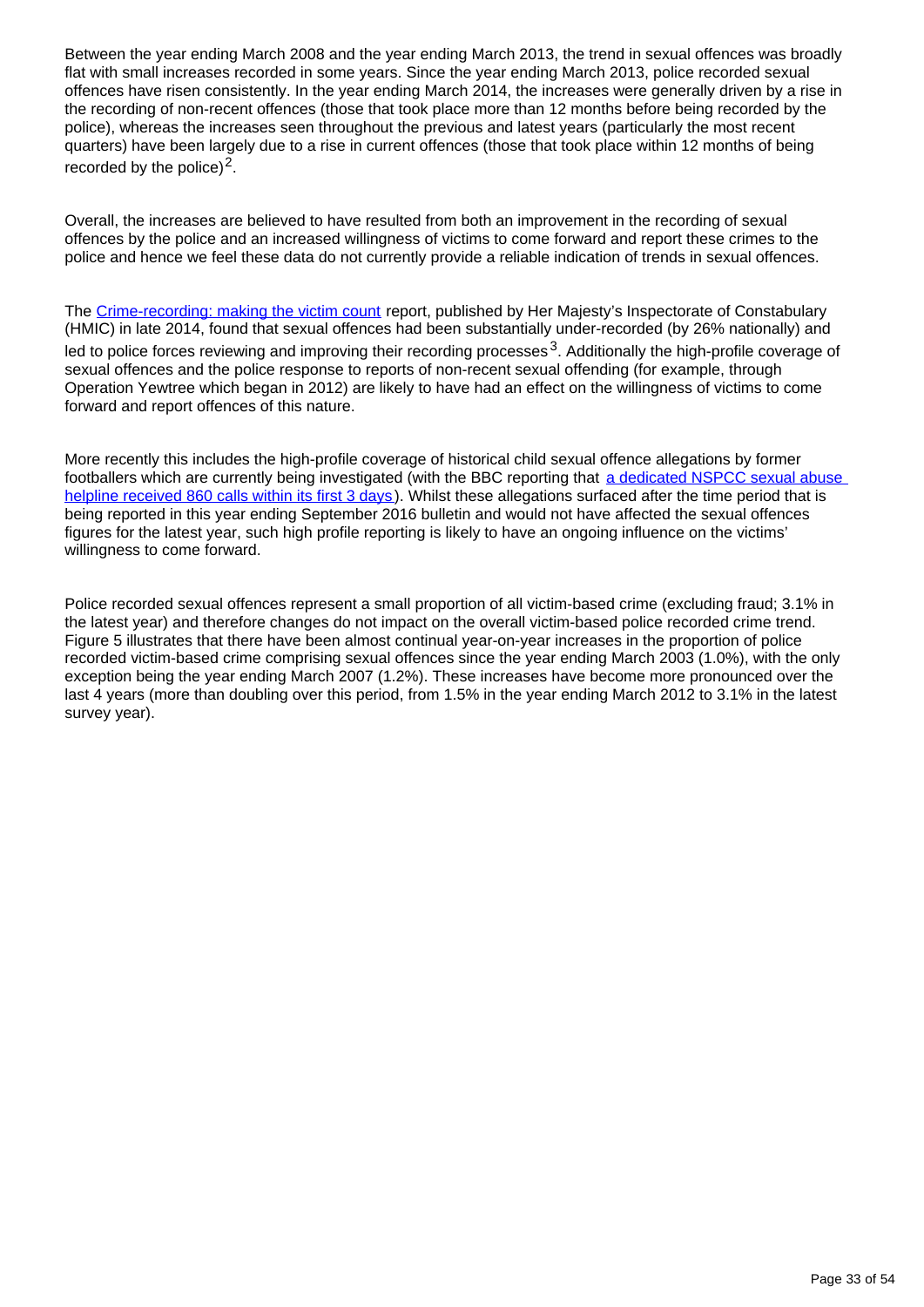#### **Figure 5: Police recorded sexual offences as a proportion of victim-based crime in England and Wales, year ending March 2003 to year ending September 2016**

Figure 5: Police recorded sexual offences as a proportion of victim-based crime in England and Wales, year ending March 2003 to year ending September 2016



#### **Source: Police recorded crime, Home Office**

**Notes:**

1. Police recorded crime data are not designated as National Statistics.

More information on interpreting longer-term trends in these offences can be found in An Overview of Sexual [Offending in England and Wales](http://www.ons.gov.uk/ons/external-links/other-government-departments/moj/moj--sexual-offending-in-e-w.html) and [Focus on Violent Crime and Sexual Offences: Year ending March 2015](http://www.ons.gov.uk/peoplepopulationandcommunity/crimeandjustice/compendium/focusonviolentcrimeandsexualoffences/yearendingmarch2015) .

### **Notes for: CSEW sexual offences unchanged and rise in police recorded offences slowing**

- 1. This includes "Rape of a male / female child under 16", "Rape of a male / female child under 13", "Sexual assault on a male / female child under 13", "Sexual activity involving a child under 13 / under 16" and "Abuse of children through sexual exploitation".
- 2. Based on findings from the Home Office Data Hub; these were discussed in detail in Crime in England and Wales, period ending March 2014.
- 3. More information can be found in Crime in England and Wales: Year ending September 2015.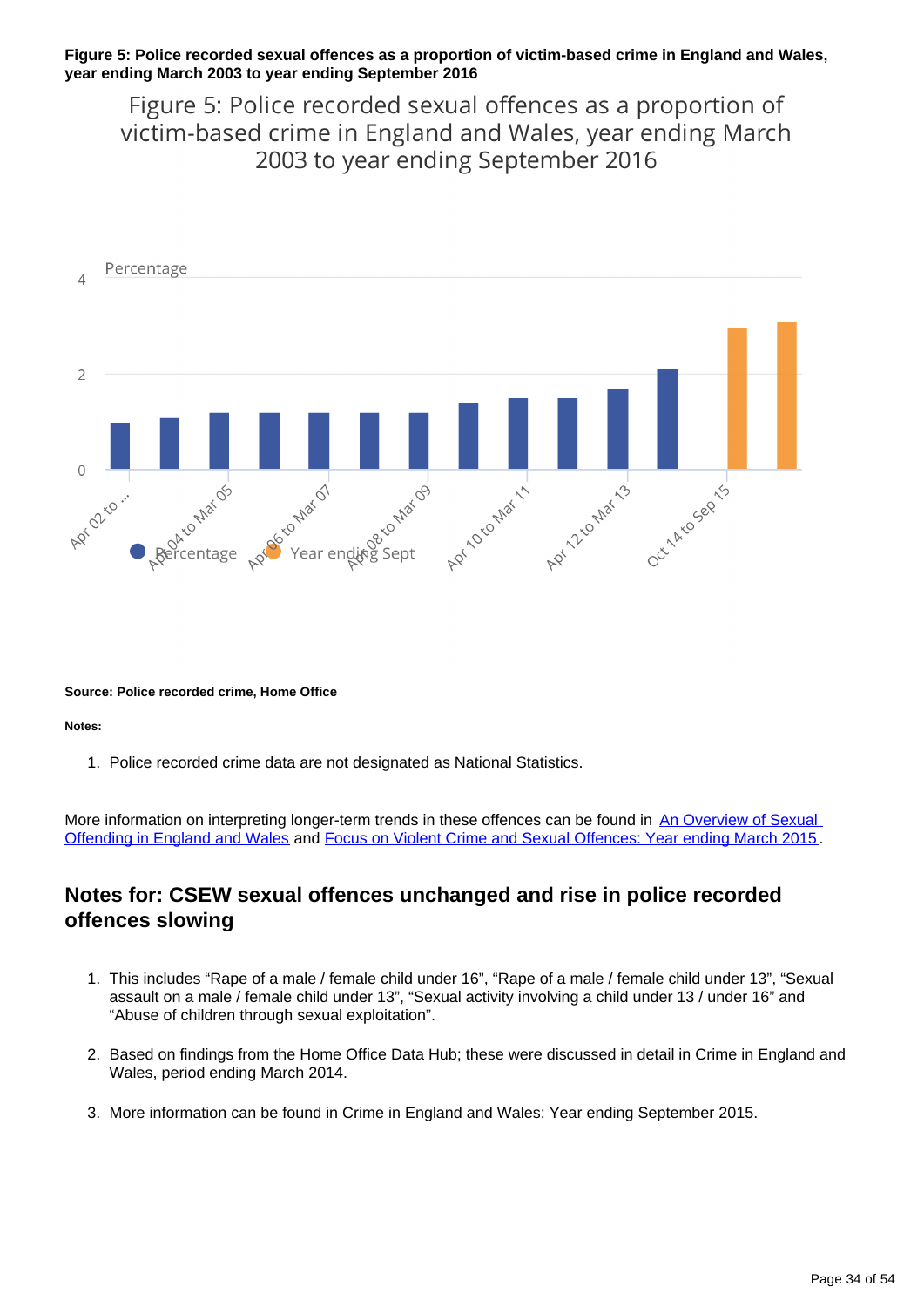## <span id="page-34-0"></span>**10 . Police recorded offences involving weapons rise**

Some of the more serious offences in the police recorded crime data (violence against the person, robbery and sexual offences) can be broken down by whether or not a knife or sharp instrument was involved  $^1$ .

Data are also available for police recorded crimes involving the use of firearms (that is, if a firearm is fired, used as a blunt instrument, or used as a threat).

As offences involving the use of weapons are relatively low in volume, the Crime Survey for England and Wales (CSEW) is not able to provide reliable estimates for numbers of such incidents.

#### **Main findings**

In the latest year, the police recorded an 11% increase in offences involving a knife or sharp instrument, compared with the previous year. While it is difficult to be certain what has driven this rise as these figures can be influenced by a wide range of factors, the available evidence suggests improvements in recording practices as well as an actual rise in knife crime are both likely to have contributed.

Offences involving firearms in the latest year also increased, by 7% compared with the previous year.

### **Offences involving knives or sharp instruments<sup>2</sup>**

In the latest year, the police recorded 30,838 offences involving a knife or sharp instrument, an 11% increase  $3$ compared with the previous year (27,739, Table 3). The past 2 years have seen a rise in the number of offences involving a knife or sharp instrument recorded. However, there was a general downward trend in this series recorded between the year ending March 2011 and year ending March 2014, with the latest figures being 6% lower than in the year ending March 2011.

The majority of the offence groups for which data are collected showed increases, including a 14% increase in "attempted murder" and a 35% increase in "threats to kill" involving a knife or sharp instrument. The category of "assault with injury and assault with intent to cause serious harm" showed the largest rise in terms of volume of offences (from 14,310 to 16,143, up 13%).

The majority of police forces (35 of the 44) recorded a rise in offences involving knives and sharp instruments compared with the previous year. The largest contributor to the total rise was the Metropolitan Police (accounting for 15% of the increase). Data for police force areas are published in the Home Office's knife crime open data  $t$ able $^4$ .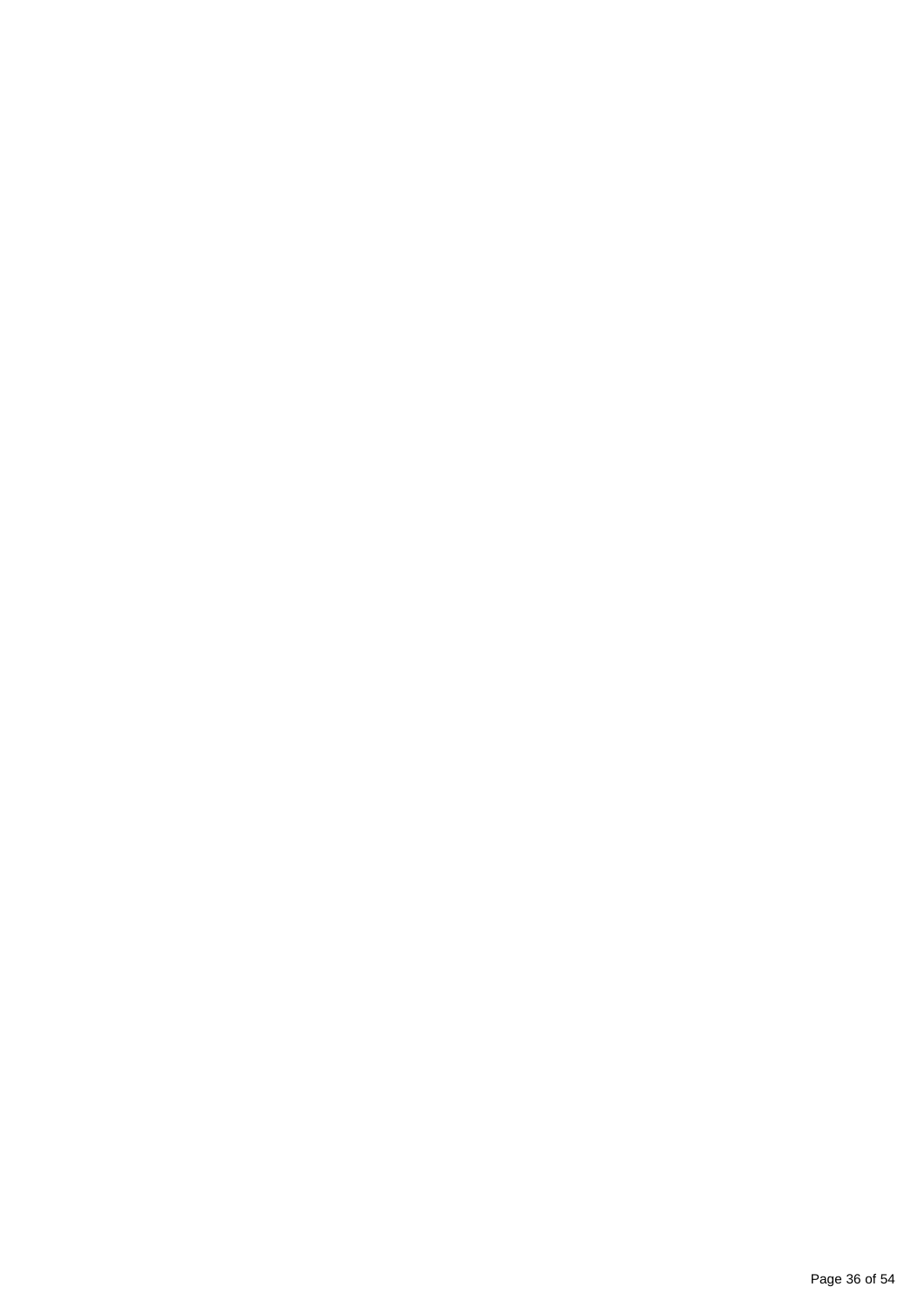**Table 3: Selected violent and sexual offences involving a knife or sharp instrument recorded by the police, year ending March 2011 to year ending September 2016 and percentage change 1,2,3,4,5,6**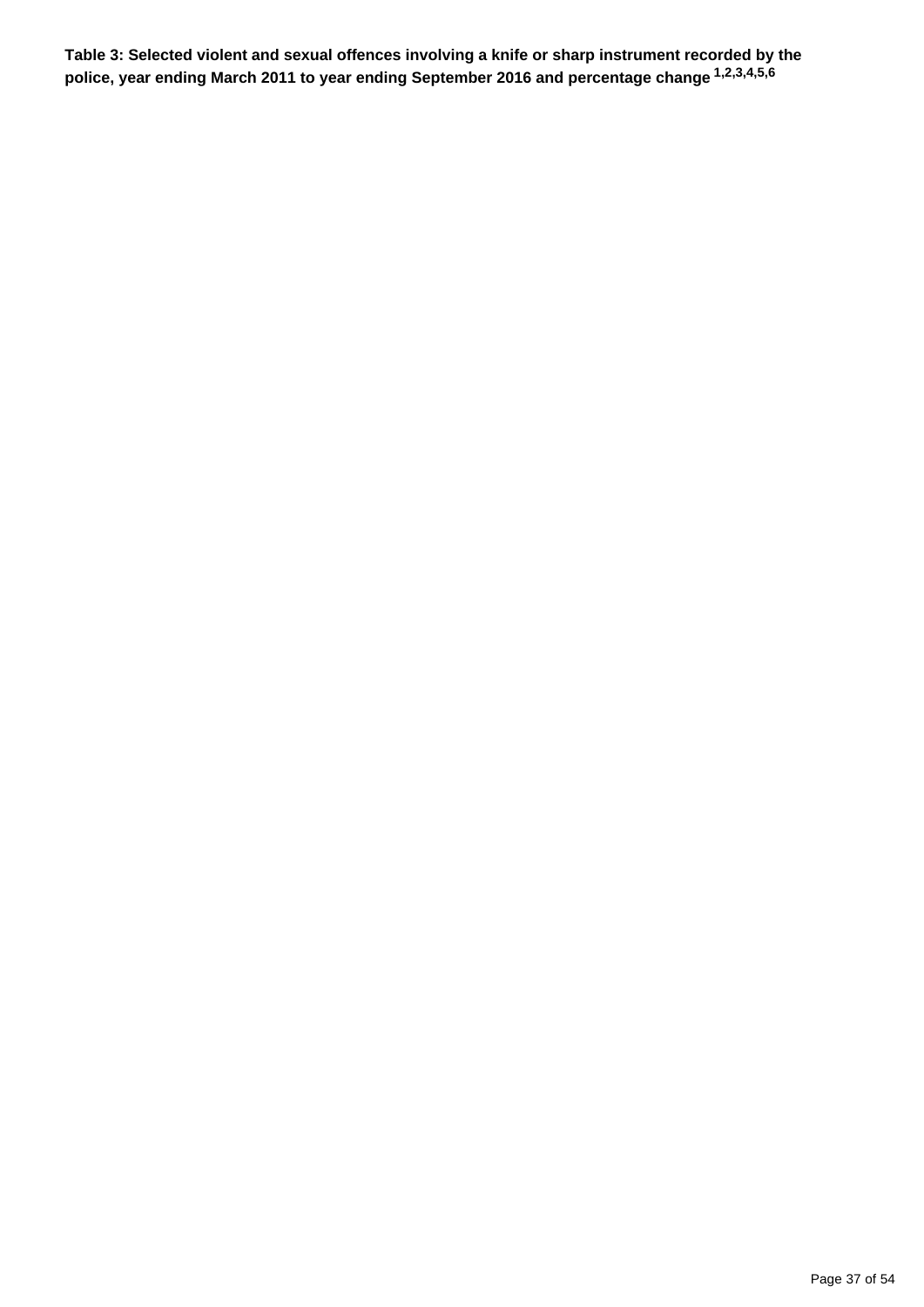#### England and Wales

|                                                                                      | to Mar<br>'11 | to Mar<br>'12 | to Mar<br>'13                         | to Mar<br>'14 | Apr '10 Apr '11 Apr '12 Apr '13 Oct '14 Oct '15<br>to Sep<br>'15 | to Sep<br>'16 | Oct '15 to Sep '16<br>compared with<br>previous year |
|--------------------------------------------------------------------------------------|---------------|---------------|---------------------------------------|---------------|------------------------------------------------------------------|---------------|------------------------------------------------------|
|                                                                                      |               |               | sharp instrument                      |               | Number of selected offences involving a knife or                 |               | Percentage change                                    |
| Attempted murder                                                                     | 240           | 246           | 198                                   | 248           | 309                                                              | 352           | 14                                                   |
| Threats to kill                                                                      | 1,462         | 1,183         | 1,188                                 | 1,317         | 1,880                                                            | 2,529         | 35                                                   |
| Assault with injury and assault<br>with intent to cause serious<br>harm <sup>7</sup> | 13,941        | 12,621        | 11,343                                | 11,551        | 14,310                                                           | 16,143        | 13                                                   |
| Robbery                                                                              | 16,438        | 16,417        |                                       | 13,194 11,910 | 10,569                                                           | 11,133        | 5                                                    |
| Rape                                                                                 | 258           | 237           | 190                                   | 261           | 353                                                              | 342           | $-3$                                                 |
| Sexual assault <sup>8</sup>                                                          | 93            | 72            | 88                                    | 97            | 124                                                              | 134           | 8                                                    |
| Total selected offences                                                              | 32,432        |               | 30,776 26,201                         | 25,384        | 27,545                                                           | 30,633        | 11                                                   |
| Homicide <sup>9</sup>                                                                | 237           | 211           | 195                                   | 204           | 194                                                              | 205           | $\,6$                                                |
| Total selected offences<br>including homicide                                        | 32,669        | 30,987        | 26,396                                | 25,588        | 27,739                                                           | 30,838        | 11                                                   |
|                                                                                      |               |               | involving a knife or sharp instrument |               | Rate per million population - selected offences                  |               |                                                      |
| <b>Total selected offences</b><br>including homicide                                 | 587           | 552           | 467                                   | 449           | 483                                                              | 533           |                                                      |

Source: Police recorded crime, Home Office

1. Police recorded crime data are not designated as National Statistics.

2. Police recorded crime statistics based on data from all 44 forces in England and Wales (including the British Transport Police).

3. Police recorded knife and sharp instrument offences data are submitted via an additional special collection. Proportions of offences involving the use of a knife or sharp instrument presented in this table are calculated based on figures submitted in this special collection. Other offences exist that are not shown in this table that may include the use of a knife or sharp instrument.

4. Data from Surrey Police include unbroken bottle and glass offences, which are outside the scope of this special collection; however, it is not thought that offences of this kind constitute a large enough number to impact on the national figure.

5. Numbers differ from those previously published due to Sussex Police revising their figures to exclude unbroken bottles.

6. An audit of Thames Valley Police into the recording of knife and sharp instrument offences since the introduction of their new recording system in April 2014 has revealed that they were previously under-counting these offences. Data for the year ending March 2016 have been revised, but data for the year ending March 2015 have not; it is likely that the percentage changes presented are slightly higher than they would be once the year ending March 2015 data are revised.

7. Changes to offence codes in April 2012 mean the category of assault with injury and assault with intent to cause serious harm is not directly comparable with previous years. Appendix table A4 contains more details.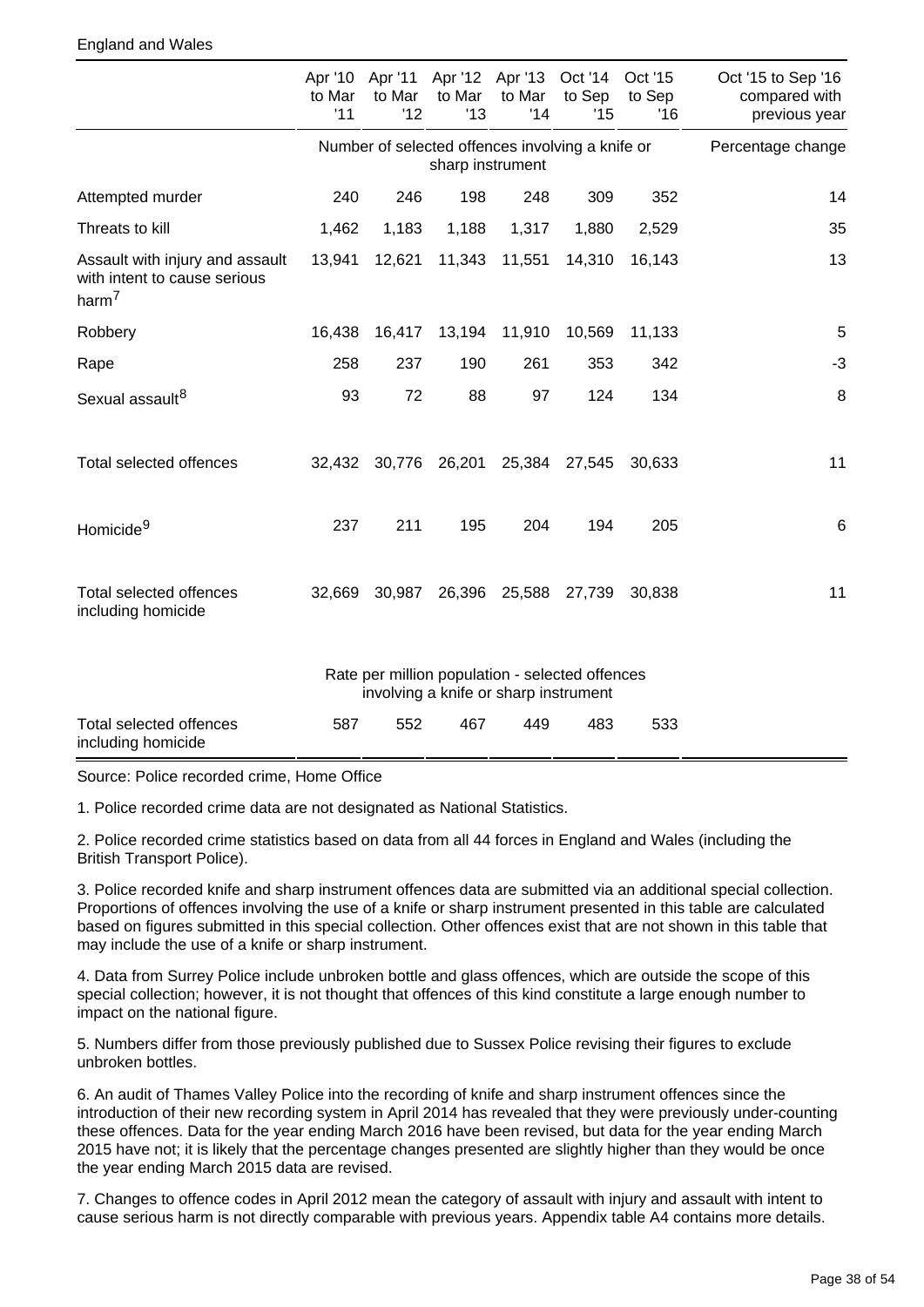8. Sexual assault includes indecent assault on a male/female and sexual assault on a male/female (all ages).

9. Homicide offences are those currently recorded by the police as at 1 December 2016 and are subject to revision as cases are dealt with by the police and by the courts, or as further information becomes available. They include the offences of murder, manslaughter, infantIcide and, as of year ending March 2013, corporate manslaughter. These figures are taken from the detailed record level Homicide Index (rather than the main police collection for which forces are only required to provide an overall count of homicides, used in Appendix table A4). There may therefore be differences in the total homicides figure used to calculate these proportions and the homicide figure presented in Appendix table A4.

In the last 2 years, there has been a reversal of the previously downward trend in the knife offence series, though the pattern varies by offence type. There is anecdotal evidence to suggest that increases in some violent offences may have been influenced by improved compliance with recording standards. In particular some offences previously were more likely to be recorded according to the Crown Prosecution Service (CPS) charging standard rather than the Home Office Counting Rules and the National Crime Recording Standard (NCRS). For example, they might have been recorded (and charged) as another type of violent crime that is easier to prove in court, such as "assault with intent to cause serious harm". It is possible that the latest 14% increase in attempted murders involving a knife or sharp instrument may have been influenced by these improvements.

While in the past offences involving a knife were generally not thought to be prone to changes in recording practices, some forces have suggested that recording practice improvements may have been a factor driving the recent increases.

However, there has also been some indication, particularly in relation to the more serious offences involving an injury to the victim, that the latest rise may represent a real change to the downward trend seen in recent years. Evidence of such a rise can be seen in admissions data for NHS hospitals in England  $5$ , which showed a 13% increase in admissions for assault by a sharp object, from 3,590 in the year ending March 2015 to 4,054 in the year ending March 2016. More recent data from the London Ambulance Service (for the year ending July 2016, compared with the year ending July 2015) also shows a 3% rise in ambulance calls for service resulting from assaults involving a knife injury $^6$ .

Police recorded "possession of an article with a blade or point" offences also rose by 16% to 12,345 offences in the latest year. This rise is consistent with increases seen over the last 3 years, but levels remain below those seen a decade ago. This figure can often be influenced by increases in targeted police action in relation to knife crime, which is most likely to occur at times when rises in offences involving knives are seen.

Taking everything into account, it suggests the picture is a complex one, with rises in offences involving knives reflecting both improvements in recording practices but also a genuine rise in knife crime in some areas. We will continue to work with police forces and others to understand these trends.

Further analysis on offences involving knives or sharp instruments has been published in Focus on Violent Crime [and Sexual Offences: Year ending March 2015.](http://www.ons.gov.uk/peoplepopulationandcommunity/crimeandjustice/compendium/focusonviolentcrimeandsexualoffences/yearendingmarch2015)

### **Offences involving firearms**

Similar to the breakdown of offences involving knives or sharp instruments, statistics are available for police recorded crimes involving the use of firearms<sup>7</sup>. Firearms are taken to be involved in an offence if they are fired, used as a blunt instrument against a person, or used as a threat. Focus on Violent Crime and Sexual Offences: [Year ending March 2015](http://www.ons.gov.uk/peoplepopulationandcommunity/crimeandjustice/compendium/focusonviolentcrimeandsexualoffences/yearendingmarch2015) has more detailed information on trends and the circumstances of offences involving firearms, including figures based on a broader definition of the types of firearm involved  $^8$ .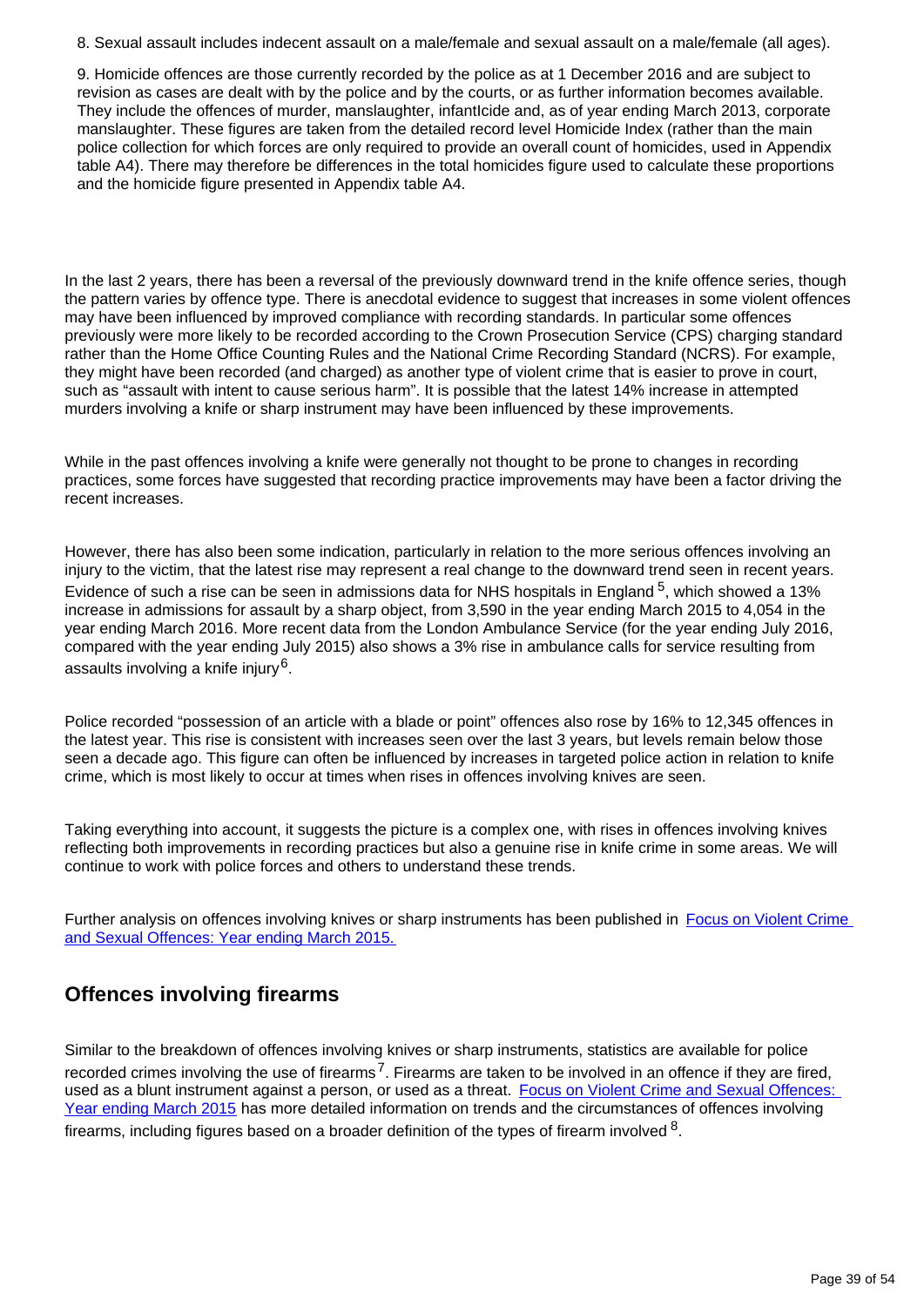Offences involving firearms in the latest year increased by 7% (to 5,478 offences) compared with the previous year. This was mainly driven by a 12% increase in offences involving handguns (rising from 2,120 to 2,365), and partly by a 17% increase in offences involving shotguns (from 402 to 469) and a 5% increase in offences involving imitation weapons (such as BB guns  $9$ ; from 1,345 to 1,408) $^{10}$ .

The recent increase in offences involving handguns is driven by increases in a small number of mainly urban forces and follows a long-term downward trend, with the number of these offences down by 57% since the year ending March 2003. It is thought the recent increase in handgun offences in part reflects improvements in turnaround time for forensic processes leading to better firearm identification than previously. This can be seen in a corresponding fall in the number of offences involving unidentified firearms, which fell by 6% (from 755 to 706) ( [Table F8\)](https://www.ons.gov.uk/peoplepopulationandcommunity/crimeandjustice/datasets/crimeinenglandandwalesbulletintables).

The recent increase in overall firearm offences also comes after a general downward trend, with the overall level being 51% below its peak (in the year ending March 2006; Figure 6).

Recent increases have also been reflected in admissions data for NHS hospitals in England <sup>11</sup>, which showed increases in all 3 measured firearm discharge categories<sup>12</sup> and an overall increase of 27% in admissions resulting from assault by firearm discharge, from 86 admissions in the year ending March 2015 to 109 admissions in the year ending March 2016. Data from the London Ambulance Service showed a more modest rise of 4% from 123 to 128 ambulance calls for service resulting from assaults involving a gun injury (for the year ending July 2016, compared with the year July 2015; this overlaps with the first 10 months of the crime figures reported in this bulletin)<sup>13</sup>. Given the small numbers involved and the nature of these data they will only reflect trends in a small sub-set of the most serious offences.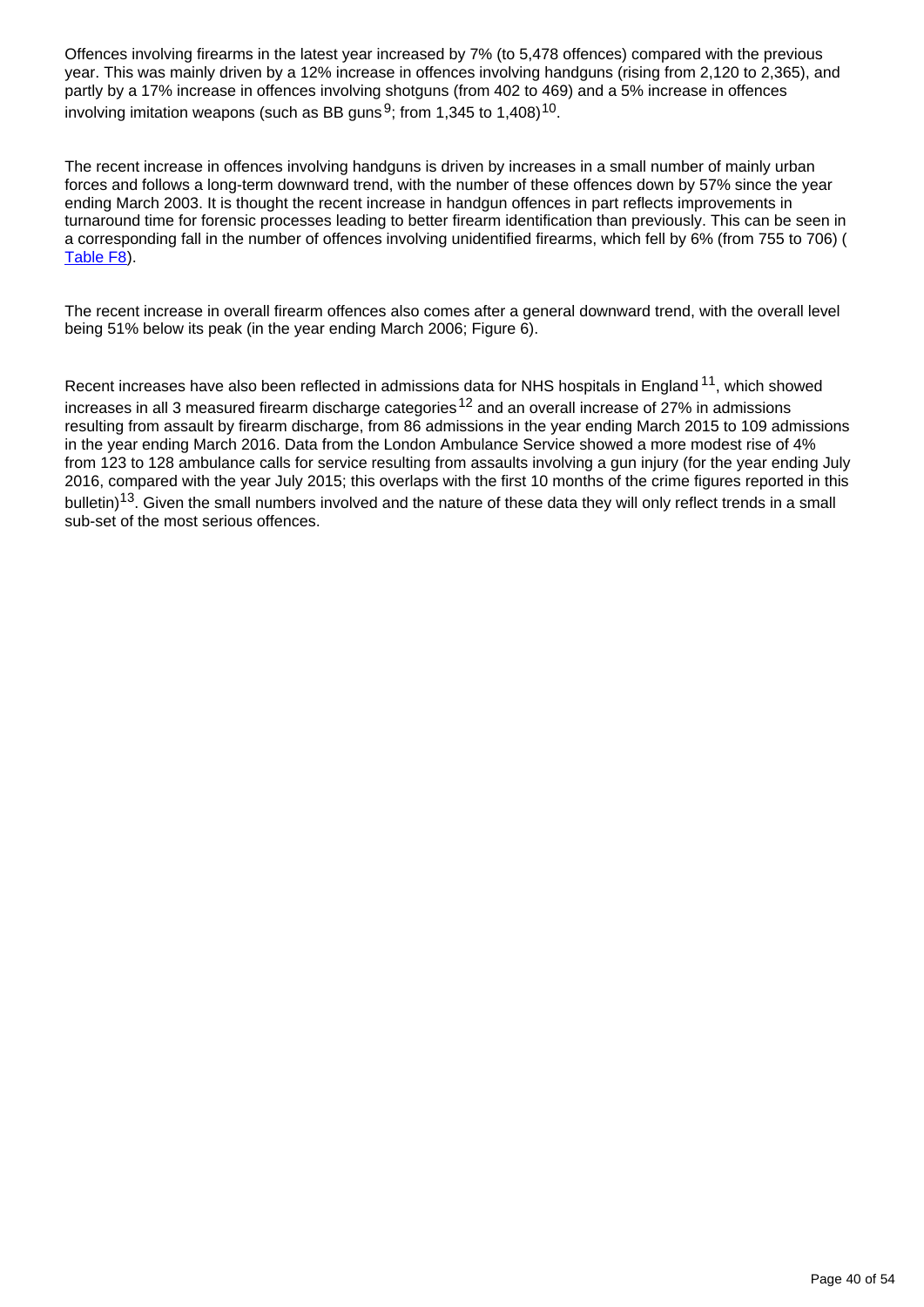

**Figure 6: Trends in police recorded crime in England and Wales involving the use of firearms, year ending March 2003 to year ending September 2016**

**Source: Police recorded crime, Home Office**

**Notes:**

- 1. Police recorded crime data are not designated as National Statistics.
- 2. Firearms include: shotguns; handguns; rifles; imitation weapons such as BB guns or soft air weapons; other weapons such as CS gas or pepper spray; and stun guns; and unidentified weapons. They exclude conventional air weapons, such as air rifles.

### **Notes for: Police recorded offences involving weapons rise**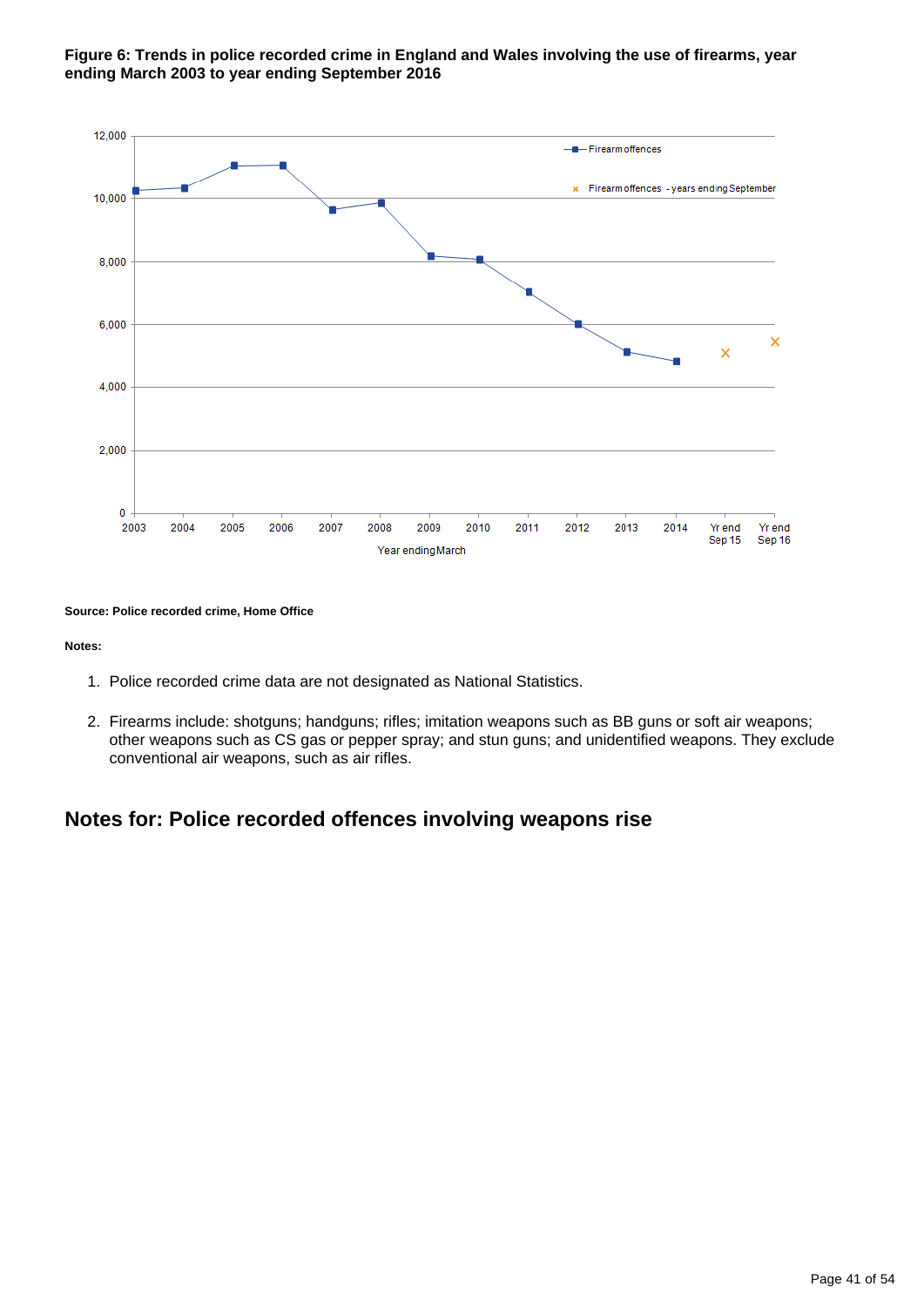- 1. These are: homicide; attempted murder; threats to kill; assault with injury and assault with intent to cause serious harm; robbery; rape; and sexual assault.
- 2. A sharp instrument is any object that pierces the skin (or in the case of a threat, is capable of piercing the skin), for example a broken bottle.
- 3. An audit into the recording of knife and sharp instrument offences by Thames Valley Police has revealed that they had been under-counting these offences since the introduction of their new recording system in April 2014. Data for year ending March 2016 were revised, but data for the previous year (ending March 2015) were not.
- 4. This source excludes homicides committed using a knife or sharp instrument.
- 5. [NHS Hospital Episode Statistics, Admitted Patient Care England, 2014-15;](http://content.digital.nhs.uk/catalogue/PUB19124) [NHS Hospital Admitted](http://www.content.digital.nhs.uk/catalogue/PUB22378)  [Patient Care Activity, 2015-16](http://www.content.digital.nhs.uk/catalogue/PUB22378)
- 6. [Monthly Ambulance Service Incidents, Ward, July 2016,](https://data.london.gov.uk/dataset/monthly-ambulance-service-incidents-ward) contains details of London Ambulance Service incidents, between August 2015 and July 2016, by type of injury.
- 7. Firearms include shotguns; handguns; rifles; imitation weapons such as BB guns or soft air weapons; other weapons such as CS gas or pepper spray and stun guns; and unidentified weapons. These figures exclude conventional air weapons, such as air rifles.
- 8. The broader definition of firearms includes conventional air weapons, such as air rifles.
- 9. A type of air gun that fires spherical projectiles.
- 10. It is not always possible to identify the type of firearm used. The police will record which type of weapon has been used in an offence given the evidence available (such as descriptions given by victims or witnesses). Some imitation weapons are so realistic that they are indistinguishable from a real firearm. In the absence of sufficient information to classify the firearm the police will record the weapon as an "unidentified firearm".
- 11. [NHS Hospital Episode Statistics, Admitted Patient Care England, 2014-15;](http://content.digital.nhs.uk/catalogue/PUB19124) NHS Hospital Admitted [Patient Care Activity, 2015-16](http://www.content.digital.nhs.uk/catalogue/PUB22378)
- 12. Firearm discharge admissions categories are: "assault by handgun discharge", "assault by rifle, shotgun and larger firearm discharge" and "assault by other and unspecified firearm discharge".
- 13. [Monthly Ambulance Service Incidents, Ward, July 2016,](https://data.london.gov.uk/dataset/monthly-ambulance-service-incidents-ward) contains details of London Ambulance Service incidents, between August 2015 and July 2016, by type of injury.

## <span id="page-41-0"></span>**11 . What's happening to trends in fraud?**

The extent of fraud is difficult to measure because it is a deceptive crime; victimisation is often indiscriminate, covering organisations as well as individuals. Some victims of fraud may be unaware they have been a victim of crime, or that any fraudulent activity has occurred for some time after the event. Others might be unwilling to see themselves as victims or reluctant to report the offence to the authorities, feeling embarrassed that they have fallen victim. The level of fraud reported via administrative sources is thought to significantly understate the true level of such crime.

While the Crime Survey for England and Wales (CSEW) estimates will include crimes that have not been reported to the authorities, being a household survey, the CSEW only seeks to capture fraud where an individual has been a victim. Compared with victims of other crime types it is also more likely that some victims of fraud, especially very elderly and vulnerable victims who may have suffered significant financial losses, may not have the confidence to allow an interviewer into their home to conduct an interview.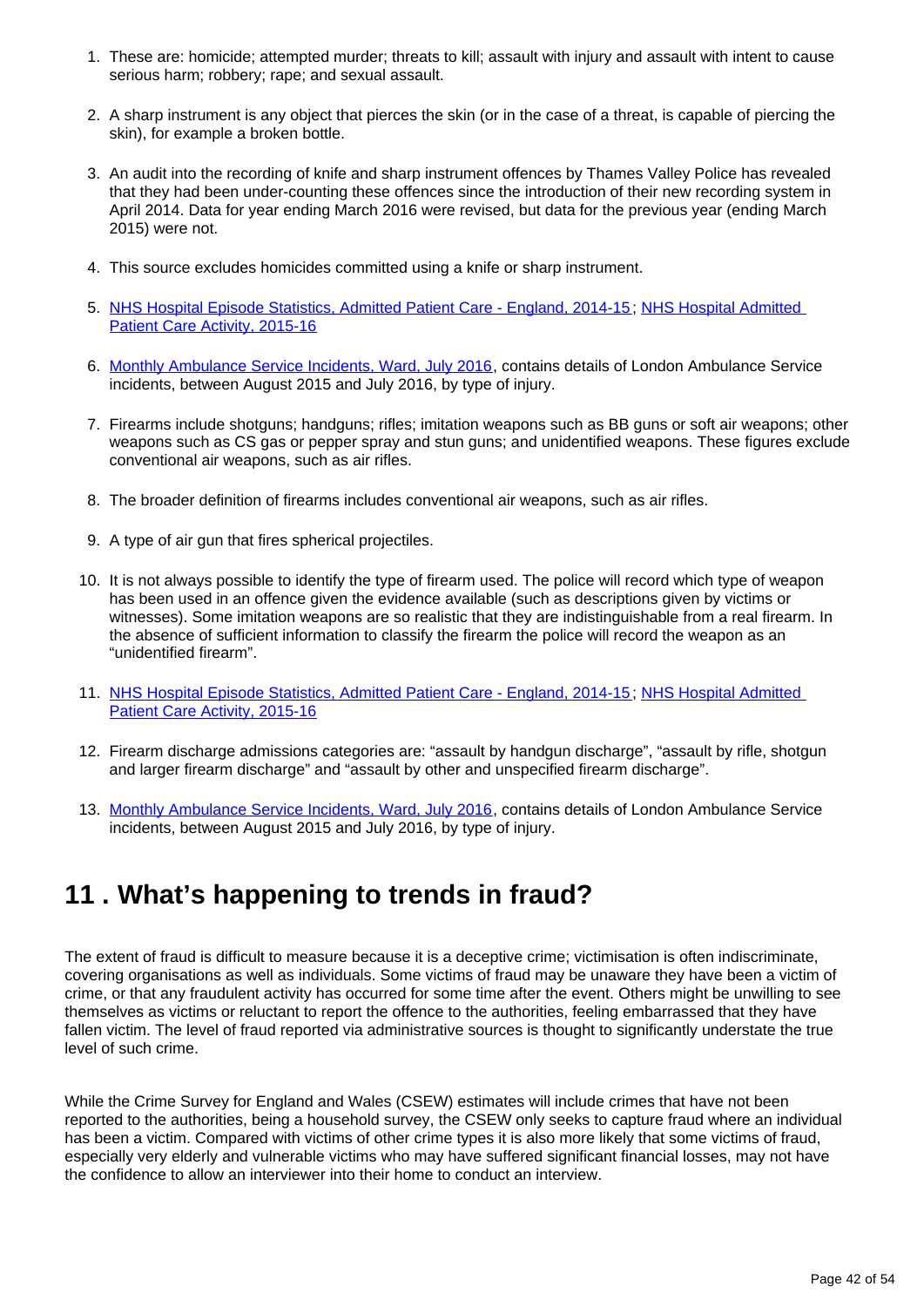## **Main findings**

Based on Experimental Statistics from new CSEW fraud and computer misuse questions, adults aged 16 and over experienced an estimated 5.6 million fraud and computer misuse incidents in the 12 months prior to interview; 3.6 million of these were fraud incidents and 2.0 million were computer misuse incidents.

In the latest year, there was a 3% increase in the number of fraud offences recorded by the police in England and Wales (up to  $622.731<sup>1</sup>$  offences) compared with the previous year.

Other industry data<sup>2</sup> from Financial Fraud Action UK showed 1.9 million cases of frauds on UK-issued cards, cheque fraud and remote banking fraud (internet, telephone and mobile banking), an increase of 39% from the previous year. The vast majority of such cases were not referred to the police due to there being insufficient intelligence value to aid in investigating and detecting fraud.

## **Crime Survey for England and Wales**

New questions on fraud and computer misuse were introduced onto half of the survey sample from October 2015 and are published as **[Experimental Statistics](https://www.ons.gov.uk/methodology/methodologytopicsandstatisticalconcepts/guidetoexperimentalstatistics)**<sup>3</sup>. Previously fraud and computer misuse estimates had been reported on separately but are now incorporated for the first time within headline CSEW estimates since they are based on a full year's data. Year-on-year trends will not be available until January 2018.

Based on new questions, adults aged 16 and over experienced an estimated 3.6 million incidents of fraud (Table 4), with just over half of these (53%; 1.9 million incidents) being cyber-related  $4$ .

The most common types of fraud experienced were "Bank and credit account" fraud (2.5 million incidents; 68% of the total), followed by "Non-investment" fraud – such as fraud related to online shopping or fraudulent computer service calls (0.9 million incidents; 26% of the total).

In addition, adults experienced an estimated 2.0 million computer misuse incidents; around two-thirds (66%; 1.3 million incidents) of these were computer virus-related and around one-third (34%; 0.7 million incidents) were related to unauthorised access to personal information (including hacking).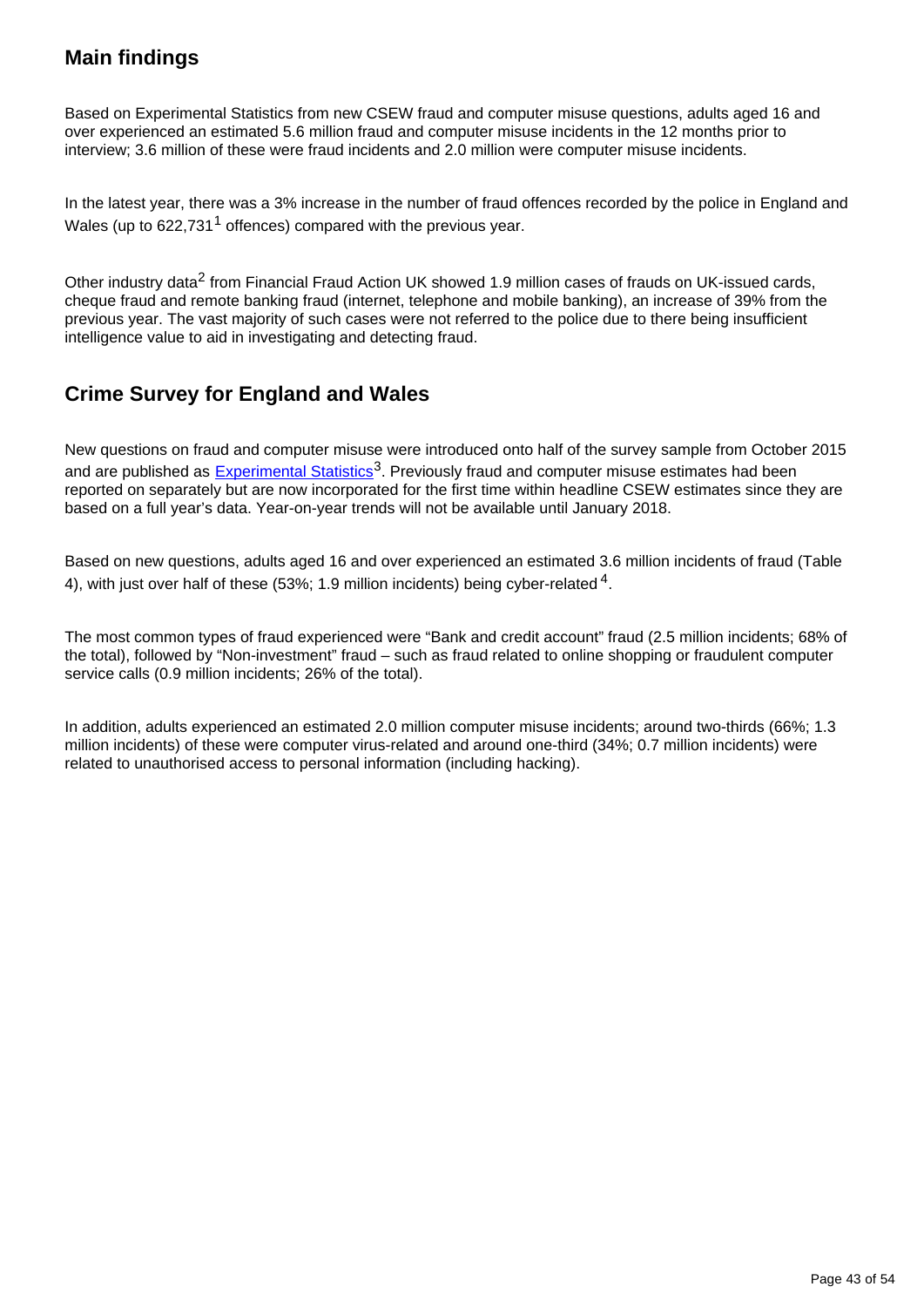#### **Table 4: CSEW fraud and computer misuse – numbers of incidents for year ending September 2016 (Experimental Statistics)1,2**

| Offence group                                                   | Number of incidents (thousands) |
|-----------------------------------------------------------------|---------------------------------|
| Fraud                                                           | 3,617                           |
| Bank and credit account fraud                                   | 2,452                           |
| Non-investment fraud                                            | 939                             |
| Advance fee fraud                                               | 118                             |
| Other fraud                                                     | 108                             |
| Computer misuse                                                 | 1,966                           |
| Computer virus                                                  | 1,300                           |
| Unauthorised access to personal information (including hacking) | 667                             |
| Unweighted base - number of adults                              | 17,862                          |

Source: Crime Survey for England and Wales, Office for National Statistics

Notes:

1. Experimental Statistics are those which are in the testing phase and not yet fully developed. They are published in order to involve users and stakeholders in their development, and as a means to build in quality at an early stage.

2. New victimisation questions on fraud and computer misuse were incorporated into the CSEW from October 2015. Initial estimates are based on the approximately 17,800 cases gathered betweeen October 2015 and September 2016. The questions are currently asked of half the survey sample to test for detrimental effects on the survey as a whole and help to ensure that the historical time series is protected.

Further findings from the new CSEW fraud and computer misuse questions are presented in Tables E1 to E8, which have been updated to reflect the full year's worth of data available for the year ending September 2016. These include the following.

There was typically less variation for fraud than other types of crime in the rate of victimisation across different groups in society, although some personal and household characteristics were associated with being a victim of fraud, for example, those in higher income households and individuals in managerial and professional occupations. This differs from other crime types such as violence and property crimes <sup>5</sup> (Experimental tables E3 and E4).

The large majority of victims of fraud had been a victim only once (85%), with repeat victimisation (within the same 12 month crime reference period) more common among victims of bank and credit account fraud (14%) than non-investment fraud (9%) (Experimental table E5).

Two-thirds of fraud incidents involved initial loss of money or goods to the victim (66%), independent of any reimbursement received<sup>6</sup>. This equates to an estimated 2.4 million offences, compared with 1.2 million incidents of fraud involving no loss (Experimental table E1).

Where money was taken or stolen from the victim, in just under two-thirds of incidents the victim lost less than £250 (61%) (Experimental table E2).

Incidents of bank and credit account fraud were more likely to result in initial loss to the victim (73%, equivalent to 1.8 million) than other types of fraud. In the majority of these incidents, the victim received a full reimbursement, typically from their financial services provider (83%).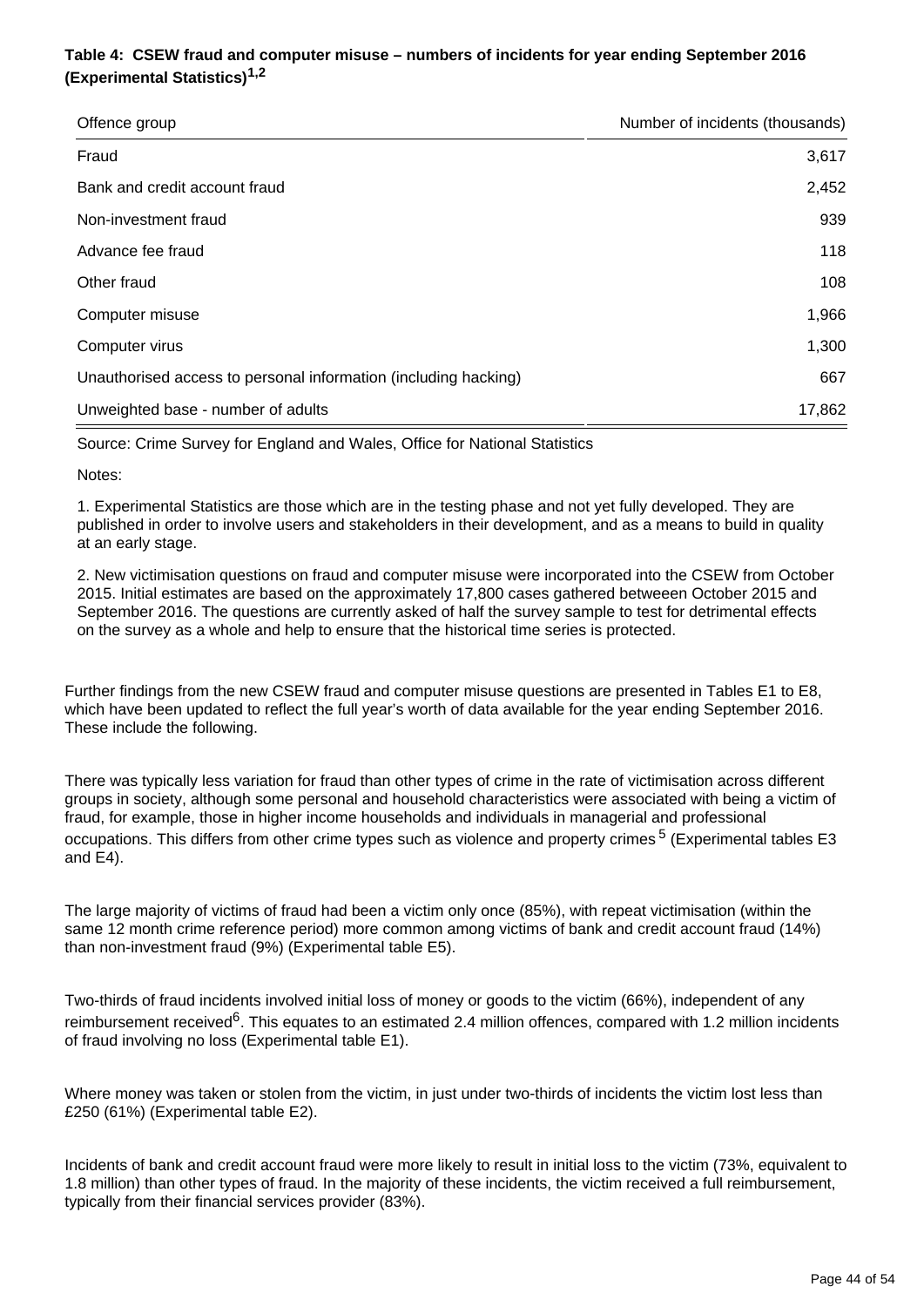The extent of cyber crime<sup>7</sup> varied by type of offence, with three-quarters of non-investment frauds indicated by victims to have involved the use of the internet in some way (75%), compared with less than half of all bank and credit account frauds (45%) (Experimental table E8).

Additional [User Guide tables](https://www.ons.gov.uk/peoplepopulationandcommunity/crimeandjustice/methodologies/crimeandjusticemethodology#user-guides) (UG3a, UG4a, UG5a and UG6a) provide 95% confidence intervals around fraud and computer misuse estimates, for incidents of crime and victimisation by age and sex, for the year ending September 2016.

In addition to these new data covering a wide spectrum of fraud, for the last decade, the survey has included a supplementary module of questions on plastic card (bank and credit card) fraud, which continue to be produced.

The results from this supplementary module show a statistically significant increase in the percentage of plastic card owners who were victims of card fraud in the previous year, increasing from 4.5% in the year to September 2015 to 5.3% in the year to September 2016. This follows a relatively stable trend in levels of plastic card fraud measured by this module over the last few years. The current estimate is now at the same level as the estimate for the year ending March 2011 (Figure 7). Data from these questions provide an indication of whether an individual has been a victim of plastic card fraud, but do not provide any information on the number of times this occurred or the scale of any loss that may have been experienced. The significant rise recorded by this supplementary module is consistent with rises in industry data referred by Financial Fraud Action UK (FFA UK) and Cifas, which is discussed further in the next section.



**Figure 7: Proportion of Crime Survey for England and Wales plastic card users who had been a victim of plastic card fraud in the last year, year ending March 2006 to year ending September 2016**

#### **Source: Crime Survey for England and Wales, Office for National Statistics**

#### **Notes:**

1. The data in this table refer to crimes experienced in the 12 months before interview, based on interviews carried out in that year.

At this early stage, the existing estimates from the supplementary module on plastic card fraud and from the new Experimental Statistics on bank and credit account fraud (4.3% of all adults, equivalent to 4.7% of plastic card owners) appear broadly similar. Given that these types of offence comprise just over two-thirds (68%) of the new fraud estimate, trends in plastic card fraud from the supplementary module give an indication of recent trends in fraud in the absence of a back series from the new questions.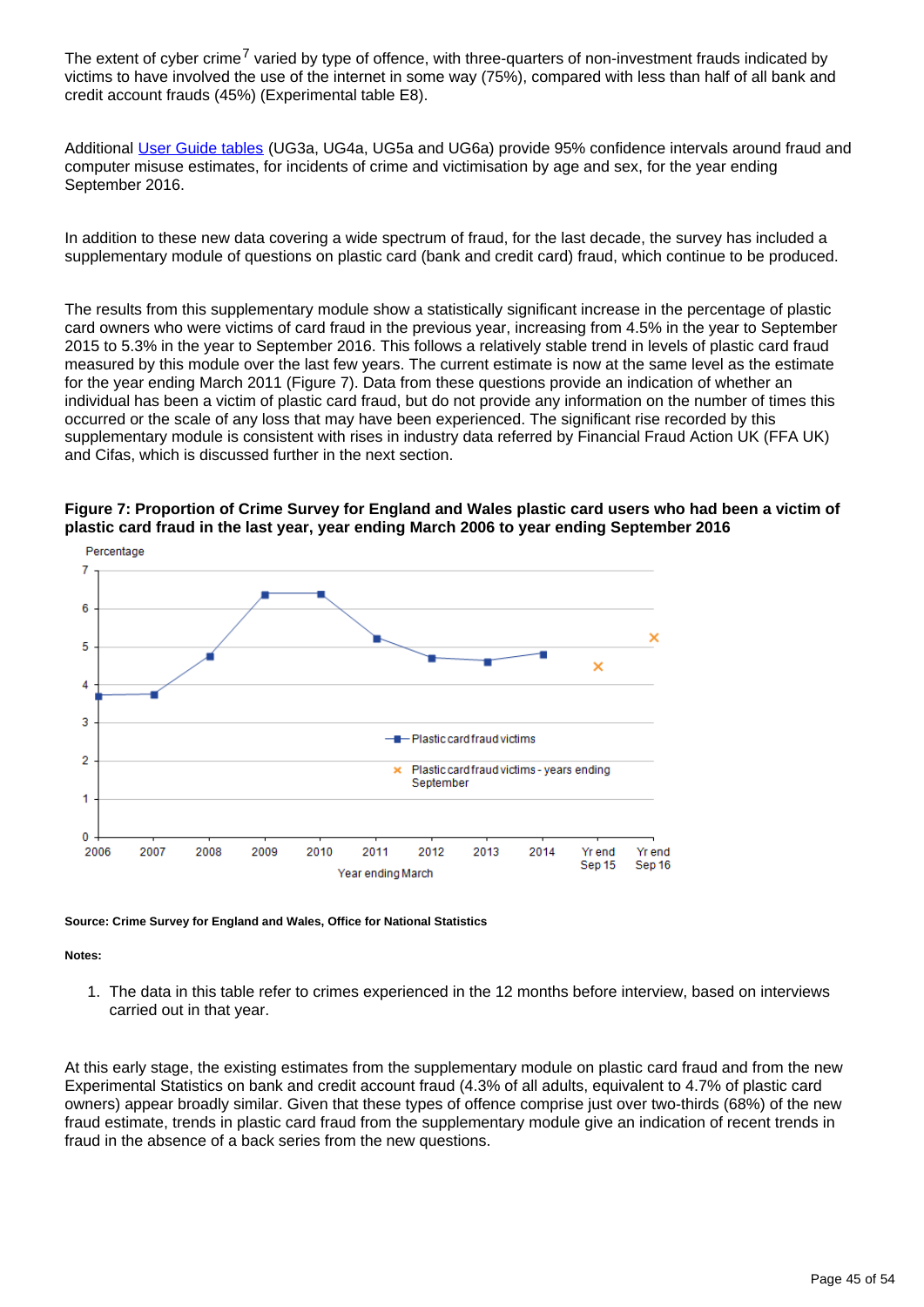### **Recorded fraud offences**

The police recorded crime series incorporates offences reported to Action Fraud (the national fraud and cybercrime reporting centre) as well as those reported to the National Fraud Intelligence Bureau (NFIB) by 2 industry bodies: Cifas and FFA UK. The volume of such incidents referred to NFIB is substantially lower than the estimates from the new CSEW fraud and computer misuse questions. However, while the survey provides a better indication of the threat of such crimes, it will tend to be dominated by lower-harm cases than the administrative data, which will tend to be focused on cases at the more serious end of the spectrum.

In the latest year, there was a 3% increase in the number of fraud offences recorded in England and Wales (up to 622,731<sup>8</sup> offences) compared with the previous year ( $\overline{Tables}$  18a and 18b); this was largely owing to offences referred by Cifas, which increased by 4% (up to 294,740), and to offences referred by FFA UK, which increased by 11% (up to 95,159). In contrast, fraud offences recorded by Action Fraud decreased by 1% (down to 232,832) compared with the previous year.

Victims of fraud may report incidents to Action Fraud via an online reporting tool or via a telephone helpline. In July 2015, the company that was contracted to provide the call centre service went into administration. This led to an immediate downscaling of the call centre operation. A new contractor, who was due to take over the Action Fraud call centre in April 2016, was asked to take over operations early in August 2015. Following the previous call centre service contractor going into administration in July 2015, Action Fraud recorded lower than normal monthly volumes of fraud offences between the period of July 2015 to April 2016. Subsequent to this period, figures started to return to levels seen prior to the contractual issues.

As volumes have recovered in recent months and because some of the lower volume months now form part of the comparator year (year to September 2015), the size of the decrease in Action Fraud recorded offences has fallen to 1% compared with the decrease of 6% seen in last quarter's bulletin. Latest trends will have been influenced by the changes in the operation of the Action Fraud call centre and thus figures should be interpreted with caution. We expect the effect on the Action Fraud data will continue over the next few quarters.

One of the largest increases in the separate categories of fraud referred to the NFIB in the latest year was seen in "Banking and credit industry" fraud (up 8% to 368,060). This was caused by the volume increase in offences reported to the NFIB by all 3 reporting bodies: Cifas, FFA UK, and Action Fraud. Cifas increased by 8% to 244,116 offences, followed by FFA UK, up 11% to 95,159 offences and Action Fraud, up 9% to 28,785. The 8% rise reported by Cifas is lower than the rate of increase reported in recent quarters since a spike in "Cheque, plastic card and online bank account fraud (not PSP)" recorded in summer 2015 has now fallen into the comparator year; the spike being the result of a sudden (and continuing) rise in the number of fraudulent bank accounts being opened using stolen identities of innocent parties. Offences reported to the NFIB via FFA UK also saw a noticeable increase of 11% compared to the previous year. The major part of this increase results from bulk reporting of new intelligence feeds by FFA UK members in October 2015 increasing the volumes reported to NFIB.

Several major categories of fraud saw decreases in the latest year; for example, "Insurance fraud" fell by 13% for the year ending September 2016 following a period of increase. This reduction is largely due to a decrease in the number of such offences reported by Cifas, although it is too early to say at this stage if this is a genuine reduction or simply the recording activity of Cifas members.

Other decreases were seen for "Advance fee payments" fraud, which fell by 17% (equivalent to 6,822 offences), "Telecom industry fraud (misuse of contracts<sup>9</sup>)", which fell by 10% (equivalent to 4,763 offences), "Noninvestment fraud", which fell by 4% (equivalent to 3,989 offences) and "Computer misuse crime", which fell by 10% (equivalent to 1,568 offences) compared with the previous year.

The fall in several of these fraud types, including "Advance fee payments", "Financial investments" fraud and "Non-investment fraud" is in contrast with the increase that was last recorded in these categories in the year ending September 2015. Data on these types of fraud come solely from reports to Action Fraud and therefore the changes seen may be related to the reduction in the capacity of the Action Fraud call centre since August 2015 rather than a real change in the level of these frauds.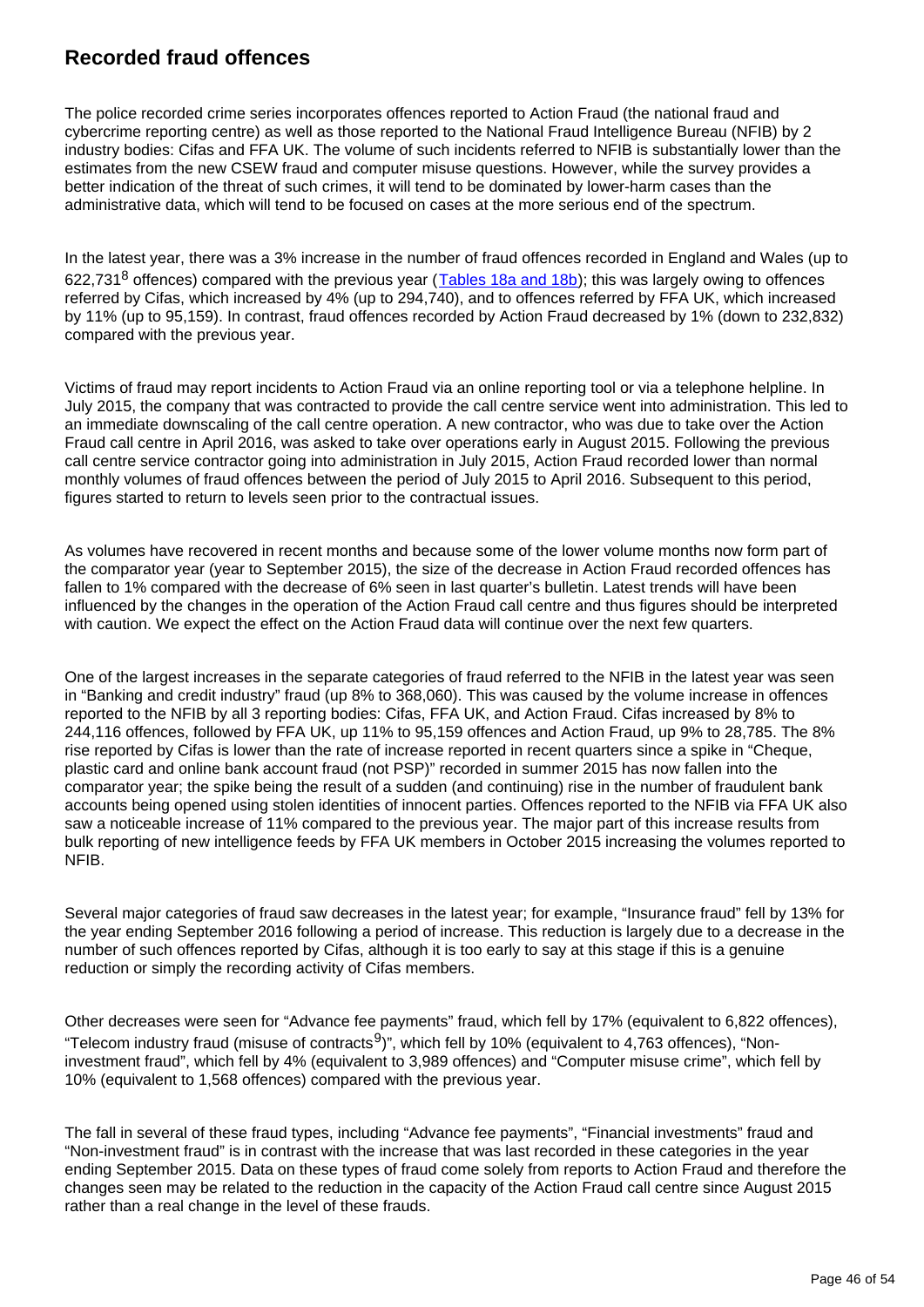A full breakdown of the types of fraud offences referred to the NFIB by Action Fraud, Cifas and FFA UK in the latest year is presented in **Table A5**.

Concerning offences recorded by Action Fraud, unlike other crime types (for which recorded crime data are submitted by individual police forces) subnational breakdowns have only been available from the year ending March 2016. This reflects both Action Fraud's role as the national reporting centre for fraud and the fact that such offences often cross geographical boundaries and can be difficult to pin down to geographic territories.

Following work conducted by the Home Office and Action Fraud, a police force area breakdown of Action Fraud data based on where the individual victim resides, or in the cases of businesses where the business is located, has now been produced. These data are published as Experimental Statistics and presented in [Table E9](https://www.ons.gov.uk/peoplepopulationandcommunity/crimeandjustice/datasets/crimeinenglandandwalesexperimentaltables). In contrast with most other crimes, the latest data show there was generally less variation in rates of fraud by police force area, although rates for forces in southern England were slightly higher than those among forces in Wales or northern England.

Further details on the different categories of fraud and how data on them are collected are available in Section 5.4 of the [User Guide](http://www.ons.gov.uk/peoplepopulationandcommunity/crimeandjustice/methodologies/crimeandjusticemethodology).

### **Card and bank account fraud not reported to the police**

Data referred to the NFIB by Cifas and FFA UK are known to exclude a significant volume of card and bank account fraud. Cifas do not collect information on some types of plastic card fraud, including "Remote purchase" frauds (those frauds where the cardholder and card are not present at the point of sale, such as use of the card online, over the phone or by mail order), fraud resulting from cards being lost or stolen, or ATM fraud. While

FFA UK does collect this information, it only refers crimes to the NFIB in cases where there is intelligence value for the police to aid in investigating and detecting fraud. FFA UK does, however, collect information from its members on a broader range of bank account and plastic card frauds than those referred to the NFIB using a system referred to as CAMIS and data from this source are shown in [Table F20](https://www.ons.gov.uk/peoplepopulationandcommunity/crimeandjustice/datasets/crimeinenglandandwalesbulletintables)<sup>10</sup>. While these figures are at UK level only, they offer a broader picture of the scale of bank account and plastic card fraud. It is important to note that these data also include those cases referred by FFA UK to the NFIB (presented in [Table F18a\)](https://www.ons.gov.uk/peoplepopulationandcommunity/crimeandjustice/datasets/crimeinenglandandwalesbulletintables) and many of them will also be included in the CSEW; for example, individual account holders whose bank has also referred the incident to the NFIB.

In the latest year, FFA UK reported 1.9 million cases of frauds on UK-issued cards, cheque fraud and remote banking fraud (internet, telephone and mobile banking)<sup>11</sup>, an increase of 39% from the previous year. This compares with the 11% increase in the level of these frauds that were reported by FFA UK to the NFIB. The cases reported to the NFIB are those with intelligence value to the police and are less likely to include incidences of "Remote purchase" fraud, which was one of the main drivers in the overall increase in FFA UK data from CAMIS.

The FFA UK [January to June 2016 fraud update](https://www.financialfraudaction.org.uk/wp-content/uploads/2016/07/October-2016-fraud-figures-bulletin-final.pdf) attributed recent rises to "the growth of impersonation and deception scams and complex online attacks" where the methods target customers' personal and financial details, including card data, to facilitate fraud" including remote purchase fraud. The report also comments on the increase in fraud relating to lost and stolen cards suggesting that "intelligence from FFA UK members suggests there have been more incidents at ATMs, through distraction thefts and entrapment. Courier scams, in which a scammer visits the victim's house to collect either cash or a bank card, also continue to play a role".

In general, the FFA UK figures have been consistent with those shown by the CSEW trend in plastic card fraud, with levels peaking around 2008 to 2010, followed by falls in subsequent years that were likely to be related to the introduction of chip card technology.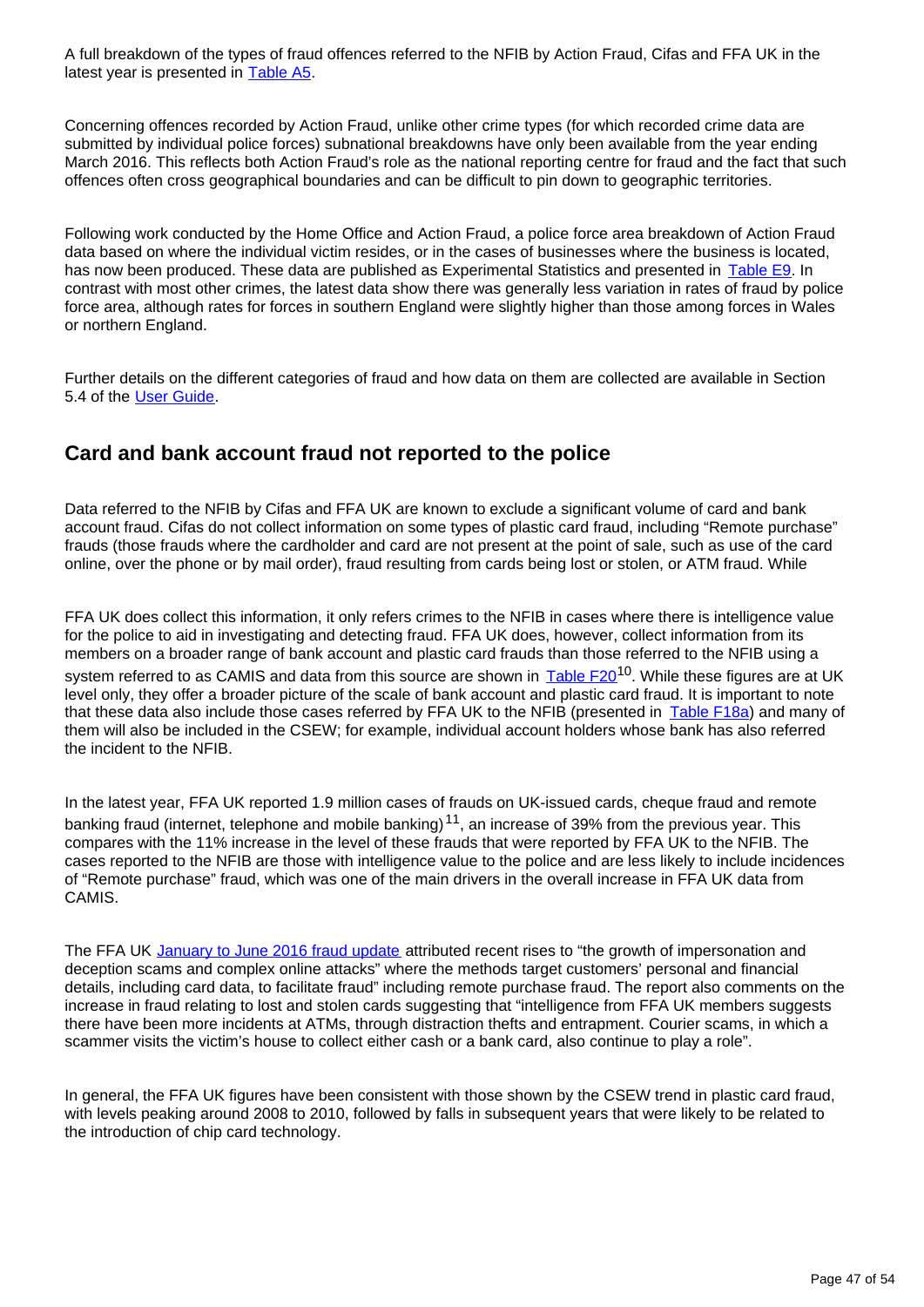While the latest CSEW rise in the prevalence of plastic card fraud (from 4.5% to 5.3%) is statistically significant and mirrors the latest rise in plastic card fraud observed in FFA UK data from CAMIS, the prevalence of plastic card fraud measured by the survey is similar to that seen 5 years ago (5.3% in year ending March 2011), compared with a 93% increase across the same time period for plastic card fraud recorded via CAMIS.

Further information on trends in payment industry fraud based on industry data collated by FFA UK is available in [Fraud the Facts 2016](https://www.financialfraudaction.org.uk/wp-content/uploads/2016/07/Fraud-the-Facts-A5-final.pdf).

### **Notes for: What's happening to trends in fraud?**

- 1. This figure is taken from [Table A4](https://www.ons.gov.uk/peoplepopulationandcommunity/crimeandjustice/datasets/crimeinenglandandwalesappendixtables) and includes 2 fraud offences recorded by the police. This differs slightly from the total recorded fraud offences reported in **[Table A5](https://www.ons.gov.uk/peoplepopulationandcommunity/crimeandjustice/datasets/crimeinenglandandwalesappendixtables)**, which exclude these 2 offences.
- 2. This refers to information that FFA UK collects from its members on a broader range of bank account and plastic card frauds than those referred to the NFIB, using a system referred to as CAMIS. Data from this source are shown in [Table F20.](https://www.ons.gov.uk/peoplepopulationandcommunity/crimeandjustice/datasets/crimeinenglandandwalesbulletintables)
- 3. These data build upon the findings from the field trial of the newly developed survey questions which can be found in the methodological note: CSEW Fraud and Cyber-crime development: Field trial - October [2015](http://www.ons.gov.uk/peoplepopulationandcommunity/crimeandjustice/methodologies/crimeandjusticemethodology#methodological-notes). These findings should not be directly compared with the published experimental statistics as methodological refinements were made following the trial.
- 4. Based on whether the internet or any type of online activity was related to any aspect of the offence.
- 5. Some of the characteristics may be closely associated with each other, so caution is needed in the interpretation of the effect of these different characteristics when viewed in isolation (for example employment and household income are closely related).
- 6. This refers to both money taken or stolen by the fraudster as well as any additional costs or charges as a consequence of the fraud, for example, bank charges, repair costs, replacement costs, etc.
- 7. Cyber crimes defined by the CSEW represent cases where the internet or any type of online activity was related to any aspect of the offence.
- 8. This figure is taken from [Table A4](https://www.ons.gov.uk/peoplepopulationandcommunity/crimeandjustice/datasets/crimeinenglandandwalesappendixtables) and includes 2 fraud offences recorded by the police. The total fraud offences recorded in England and Wales reported in [Table A5](https://www.ons.gov.uk/peoplepopulationandcommunity/crimeandjustice/datasets/crimeinenglandandwalesappendixtables) differs slightly, as it excludes these 2 offences.
- 9. Frauds within the telecoms sector that are reported to Cifas are subject to a lot of fluctuation as they use a batch reporting system whereby they submit multiple reports in one go, which can refer to incidents occurring over a period of time.
- 10. FFA UK publish data on the volume of incidents of frauds on all payment types (including "Remote purchase"), alongside data on financial fraud losses by the value of losses to customers. Latest figures for 2015 are available in their report 2015: Financial Fraud Figures published in March 2016.
- 11. It is important to note that number of cases relates to the number of accounts defrauded, rather than the number of victims.

## <span id="page-47-0"></span>**12 . Quality and methodology**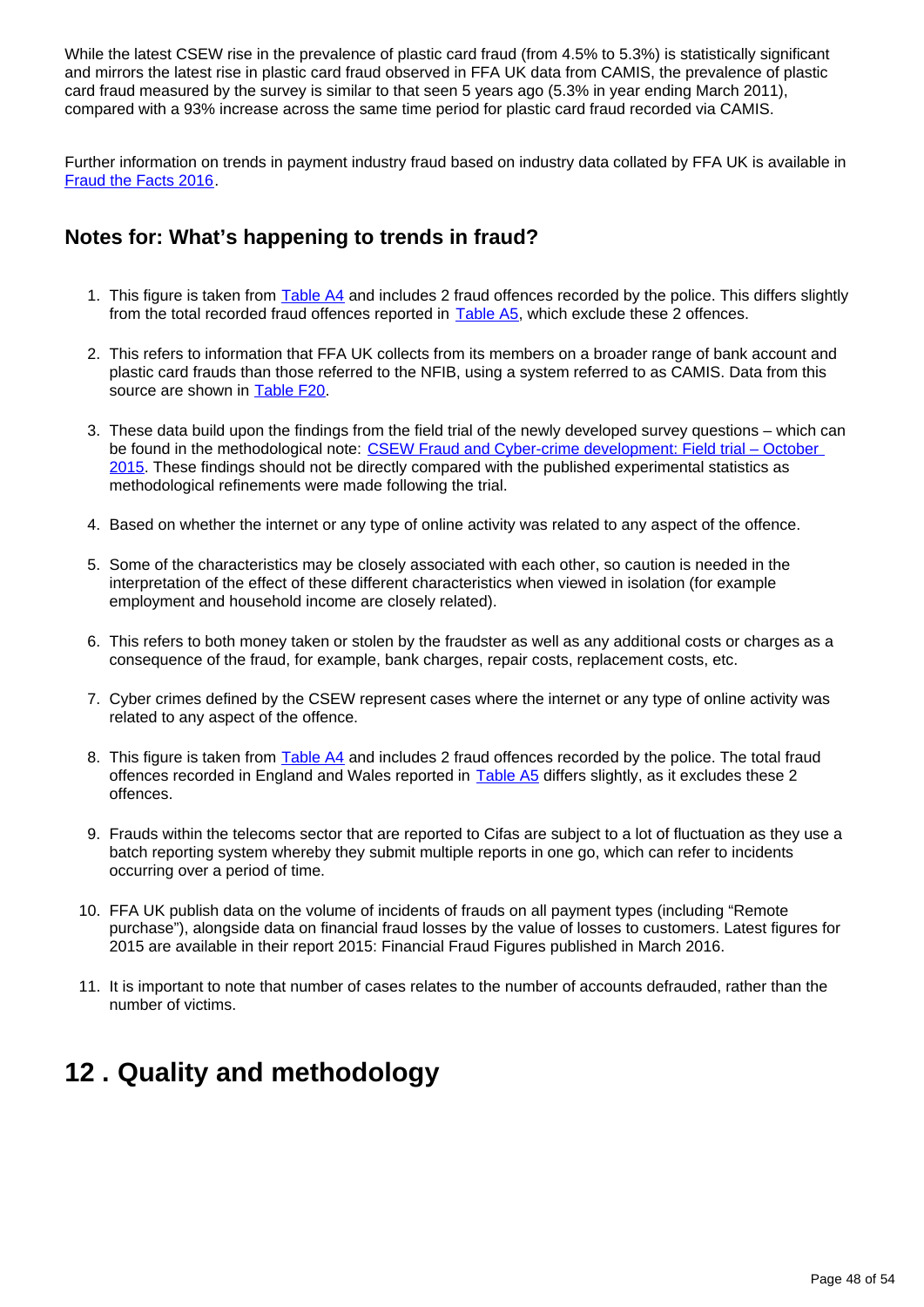#### **Data sources – coverage and coherence: Crime Survey for England and Wales**

The Crime Survey for England and Wales (CSEW; previously known as the British Crime Survey) is a face-toface survey in which people resident in households in England and Wales are asked about their experiences of crime in the 12 months prior to the interview. It covers both children aged 10 to 15 and adults aged 16 and over, but does not cover those living in communal establishments (such as care homes, student halls of residence and prisons), or crimes against commercial or public sector bodies.

The CSEW is able to capture a broad range of victim-based crimes  $1$  experienced by those interviewed, not just those that have been reported to, and recorded by, the police. It covers a broad range of victim-based crimes experienced by the resident household population. However, there are some serious, but relatively low-volume offences, such as homicide and sexual offences, which are not included in its main estimates. Although, at the end of the main interview there is a self-completion element (via a tablet computer), where adults aged 16 to 59 are asked about their experience of domestic abuse and sexual violence, and these results are reported separately<sup>2</sup>.

A major strength of the CSEW has been its ability to compare crime types over time and for this reason the CSEW has changed little over the last 30 years. However, the way in which criminals are operating is changing and they can now take advantage of new technologies, such as the internet, to both expand the scope of existing crime types and develop new ones. Nowhere has this been more apparent than in fraud and cybercrime. As questions aimed at identifying fraud and other cyber offences were not part of the original survey design, it had not previously been possible to include these new offences in the main estimate of CSEW crime.

To address this issue, new questions relating to fraud and computer misuse were introduced onto half the survey sample from October 2015. Sufficient data have now been gathered to produce estimates of fraud and computer misuse and these are published within the "Crime in England and Wales" release again this quarter, after being published first in the year ending March 2016 quarterly bulletin and again in the year ending June 2016 quarterly bulletin. Details regarding the process in obtaining these new fraud and computer misuse estimates are available in the "[CSEW Fraud and Cyber Crime Field trial"](https://www.ons.gov.uk/peoplepopulationandcommunity/crimeandjustice/methodologies/crimeandjusticemethodology#methodological-notes).

Since it began, the CSEW has been conducted by an independent (from government or the police) survey research organisation using trained interviewers to collect data from sampled respondents; the interviewers have no vested interest in the results of the survey. For the crime types and population groups it covers, the CSEW has a consistent methodology and is unaffected by changes in levels of public reporting to the police, recording practice or police activity. As such, the survey is widely seen to operate as an independent reality-check of the police figures. The independence of the survey has been further strengthened by the transfer of responsibility from the Home Office to the Office for National Statistics (ONS) in April 2012.

The CSEW has a higher number of reported offences than police recorded crime as the survey is able to capture all offences by those interviewed, not just those that have been reported to the police and then recorded. However, it does cover a narrower range of offences than the police recorded crime collection.

In 2009, the CSEW was extended to cover children aged 10 to 15 and this release also incorporates results from this element of the survey. However, the main analysis and commentary is restricted to adults and households due to the long time series for which comparable data are available.

The CSEW has a nationally representative sample of around 35,000 adults and 3,000 children (aged 10 to 15 years) per year. The response rates for the survey year ending March 2016 were 72% for adults and 66% for children. The survey is weighted to adjust for possible non-response bias and to ensure the sample reflects the profile of the general population.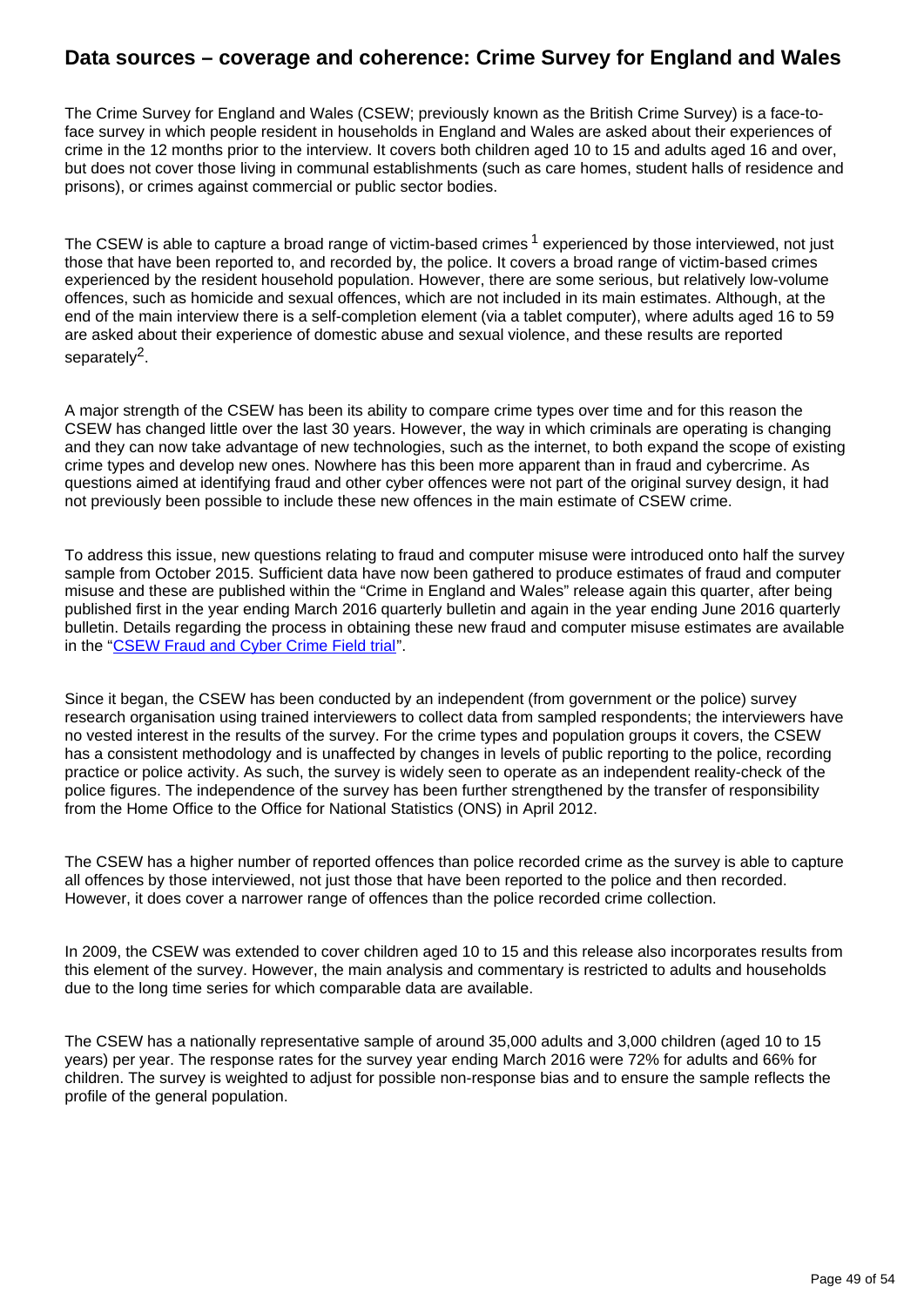#### **Data sources – coverage and coherence: Police recorded crime and other sources**

Police recorded crime figures are restricted to a subset of notifiable offences that have been reported to and recorded by the police. Therefore, while the police recorded crime series covers a wider population and a broader  $3$  set of offences than the CSEW, it does not include crimes that do not come to the attention of the police or are not recorded by them.

Police recorded crime figures are supplied by the 43 territorial police forces of England and Wales, plus the British Transport Police, via the Home Office, to us. Data on fraud are sourced from Action Fraud, the UK's national fraud reporting centre; Cifas, the UK-wide fraud and financial crime prevention service; and Financial Fraud Action UK, who co-ordinate fraud prevention activity for the financial services industry.

Police recorded crime is the principal source of subnational crime statistics and for relatively serious, but low volume, crimes that are not well measured by a sample survey. It covers victims (including, for example, residents of institutions and tourists as well as the resident population) and sectors (for example, commercial bodies) excluded from the CSEW sample. Recorded crime has a wider coverage of offences, for example, covering homicide, sexual offences and crimes without a specific, identifiable victim (referred to as "Other crimes against society") not included in the main CSEW crime count. Police recorded crime also provides good measures of well-reported crimes, but does not cover any crimes that are not reported to, or discovered by, the police. It is also affected by changes in reporting and recording practices. Like any administrative data, police recorded crime will be affected by the rules governing the recording of data, by the systems in place and by operational decisions in respect of the allocation of resources.

As well as the main police recorded crime series, there are additional collections providing detail on offences involving the use of knives and firearms, which are too low in volume to be measured reliably by the CSEW.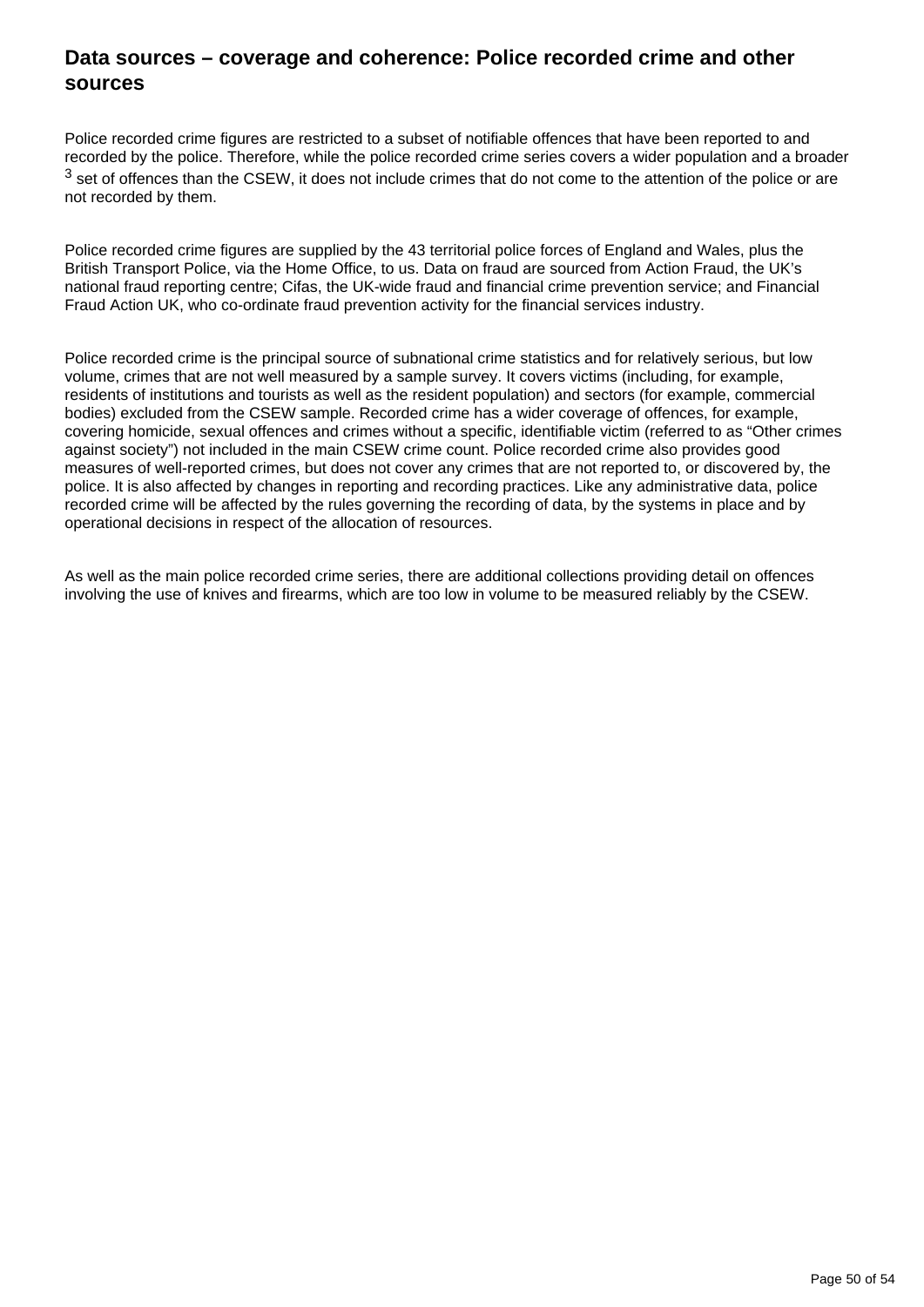#### **Table 5: Strengths and limitations of the Crime Survey for England and Wales and police recorded crime**

| Crime Survey for England and Wales                                                                                                                                                                      | Police recorded crime                                                                                                                                                                             |
|---------------------------------------------------------------------------------------------------------------------------------------------------------------------------------------------------------|---------------------------------------------------------------------------------------------------------------------------------------------------------------------------------------------------|
| Strengths                                                                                                                                                                                               | Strengths                                                                                                                                                                                         |
| Large nationally representative sample survey that<br>provides a good measure of long-term crime trends for<br>the offences and the population it covers (that is, those<br>resident in households)     | Has wider offence coverage and population<br>coverage than the CSEW                                                                                                                               |
| Consistent methodology over time                                                                                                                                                                        | Good measure of offences that are well-reported to<br>the police                                                                                                                                  |
| Covers crimes not reported to the police and is not<br>affected by changes in police recording practice;<br>therefore is a reliable measure of long-term trends                                         | Primary source of local crime statistics and for lower-<br>volume crimes (for example, homicide)                                                                                                  |
| Coverage of survey extended in 2009 to include<br>children aged 10 to 15 resident in households                                                                                                         | Provides whole counts (rather than estimates that<br>are subject to sampling variation)                                                                                                           |
| Independent collection of crime figures                                                                                                                                                                 | Time lag between occurrence of crime and reporting<br>results tends to be short, providing an indication of<br>emerging trends                                                                    |
| Limitations                                                                                                                                                                                             | Limitations                                                                                                                                                                                       |
| Survey is subject to error associated with sampling and<br>respondents recalling past events                                                                                                            | Excludes offences that are not reported to, or not<br>recorded by, the police and does not include less<br>serious offences dealt with by magistrates' courts<br>(for example, motoring offences) |
| Excludes crimes against businesses and those not<br>resident in households (for example, residents of<br>institutions and visitors)                                                                     | Trends can be influenced by changes in recording<br>practices or police activity                                                                                                                  |
| Headline estimates exclude offences that are difficult to<br>estimate robustly (such as sexual offences) or that<br>have no victim who can be interviewed (for example,<br>homicides and drug offences) | Not possible to make long-term comparisons due to<br>fundamental changes in recording practice<br>introduced in 1998 and the year ending March 2003<br>[5]                                        |
| Previously, excluded fraud and cybercrime[4]                                                                                                                                                            | There are concerns about the quality of recording -<br>crimes may not be recorded consistently across<br>police forces and so the true level of recorded crime<br>may be understated              |

Source: Office for National Statistics

## **Accuracy of the statistics: Crime Survey for England and Wales**

Since the CSEW is based on a sample of the population, estimates have a margin of quantifiable and nonquantifiable error associated with them. Non-quantifiable error includes: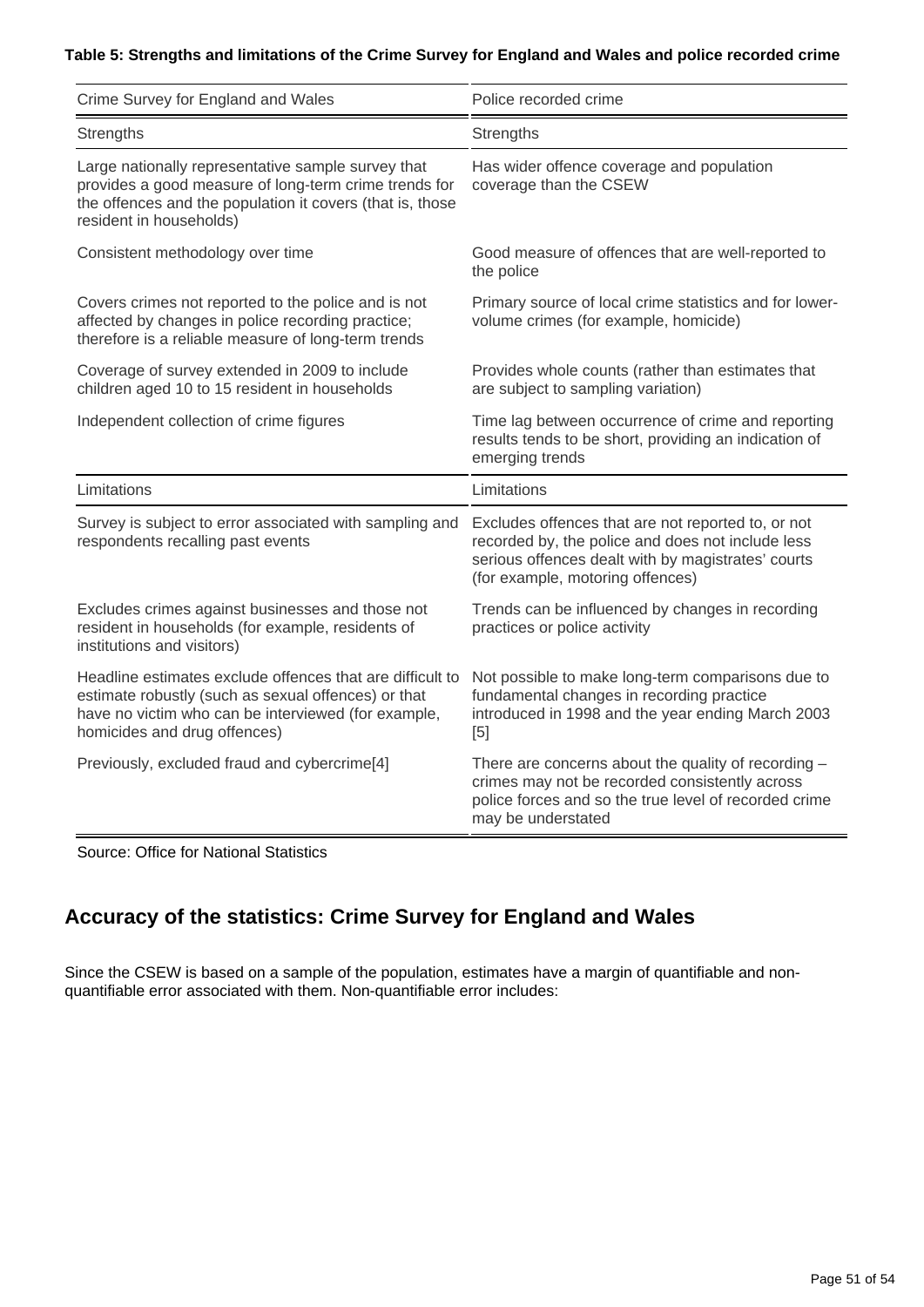- when respondents have recalled crimes in the reference period that actually occurred outside that period ("telescoping")
- crimes that did occur in the reference period that were not mentioned at all (either because respondents failed to recall a fairly trivial incident or, conversely, because they did not want to disclose an incident, such as a domestic assault)
- respondents saying they reported crimes to police when they did not (a "socially desirable" response)
- some incidents reported during the interview being miscoded ('interviewer or coder error')

Unless stated otherwise, all changes in CSEW estimates described in the main text are statistically significant at the 5% level. Since the CSEW estimates are based on a sample survey, it is good practice to publish confidence intervals alongside them; these provide a measure of the reliability of the estimates and can be found in the User [Guide tables.](http://www.ons.gov.uk/peoplepopulationandcommunity/crimeandjustice/methodologies/crimeandjusticemethodology) Further information on statistical significance can be found in Chapter 8 of the [User Guide](http://www.ons.gov.uk/peoplepopulationandcommunity/crimeandjustice/methodologies/crimeandjusticemethodology).

### **Accuracy of the statistics: Police recorded crime**

Police recorded crime figures are a by-product of a live administrative system that is continually being updated as incidents are logged as crimes and subsequently investigated. The police return provisional figures to the Home Office on a monthly basis and each month they may supply revised totals for previously supplied months. The Home Office Crime and Policing Statistics team undertake a series of validation checks on receipt of the data and query outliers with forces who may then re-submit data. Details of these validation checks are given in Section 3.3 of the [User Guide](http://www.ons.gov.uk/peoplepopulationandcommunity/crimeandjustice/methodologies/crimeandjusticemethodology), and the differences in data published between the current and preceding publications can be found in [Table QT1a](https://www.ons.gov.uk/peoplepopulationandcommunity/crimeandjustice/datasets/crimeinenglandandwalesquarterlydatatables).

Police recording practice is governed by the Home Office Counting Rules (HOCR) and the National Crime Recording Standard (NCRS). The HOCR have existed in some form since the 1920s, with substantial changes in 1998. The NCRS was introduced in April 2002 following a critical report from Her Majesty's Inspectorate of Constabulary (HMIC) in 2000 (Povey, 2000), which showed that there was a problem with differing interpretation of the HOCR that resulted in inconsistent recording practices across forces.

Following an [assessment of crime statistics](http://www.statisticsauthority.gov.uk/assessment/assessment/assessment-reports/assessment-report-268---statistics-on-crime-in-england-and-wales.pdf) by the UK Statistics Authority, published in January 2014, the statistics based on police recorded crime data have been found not to meet the required standard for designation as National Statistics.

In their report, the UK Statistics Authority set out 16 requirements that needed addressing for the statistics to meet National Statistics standards. We are working in collaboration with the Home Office Crime and Policing Statistics team and HMIC to address these requirements. A [summary of actions](https://www.ons.gov.uk/peoplepopulationandcommunity/crimeandjustice/methodologies/crimeandjusticemethodology) taken in response to these requirements is available.

Full details on the history of the assessment and auditing of the quality and accuracy of police recorded crime statistics carried out in recent years is given in Section 3.3 of the [User Guide.](http://www.ons.gov.uk/peoplepopulationandcommunity/crimeandjustice/methodologies/crimeandjusticemethodology) Since the UK Statistics Authority assessment decision, HMIC have undertaken an inspection of the integrity of police recorded crime (carried out between December 2013 and August 2014), which reviewed a total of 10,267 reports of crime recorded between November 2012 and October 2013 across all 43 police forces in England and Wales.

The final report on findings from the HMIC inspections, [Crime-recording: making the victim count](https://www.justiceinspectorates.gov.uk/hmic/publication/crime-recording-making-the-victim-count/), was published on 18 November 2014 and separate [crime data integrity force reports](https://www.justiceinspectorates.gov.uk/hmic/publication/crime-data-integrity-force-reports/) for each of the 43 police forces in England and Wales were published on 27 November 2014.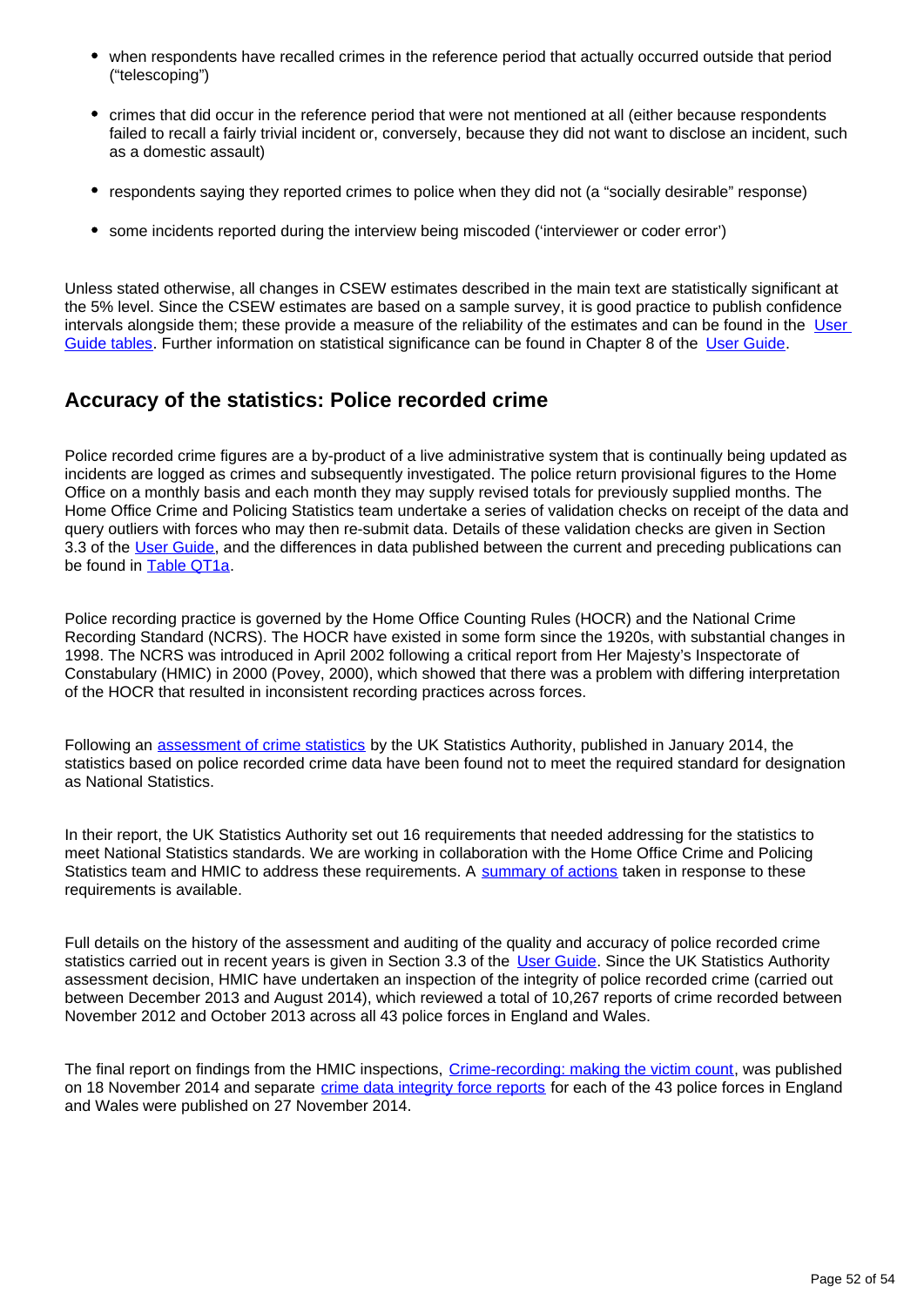HMIC concluded that, across England and Wales as a whole, an estimated 1 in 5 offences (19%) that should have been recorded as crimes were not. The greatest levels of under-recording were seen for violence against the person offences (33%) and sexual offences (26%). However, there was considerable variation in the level of under-recording across the different offence types investigated. For other crime types: an estimated 14% of criminal damage and arson offences that should have been recorded as crimes were not; 14% of robbery offences; 11% of burglary offences; and 17% of other offences (excluding fraud)  $6$ .

In November 2015, HMIC wrote to all Chief Constables advising them that they would be commencing an unannounced programme of rolling inspections of crime recording on an ongoing basis. Reports on these inspections will be published on a rolling basis and can be found on the [HMIC website](https://www.justiceinspectorates.gov.uk/hmic/publications/rolling-cdi-programme-reports/).

The renewed focus on the quality of crime recording means that caution is needed when interpreting statistics on police recorded crime. While we know that it is likely that improvements in compliance with the NCRS have led to increases in the number of crimes recorded by the police, it is not possible to quantify the scale of this, or assess how this effect varied between different police forces. In volume terms, police recorded crime for England and Wales as a whole has increased by 8% in the latest year compared with the previous year and 40 police forces (including the British Transport Police) have recorded overall increases in levels of crime.

Apparent increases in police force area data may reflect a number of factors, including tightening of recording practice, increases in reporting by victims and also genuine increases in the levels of crime. It is thought that incidents of violence are more open to subjective judgements about recording and thus more prone to changes in police practice. A number of forces have also shown large increases in sexual offences, which are thought to reflect both a greater willingness among victims to report such crimes and improved compliance with recording standards for sexual offences.

More information regarding the coverage, coherence and accuracy of the CSEW and police recorded crime can be found in the [User Guide to Crime Statistics for England and Wales](http://www.ons.gov.uk/peoplepopulationandcommunity/crimeandjustice/methodologies/crimeandjusticemethodology), the Crime Statistics Quality and [Methodology Information report](http://www.ons.gov.uk/peoplepopulationandcommunity/crimeandjustice/qmis/crimeandjusticeqmi) and (for CSEW only) the [CSEW technical report.](http://www.ons.gov.uk/peoplepopulationandcommunity/crimeandjustice/methodologies/crimeandjusticemethodology)

### **Notes for: Quality and methodology**

- 1. Victim-based crimes are those offences with a specific identifiable victim. These include the CSEW categories of "Violence", "Robbery", "Theft offences", "Criminal damage" (and recently "Fraud" and "Computer misuse") and the police recorded crime categories of "Violence against the person"', "Sexual offences", "Robbery", "Theft offences" and "'Criminal damage and arson".
- 2. [Focus on Violent Crime and Sexual Offences: Year ending March 2015](http://www.ons.gov.uk/peoplepopulationandcommunity/crimeandjustice/compendium/focusonviolentcrimeandsexualoffences/yearendingmarch2015) has more detailed information.
- 3. The coverage of police recorded crime is defined by the Notifiable Offence List, which includes all indictable and triable-either-way-offences (offences which could be tried at a Crown Court) and a few additional closely related summary offences (which would be dealt with by magistrates' courts). Appendix 1 of the [User Guide](http://www.ons.gov.uk/peoplepopulationandcommunity/crimeandjustice/methodologies/crimeandjusticemethodology) has more information on the classifications used for notifiable crimes recorded by the police.
- 4. From 1 October 2015, the offence coverage of the CSEW was extended to include fraud experienced by the adult population. Estimates from these new questions were published for the first time in the 'Crime in England and Wales, year ending March 2016' release.
- 5. Section 3.3 of the [User Guide](http://www.ons.gov.uk/peoplepopulationandcommunity/crimeandjustice/methodologies/crimeandjusticemethodology) has more information.
- 6. The range of crime recording accuracy for each of the crime types listed was +/-3. For more information, see section 7.51 of the HMIC publication [Crime Recording Making the Victim Count.](https://www.justiceinspectorates.gov.uk/hmic/publications/crime-recording-making-the-victim-count/)